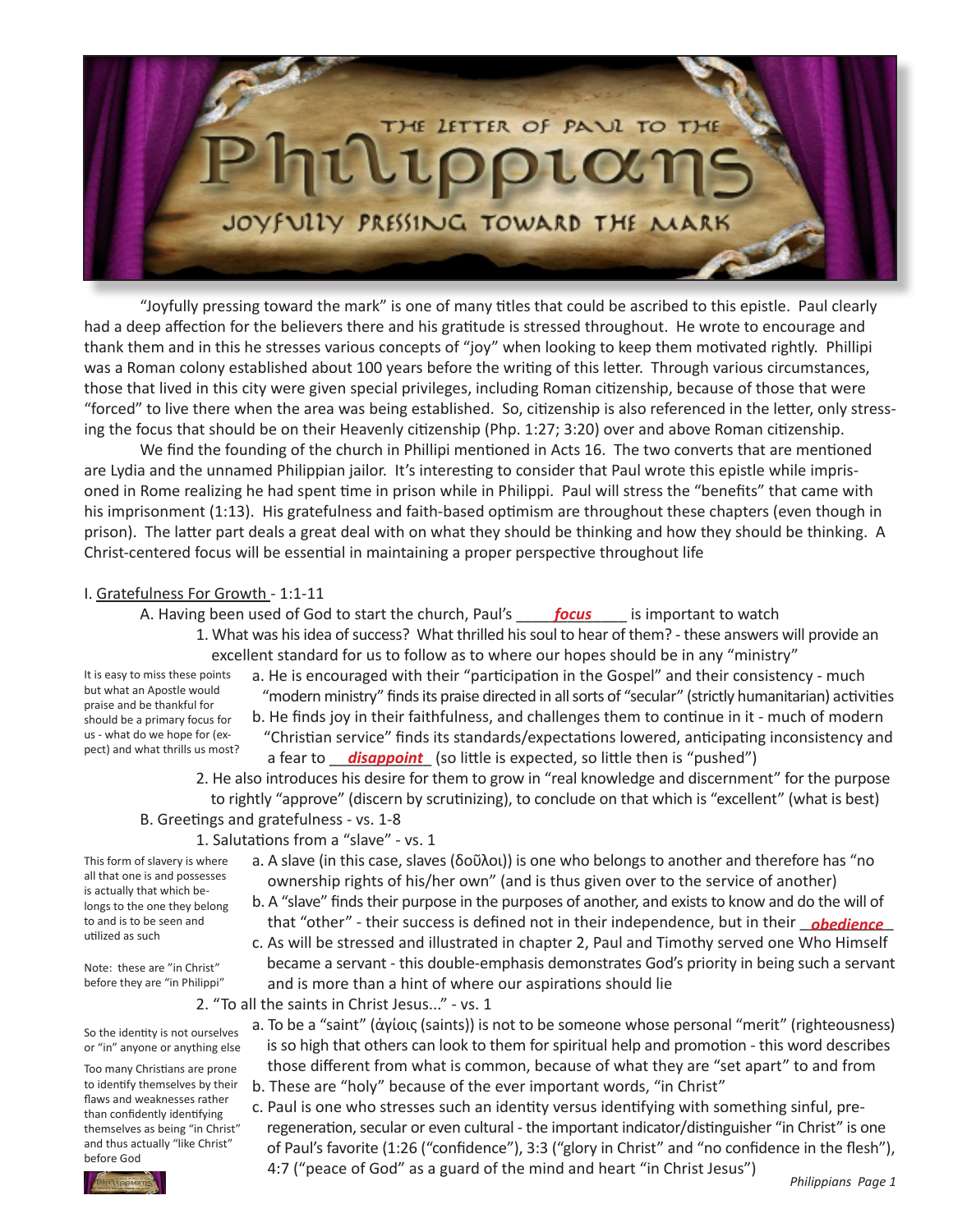- d. So these (and we) are not "holy" *TO BE* in Christ, but because we/they *ARE* in Christ
- e. These phrases are not meaningless rhetoric or cliches that are thrown in to introduce a letter - these would have understood their significance, having been taught by Paul and other early Church leaders (including Timothy)
- f. The greeting is also to the "overseers and deacons" these would be (generally) church offices/ positions - though the question arises as to why they are singled out separately - amongst the various theories it seems likely this is done so as to make it clear that all the encouragements and challenges are for them as well, and not just instruction for those they serve and oversee (often, leadership sees themselves above needing challenge/correction) 3. The last part of the greeting, though used often, is to be understood for what it meant - vs. 2
	- a. The "grace and peace" is to essentially be "upon you"
- b. This would be in contrast to our wishing "luck" upon someone "grace" communicates a "Grace" indicates favor, giving **person behind it, overseeing all things - this would be the actual source of the "***peace* **"** 
	- c. This "grace" is an enablement to do what needs to be done and face what needs to be faced, and with this comes a calmness of spirit (especially realizing from where the grace and peace comes)

 4. Gratefulness for encouraging reminders - vs. 3-5

- a. Paul, writing in prison, at the start indicates to the Philippians how grateful he is when he is reminded of them - his thanks is directed at God for them and for being reminded of them (we often think that our remembering is of ourselves or "by chance")
- b. In times of distress and being surrounded by much opposition, God graciously brings to of those standing with us even mind our <u>true</u> friends in Christ - compare with Heb. 12:3 and I Pet. 5:6-10
	- c. Paul is responding also to their ongoing help and support (morally and practically) d. This was clearly an exceptional group - Paul does not state it lightly when he mentions he is grateful "in all my remembrance of you" - some had worked to make the case that this phrase is pointing to Paul being thankful for their remembering him, "I thank God for all your remembrance of me" - this would fit also (without "stretching the intent") since their remembering him (thinking of him) has led to his encouragement
- e. He means it as an encouragement to them also, in that he does think of them, and when he does, it is with "joy" because of their *partnership* - and all this "coming to mind" causes him to pray for them - Paul is an excellent example for us to follow, in not just thinking of to Whom they belong - even **but a contrary of the respect to the contrary of them contrary of them** *praying* for them
	- This "participation in the Gospel" is more than financial (as some would narrow it to) it is clear that they did partner with him in the work of the Gospel (see 4:15) in practical matters, but as indicated in 1:7, it would include *all* aspects of the Gospel ministry -g. In contrast to the issues Paul had faced at places like Corinth, he could thankfully write of
		- them that they had partnered with him in the Gospel "from the first day until now" h. What is the "participation in the Gospel"? The phrase is "τῆ κοινωνία ὑμῶν εἰς τὸ
- εὐαγγέλιον" the "fellowship in", the "having in common" the Gospel (these were those this particular "work" to others living for the promotion of the Gospel of Christ in all areas, not <u>leviating</u> to other priorities) 5. Confidence in the work/working of God - vs. 6-8
	- a. Paul's choice and tense of πεποιθὼς is telling he indicates his absolute certainty (the perfect tense indicating he had reached this conclusion and it remained) that "He who began a good work... will perfect it..."
	- b. His confidence in the Gospel work continuing and succeeding as well as their own spiritual growth, was based upon God and His working and not on that of the Philippians and himself
- c. Paul's certainty expressed here is a good demonstration of the assured work being completed (and thus is the process of being brought to "perfection" (full maturity)) in us ing any growth/work **come and same as well as the ongoing/** \_\_\_**progressive** \_\_\_"work of sanctification")
	- d. This is a profoundly encouraging verse to believers as they recognize it as God's work to "preserve them" and "grow them" in the process, till they are "perfected" (completed) - Paul points out the "foolishness" of those who assume they will "complete" themselves (in their own strength and determination) what was started as a "spiritual" thing - Gal. 3:3

In I Pet. 2:25 Jesus is called the Shepherd and "Guardian" (ἐπισκόπος) "of your souls" - it is not just an overseer position, it is protective

"Grace" indicates favor, giving two ideas - the first being the undeserved favor of God and the second, the desire to be pleasing (favorable) to Him

This is one of the best defenses against discouragement - a good memory filled with good memories (and not just memories of the past, but reminders of those standing with us even though not with us)

It is clear that some of the most significant encouragement comes to us when others actually are thinking of us and looking to stand and support us in any way (and that it is not mere words, but a sincerely desired action on their part)

Bringing them before God not only focuses attention on where they came from, but also to Whom they belong - even unpleasant memories of others f. should drive us to bring them before God in our prayers rather than meditating on points of irritation and discouragement - much depression comes because God is not considered in the scenario

Sadly, many are content to leave this particular "work" to others

God is 1. *most assuredly* at work in the lives of actual "believers", growing them, separating them for His purposes and "gracing" them with ability and opportunity in His ongoing "Gospel work" and 2. that this work will *most assuredly* be completed - those who will deal with doubts are those not seeing any growth/work

see I Thes. 5:23-24 and I Pet. 5:10, and Eph. 2:8-10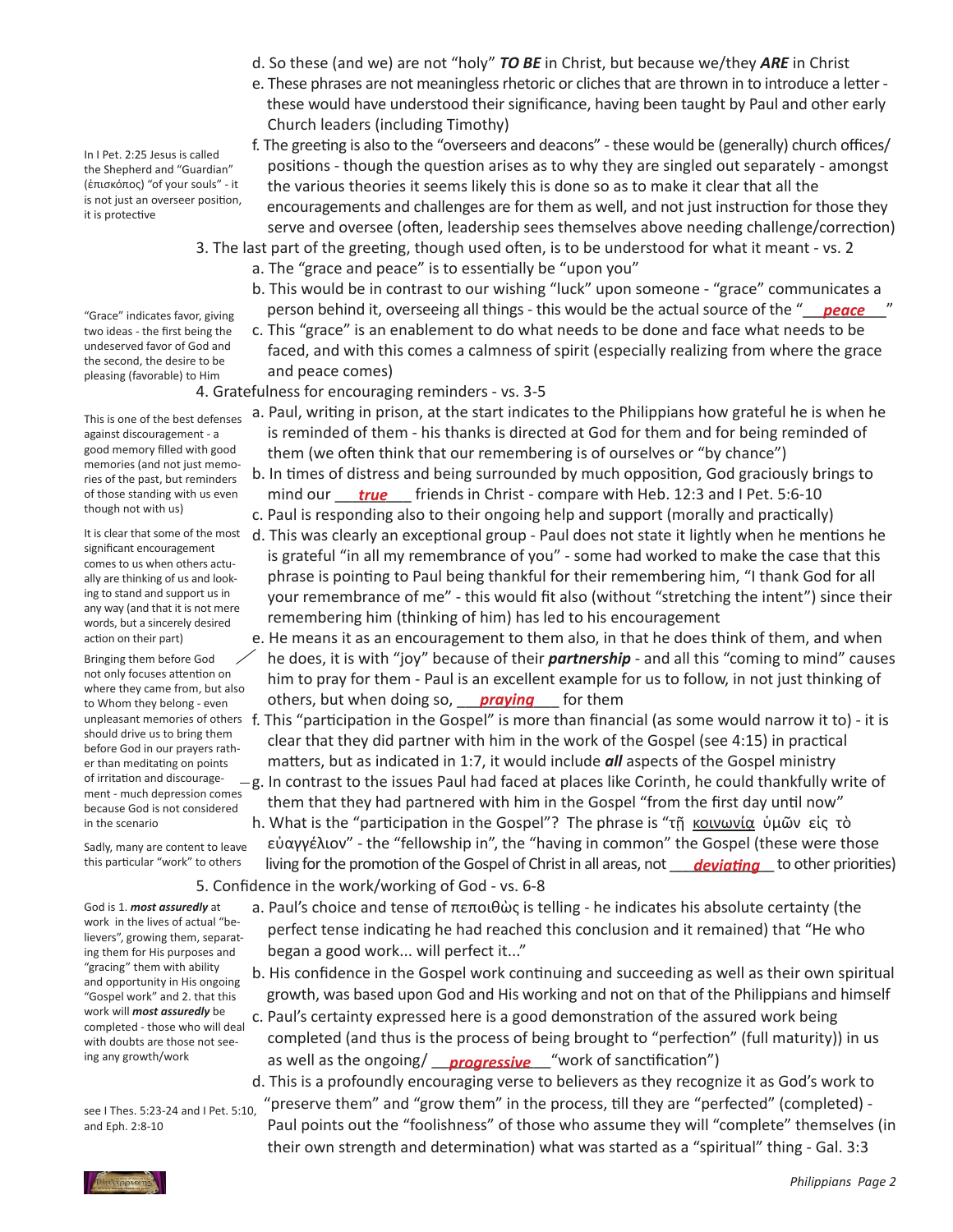"partakers of the same grace" referencing that od the same salvation as well as the same "work" they are called to do they were a unit, a team

Many may see themselves doing the same only not realizing they are defending and confirming a "gospel" which is not THE Gospel

we find comfort being with - he has already suffered with these and wished to have them near him again

This "increase" is to be as "overflowing" because the pursuit to keep increasing never as ever reaching completion (it

Many professing believers learn a little of Christ and His Truth and don't desire to know more - this is not love! Some are introduced to more or stumble onto it and become disheartened or upset because they cannot/will not

"... *be prevented from being squandered on unworthy sub-*

So it's what should I love and why should I love it? Is it right and best that I should love it?

*ious the apostle was not only that they should be Christians, but that they should be intelligent Christians, and should understand the real worth and value of objects.*" Barnes

- e. The work (in and with them) is a "good" one (versus an evil or useless/futile one) and will be completed by God's deadline; the "day of Christ Jesus" - this being the resurrection of those dead in Christ and those "changed" at His coming (I Cor. 15:51-53 and I Thes. 4:16-17)
- f. His "feelings" and thoughts regarding them were "just" (correct and not some sentimental salvation as well as the same wording to falsely motivate them with **\_\_<u>flattery</u>** \_) - they were in "his heart" and he in theirs and this was so because they both were "partakers of grace" (the same grace) - it was also "right" to think this of them because it would be God doing the work - this is often a struggle we face when worried others will not "grow in grace"

 g. While he was imprisoned, he knew they would continue on and would stand with him (not being afraid and ashamed) - see 1:28-30 - while he defended and established (τῇ ἀπολογίᾳ καὶ βεβαιώσει) the Gospel, they would be doing the same - this was an encouraging group to him - they were not just a "ministry" to him but were now, more so, fellow-laborers - this is still supposed to be what so strongly \_\_\_\_\_\_\_\_\_ us in His work - vs. 7 *unifies*

- When suffering, we desire those h. As one more point of encouragement (in his greeting), he states that God does "witness" that he (Paul) "longs for them" - That he sincerely and deeply desires their well-being (in the faith and in their walk) as well as his strong wish to see and be with them again
- i. "*Not Paul, but Jesus Christ lives in Paul; wherefore Paul is not moved in the bowels of Paul, but of Jesus Christ.*" - Bengel - Paul was revealing that this deep love's source was Christ's love for them (which is where true Godly love (selfless) comes from) - and this fact we need to realize and pray that we become/are such <u>channels</u> l - vs. 8

## C. **Focused** until the "day of Christ" - vs. 9-11

 1. "Abounding love" functioning properly, and rightly informed - vs. 9

- a. There is great deal of misunderstanding (in our day) of what love actually is the affection Paul just described was not motivated by "mindless sentimentality", but was motivated by the very thing he was praying for them to have
- b. It is a love (focused, relentless adoration for what is truly "right") kept \_\_\_\_\_\_\_\_\_\_\_ *pure*
	- c. This is the content of his prayer for them essentially that their love would grow (abound) continually in and for what is *true/right/proven*
- stops they are not to see this —d. The two areas Paul prays their love would increase (this is to be ongoing, not plateauing) are in "knowledge" and "all discernment"
	- e. **There is no "real love" of God and His ways without "real knowledge" of God and His ways** it is the love of learning to love rightly - learning what the true truth is and loving it (as in a committed/loyal/dedicated sense) - the opposite of this would be when one loves what they think something or someone really is (or want they want them to be) only to discover they were incorrect and don't like/love the "object" (in light of what they know now )
- f. The need for their love/affection to "abound" is also in discernment (of which "real knowledge (Truth)) is necessary) - the prayer is that their perception (seeing clearly what's what and not living in a "**\_\_\_\_<mark>haze</mark>** \_\_") would grow
	- g. "*The apostle's desire was that the love of the Philippians might acquire a profounder knowledge, and not be tempted to misplace itself... If love grew in mere capacity, and without these safeguards, it was in hazard of forming unworthy and profitless attachments. Passion, without such guides or feelers, is but blind predilection*." John Eadie • Note, predilection is "a preference or special liking for something"
	- h. So, two things were needed to qualify what their love should be it must be properly informed and learned, as well as effective at judging/discerning correctly - one must not just "love" anything and/or everything
	- 2. Abounding in proper love in order to "properly distinguish" what is best ("excellent") vs. 10
- a. All will ultimately "follow their heart" (their "loves") which, if in error, follows after what is either less than best or **\_\_\_absolutely** \_\_\_ wrong
- "It is remarkable here how anx- b. The Greek phrase is "δοκιμάζειν ὑμᾶς τὰ διαφέροντα" describing a scrutinizing process with a goal to settle on what is "surpassing" (the underlying word picturing a distinguishing of differences (not seeing where they are alike but where they are not alike) and whatever does not lend to the goal (latter part of this verse) is not pursued or thrown away (if found to already be integrated into one's self))

doesn't have a "full mark")

accept it (usually because it contradicts them)

*jects...*" Eadie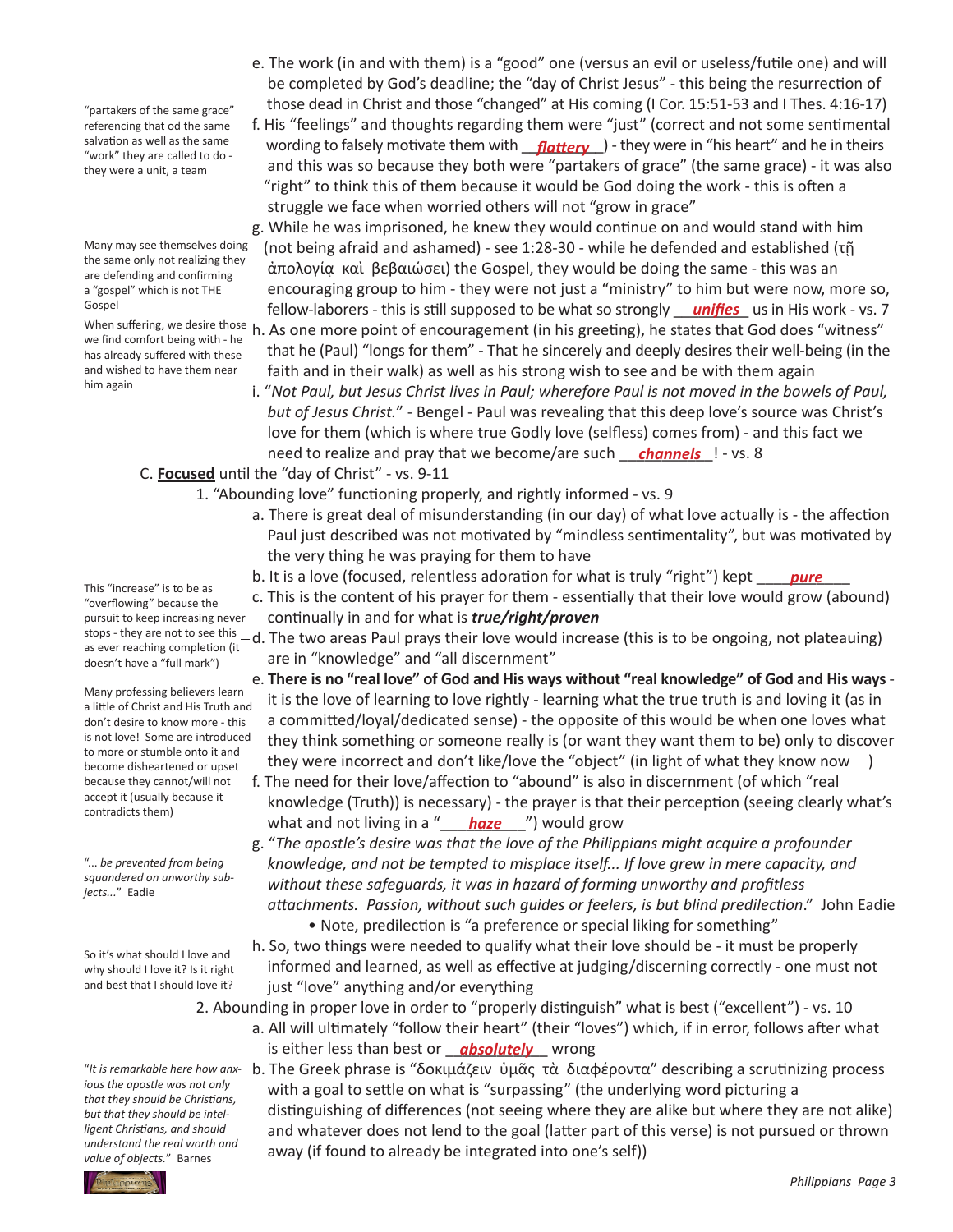An algorithm in software uses calculations to solve problems solutions will be also - thus the need to continue to grow in the knowledge of Christ

The standard of comparison is which appears to excel but only has the appearance and not the actual "excellence"

Paul prayed that what they loved (and thus lived for and focused on) was best so as to live in anticipation of their life's review

compare to II Cor. 2:14-17

*and one another, is without dissimulation; whose hope is lively, and of a soul purifying nature, and is built on a good foundation; and whose repentance is attended with genuine effects, and proper fruits; whose principles are unmixed; who do not corrupt or adulterate the word of God, but desire and retain the sincere milk of it, and hold the mystery of the faith in a pure conscience.*.." Gill

The goal is a life "filled" (packed full) of good works - not periodic stints of "good doing" but a life characterized by "redeeming the time"

This the "working out your salvation" with reverence, realyou..." - Php. 2:12-13

> compare this to Heb. 12:11, Col. 1:3-12

The glory of God is to be our objective now, not one we anticipate to have when this life is over



- c. This fits with other texts such as I Thes. 5:21-22, Eph. 5:6-20; Rev. 2:2 this "judging" is to be an ongoing part of our lives as Christians, expecting evil or "less than best" to present itself to us, and we must be *poised to reject* it in pursuit of true Christian excellence
- but if the data is incorrect, the d. It is a distinguishing what is actually important or most important it is the development and possession of an effective prioritization process (as in an internal algorithm that helps knowledge of Christ **the Conduct of Christ** "weed out" the unnecessary and "**\_\_\_<u>resource</u>** \_\_\_ robbers")
	- e. Rom. 2:18 is an example of the same concept only with an incorrect "standard" see also I Tim. 3:10 for an example applied to church ministers/servants
- crucial at this point to avoid that f. "It not only includes the function of examination and evaluation but also that of choice.  *τὰ διαφέροντα means not 'the things that differ', but 'the things which excel', that is, those things that which differ by \_\_\_\_\_\_\_\_\_\_\_\_\_ others*." Peter O'Brien *surpassing*
	- h. This is a *thinking* posture throughout life actually looking into things, comparing them to the revelation given in God's word - all other responses or approaches are reactionary, based in feeling (affecting one's love) or erred conclusions
	- 3. Properly differentiating between what is evil, useless, good and best for when we give account vs. 10
		- a. The purpose statement is "in order that you be sincere and blameless"
		- b. So as not to lose track, Paul's prayer was that their love/affection/passion would grow "more and more", properly informed in the truth (knowledge) and discernment, with the purpose to distinguish what is best (and love it more) with the overall purpose to be unadulterated, and not to "stumble" or cause others to do so until we stand before the Lord
		- c. The underlying word for "sincere" or "pure" is εἰλικρινεῖς which pictures what is uncontaminated, not infected, so as to not put on a false front (hypocritical) in the attempt to look genuine, real - *many work hard at looking real, avoiding the actual effort to be real*
- "...whose love to God, and Christ, d. The normal cause of impurities in the life of a believer is found in <u>\_\_\_\_**misdirected**</u> \_\_\_\_love - aspirations and affections drift to other (usually temporal) things and our lives fill with inconsistencies - and when convicted by them, we either repent (change) or cover them with religious facades or philosophical excuses, and diversions to make our stance appear to be good, pure and intact
- e. The underlying word for "blameless" is ἀπρόσκοποι and is multifaceted, picturing one who *has not* and *does not* "fall" because they offer no vulnerability to the enemy (nothing of which to "take hold") - it also pictures not being the cause of another falling, being tripped up because of my actions, words, philosophies or excuses - and it has the internal *defiled* where it describes a <u>conscience</u> that is left unaided, unrepaired conscience that is left unaided, unrepaired conscience..." Gill
	- f. This is all essential to Paul (and why he prays for them this way) because we head toward the "day of Christ", His day when all answers to Him directly

 4. The "practical" outcome of what Paul prays for them - "filled with the fruit of righteousness" - vs. 11

- a. This ultimately equates to a life full of godly deeds and actions, not for the sake of one's eternal soul's destiny, but for a life well spent in the service of our God
- b. Notice carefully the phrasing, "fruit of righteousness" fruit is the result of something, and in this case, it is the result of what is "right" because it is in harmony with God's will and \_\_\_\_\_\_\_\_\_\_\_\_ (which is what makes "right" right) *character*
	- c. It seems few today (in Christianity) are driven with the goal/objective to have lives full of "righteousness" (but more of self-exalting accomplishments/legacies)
- izing it is "God who is at work in d. The idea being that your life be "full of it", righteousness, which comes "through Jesus Christ" (and not of ourselves, thus not motivated "of self") - it is only in our associations with Him (regularly) that such "good output" (fruit) will be produced - being the evidence of either growing character (more like that of Christ) and/or the evidence of repentance (its genuineness proven in \_\_\_\_<u>consistent</u>\_\_ action (longevity)) - see also John 15
	- e. The point/purpose of it all being "the glory and praise of God" this is their purpose, life purpose and ultimately the purpose for all of creation - it was Paul's prayer that this be their purpose, to magnify the greatness of God in their obedience/submission realizing it "glorifies" the rightness of God above all else
	- f. This is necessary since all else, one way or another, "exalts itself against the knowledge of God" (II Cor. 10:3-6) - and not just against "knowing God" or about Him, but all that competes against His knowledge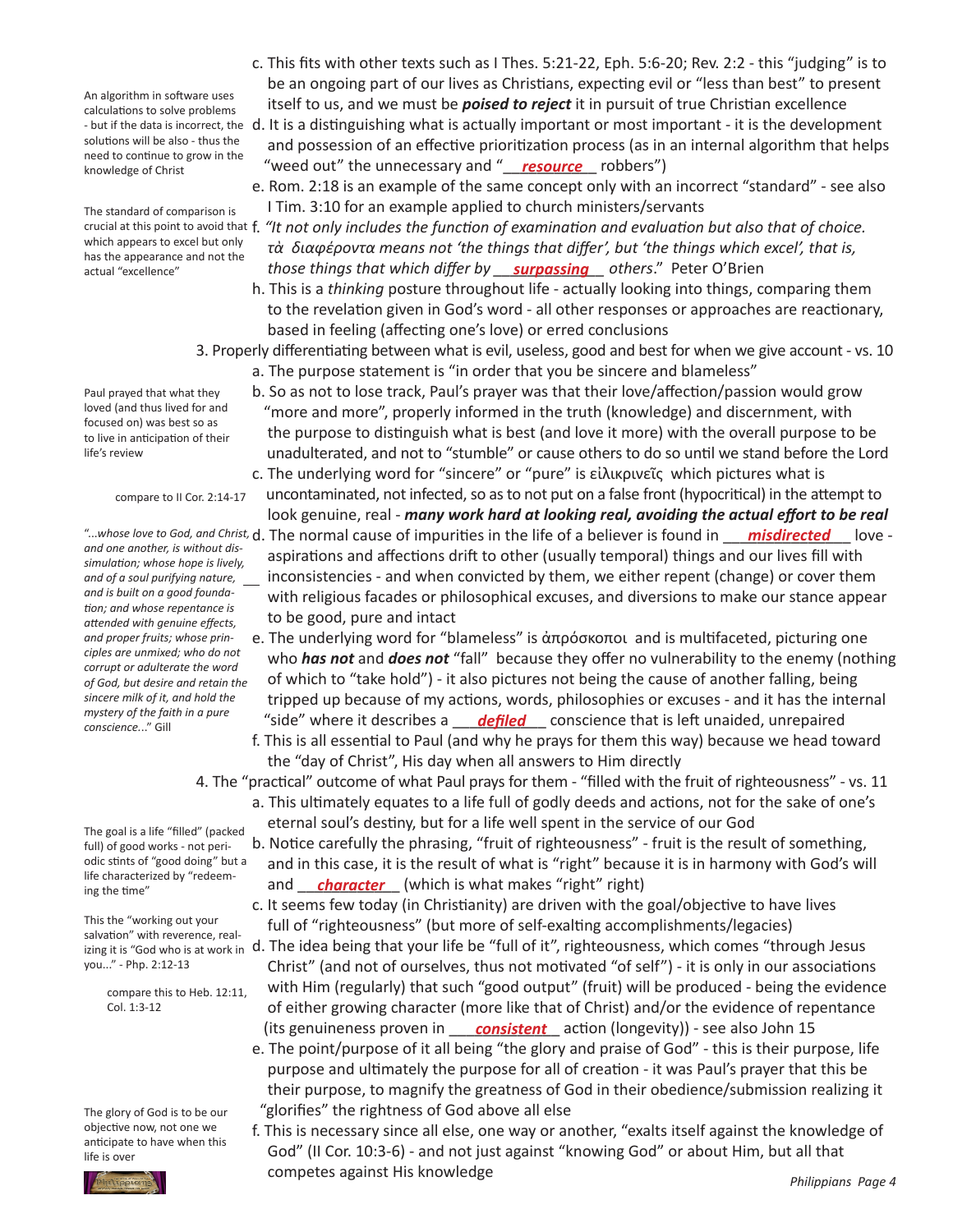## II. The Benefit of "Bonds" - 1:12-30

## A. God's "method" brought Paul to the *right place* to influence the *right people* at the *right time* - vs. 12-13 1. Paul was also writing to assure the Philippians of his encouragement

- a. He was encouraged because "what has happened", happened in such as way as to promote and spread the Gospel message
- b. His wording is specific he references that "which concerns him" (his "business" or would be a good way to en-<br>hance" one's ministry/calling **the affairs**" have been profitable) - this is what he knows it to be *This is not mindless positivity, but an assessment based in truth*
	- c. It is interesting to recall the wording of Christ's calling of Paul Acts 9:15-16 Paul would be sent to Jews, Gentiles and "Kings", and in the process, would suffer much for the cause of Christ (which when coming from "the Master" is not a dread, but an honored anticipation)
- d. So the "Gospel" was progressing BECAUSE of his bonds, and the Gospel (the whole message of Christ) was the **point** (not his well-being, success, or happiness)
	- e. It wasn't as though Paul was saying things just worked out this way, but was more an indication that God was using it just as He had planned to use it - Paul did not have to instigate it (a plan) to succeed (since this would be God's doing)
- This frees us from the pressure f. As with Joseph and his brothers (Gen 50:20), evil was intended but God intended it all for His good - think of the frustration this would have cause Paul's enemies if they found out their doings led to the message of Christ being even more productive!
	- 2. His having to be guarded was used to spread the Gospel to the Praetorium (guard) a. The "Praetorium" described a location where the elite guard of the emperor were located
		- and could have been connected to Caesar's house (see 4:22)
- b. Because Paul was a prisoner, a guard had to be \_\_\_\_<mark>chained</mark> \_\_ to him at all times this was used to share the Gospel to many guards, and judging by how Paul phrases it, these apparently spread it to more in this illustrious and influential place
	- c. What was being "spread" was not Paul's wisdom or significance (greatness), but that his imprisonment was "for Christ" - this brought special attention to him (since when one would be willing to suffer for their beliefs, it made it a novelty) - thus the phrase, "and to all the rest" (describing a widespread influence, even into Caesars' household)

 B. A greater courage to "preach Christ" as a result - vs. 14-18

 1. "Most of the brethren" have more confidence "because of my imprisonment"

- a. It is common to believe (and even live by) the thought that persecution stifles or, at least, slows the progression of the Truth (the preaching of Christ)
- b. Here, as it ALWAYS has, it increased the courage of the "brethren" in Rome to be more bold in proclaiming and standing with the Gospel message
- c. The wording "τολμᾶν ἀφόβως" pictures the idea of one "daring fearlessly" this is more -fear of government, fear of han verbal profession of bravery, but http://www.comediatedoit)
	- d. It appears (in our day) that the "most" are living in fear and intimidation that they might face opposition, creating its own fear (compounding it)
- e. Here we have courage being grown by the courage of one (acted upon and not compromised) - we need the same now - each expecting/anticipating to be the one or ones living unintimidated by the intimidators of the age (who are in opposition to Christ) this will include bravery against the pseud-**\_\_\_\_Christianity\_\_** that has existed since the 1st century

 2. Two results of this surge of courage - one good, the other bad, both with benefits - vs. 15-18 As was seen in the early Church, a. We still need to be alert to the fact that even in good "movements" amongst Christians,

- there will always be some ulterior motives
- b. First, Paul reveals that he realizes that some of these "courageous" are "preaching Christ even from envy and strife"
- c. The envy (φθόνον) is ill-will with another motivated by a competitive spirit it has been noted that much of envy doesn't necessary desire to have what another has as much as it would just like to see the other have something taken away - these are driven more with the thought that "it's supposed to be about me" rather than "it is about God and His Truth"
- d. There are those who, while accurately "preaching Christ" will do what they do to deliberately bring "strife" on or with others (desiring there to be a conflict) - conflicts will occur, but we are not actively seeking or desiring them

compare to Acts 8:4; 11:19-21

Most would not normally think that imprisonment would be a good way to "enhance" one's ministry/calling

to measure results or judge "success" based upon circumstances

see Acts 28:16-30

Sometimes God will place us in a "curious" situation and even make us a spectacle to provide an opportunity to be a witness for the Gospel

The pursuit of the life philosophy that avoids all suffering at all costs leads to inactivity and fruitlessness (as well as discontent)

There are various fears to face - fear of government, fear of society, fear of family and even fear of self - standing firm with Christ, openly, will cause us to face one or all of these

as Christianity became "popular" in some circles and started having an impact, there were those who looked to "cash-in" for various reasons

Pride and envy/jealousy will lead one to seek the glory that belongs to the Gospel message for themselves - the "ministry" becomes more about the minister than it does the message

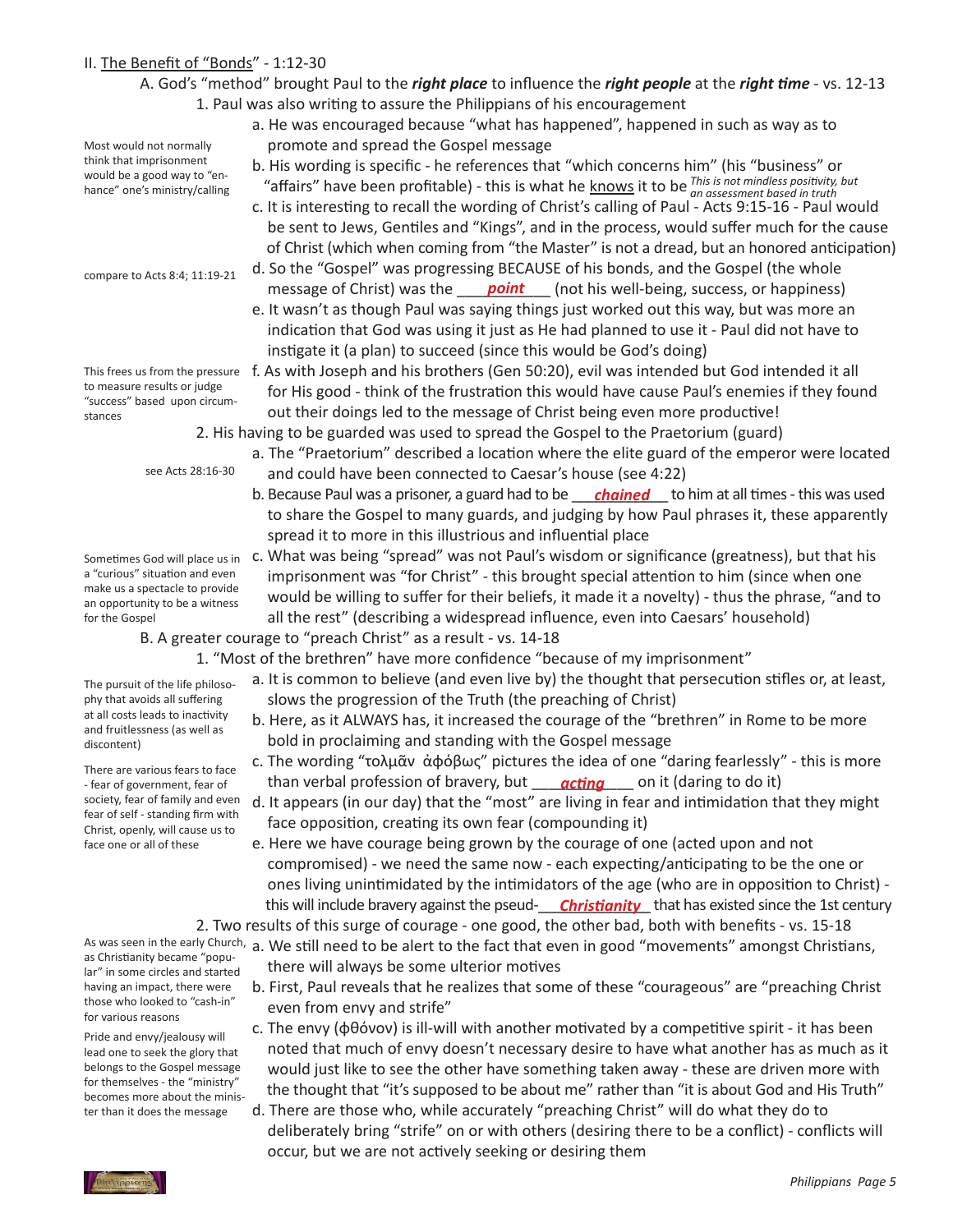Some may try to use this text as a point that we should never stand against those who say they are proclaiming the Gospel

Enemies of the Gospel will use all sorts of tactics, even using the Gospel - these, though were "brothers" (vs. 14) and, though preaching the right message correctly, developed a competitive drive, hurting themselves

The "team" mentality is often lost in any pursuit - if we become celebrity minded (even if not desiring to be the celebrity), we will end up fighting on the wrong battlefields and misinterpreting who/what the enemy really is The underlying word for "distress" is δεσμοῖς, meaning to add chains (or here, add to his chains, making harder for him while facing hardship)

This is an excellent example of proper thinking (which Paul will stress in chapter 4) - our tendency is to focus on the negative or to make-up a "false positive", but here Paul realizes the actual good coming from it by looking on it in light of God's controlling hand in His omnipotence

"It is God's prerogative to judge of out of our line." Henry

- e. It must be understood, these (even the wrongly motivated) were "preaching Christ" this means they were proclaiming His life, purpose, death and resurrection (and even its purpose in dealing with sin for salvation) - so this is not speaking of those "proclaiming another gospel" (where the message is in competition with the Truth or a replacement for it)
- f. Yet, some of these were doing so, motivated by "good will" (toward God and Paul) these do so out of love (part of that properly motivating affection dealt with earlier), thus driven to "pick up the mantle" while Paul was imprisoned - these , as far as their relation to Paul, loved to stand with him and were not ashamed nor tempted to discredit him for being "in bonds" - it is theorized by some that the hostile group criticized Paul for appealing to tive drive, hurting themselves **Caesar and thought his <u>mistakes</u>** led to his imprisonment
- g. Paul, as his friends knew, was where he was "appointed" for the defense (ἀπολογίαν) of the Gospel (against foes "foreign and domestic") - he was in prison because he would not compromise the message - had he held back a bit or yielded points to the Jews and Judaizers, he most likely would have been treated better and not stirred up such hatred against him - many that are "so cautious" to not make any enemies, compromise God and who/what the enemy really is <sup>This</sup> Word, becoming <u>Penemies</u> of God themselves (so they can be friends with His enemies)
	- h. These "motivational opponents" were driven by "selfish ambition" (self-promotion) in the proclamation of Christ rather than "pure motives" - their motives were proving themselves to be infected with impurities by their desire to "cause distress" to Paul
	- i. It is key to observe here that Paul deals with motives and not the actual actions motives are not always seen, but we must realize 1. We will be judged by them and 2. T*hey will eventually affect our actions* (with or without our realizing it)
	- k. Yet, what is the conclusion to be of such a seeming conflict? "I rejoice" Why? Because, even with wrong motives, "Christ is proclaimed" - God does not need a pure heart and pure motives to do His work (though impure motives will only be to our personal detriment)
	- l. Even here, those seeking to utilize the Gospel for their own honor, still are used for God's ends - clearly, better to serve Him *to serve Him*, evaluating why we do what we do so as not to stand before Him later with only wood, hay and stubble to offer (I Cor. 3)

 m. So, his response is to rejoice and keep on rejoicing, that despite the poor character of some, the message of Christ has not been stopped and, as all of God's Word, is still the principles men act upon; this is achieving its God-give purpose! - many believers fall into some type of discouragement unnecessarily because they focus solely upon (or depend upon) the human instrument and not the <u>divine</u> hand

## C. Rejoicing with certain anticipation of the future - vs. 18-26

 1. Paul would continue to rejoice (end of verse 18) for several reasons - first (vs. 19), he knew all this would "eventuate" (end up at (ἀποβήσεται)) his "salvation"

It could also be worded "turn out to me for salvation"

Sometimes we get so focused on the "doctrines of grace" and God's sovereignty, we fail to realize His means to preservation (leading to our perseverance)

- a. Some have taken this phrase to be Paul referencing all these things (growing in recognition and popularity) would lead to his release - this has issues, realizing his readiness to live or die in verses 20-21 (and his contentment with either)
- b. It more likely references the eventuality of his ultimate salvation (not coming to be "in Christ" (saved), but the final "deliverance" from this life as one already saved) - the prayers of fellow believers and the "provision of the Spirit" are the means to "making it through" (leading to our perseverance) and seeing the setall condition and our salvation
	- c. Paul referenced this as being his "earnest expectation and hope" "... it implies not mere

expectation, but the anxious desire of an anticipated prosperous issue in afflictive circumstances." 2. "I will not be put to shame in anything" - vs. 20 JFB

- a. Paul need not be defensive or even argumentative regarding the motives of those seeking to use various aspects of preaching the Gospel in competition with him
- b. The ministry and proclaiming the Gospel is not "about" us at all! It is "Christ being exalted" in us, in any way (however He chooses to do so) that is key
- c. So, Paul would not need to be shamed or fear it (as a man of integrity) God is the revealer of truths, not the popular consensus of people
- d. If the favor of man (even that of very seemingly religious people) becomes the standard and guide of our lives, this places them in the position of authority (versus that of God)

Many become obsessed with the opinions of others to such a degree that the good opinion of others is what they seek (live for) and measure their success (even in their supposed work for God)

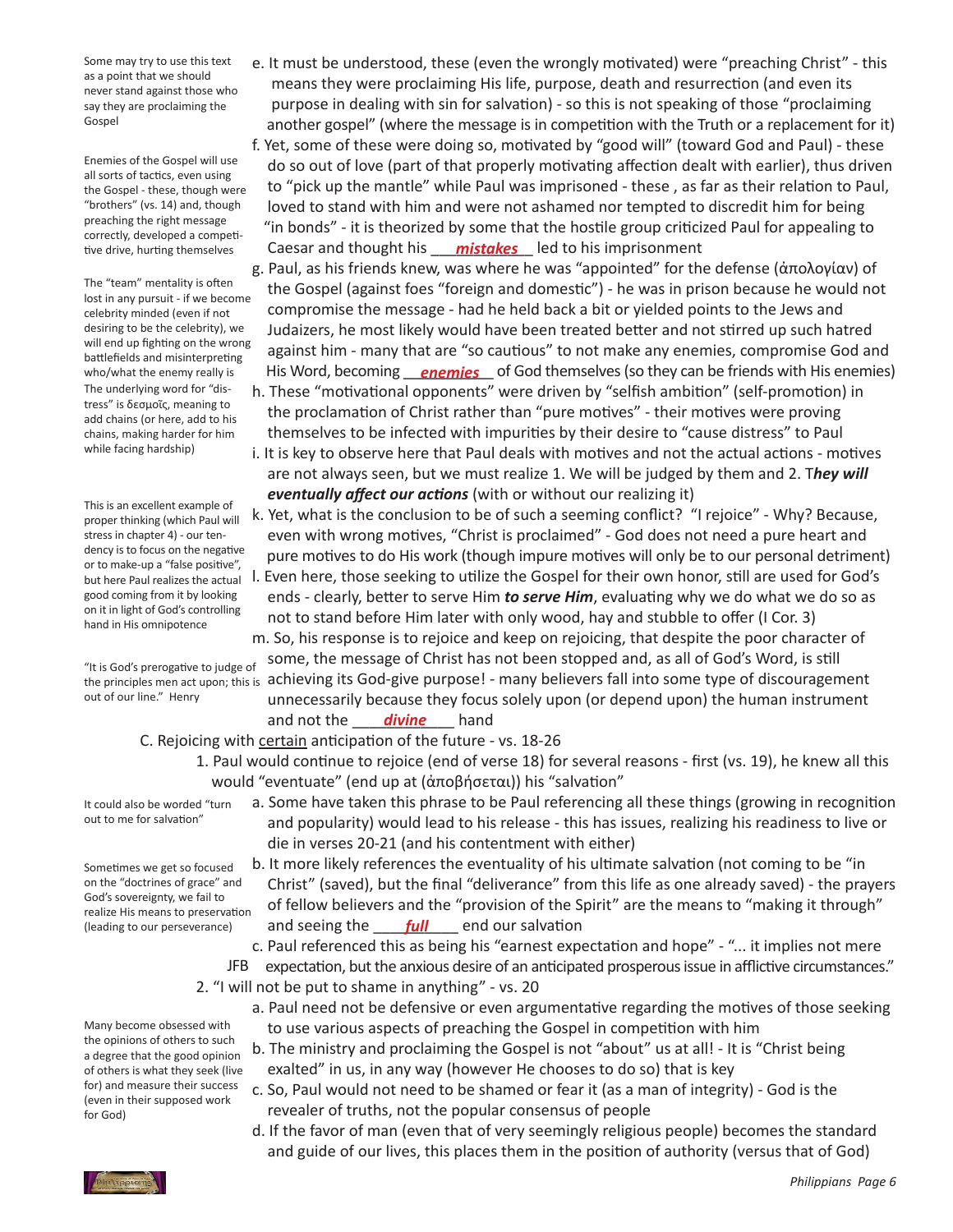such courage/boldness is "freedom" - a freedom that rests in the controlling, purposed providential hand of God in all things - a "hope" (expectation) placed on something else will eventually bring shame of all sorts and lasting disappointment

We normally would think that God is most glorified in keeping someone alive; but to what end? We are not here just to live and stay alive - we're supposed to be doing something-Paul's living on would glorify Christ in how his body would be used to keep proclaiming and living for the proclamation of the entire Gospel message

Barnes

- The underlying source, then, of e. Instead, Paul's eager longing and anticipation (with all assurance of it happening) was not that he might be put to shame (in any way as demonstrating a foolish, uninformed hope), but that he would face all that was coming with "all boldness" - the Greek for this phrase is "ἀλλ' ἐν πάσῃ **παρρησίᾳ** ὡς πάντοτε καὶ νῦν μεγαλυνθήσεται Χριστὸς" literally saying, "But in all [the whole] of **freedom** as always and even now magnified ally bring shame of all sorts and (shown to be great) Christ [will be]" - he would not need be restrained by the *\_\_intimidation*  of the official Roman system he was about to face
	- f. The place of Christ's "exaltation" might seem surprising to some *Paul's "body"* as to its living or dying (of which Paul was not sure which would happen) - so if he was to carry on on in his body (life) Christ would be magnified by the ongoing work (of living), not as some might be inclined to think, in his necessary release from prison and having his life spared
	- g. Christ would then also *(as always!)* be promoted in his death (in this case, the death of his body) - and this is the point; Christ being magnified either way (not me/Paul be "lifted up" in our living or dying - it's not about us!)
- of the entire Gospel message h. "Christ is magnified in the death of Christians, when his gospel is seen to <u>sustain</u> them; when, supported by its promises, they are enabled to go calmly into the dark valley; and when, in the departing moments, they confidently commit their eternal all into his hands." i. So, "I will not be ashamed" because **Christ** will be what "stands out" - the opposite
	- concept would be, then, *I will be ashamed if I stand out*

 3. A "no-lose" scenario - either outcome is a "win" - vs. 21

How might we fill in the blank of "for me to live is If the blank is anything/anyone other than "Christ", we are not truly "living" (not knowing what "living" really is) - see John 17:3

Any that do not look on life as "to live is Christ" are unable to see "to die is gain"- for them, death would be the separation form what they love

It will be an ongoing task to work at more ideas of implementing such a life focus - without such deliberate effort we are likely to become distracted with the "normal" distractions of or age and misplaced priorities - what is actually a priority to us will get the bulk of our attention and affection

"... to cash in both principal and interest and so to have more of Christ than when living. So Paul faces death with independence and calm courage." RWP

This way not only would we be poised to be submissive to whatever way God leads us, but also that our thinking will become disciplines and focus to look on out present and future with the eyes of faith

- a. "Ἐμοὶ γὰρ τὸ ζῆν Χριστὸς καὶ τὸ ἀποθανεῖν κέρδος." "For me, the life Christ, the  $\frac{100}{n^2}$  death, profit" - no matter how what may come is considered, there is good! - for Paul, for he could only speak for himself in this instance, to stay on living would be a life focus on and for Christ - a life finding its joyful purpose in that of the promotion of all things related to Jesus Christ (His purpose, His objectives, His loves, His hates, His truths) - see Gal. 2:20
	- b. Many might be found to say (by their priorities), "For me to be able to live on would mean, more time at my job, more time with family, more time to be entertained, more time to add to my possessions..." (or any other variation of these)
- "to live is Christ" are unable to c. Paul's perspective of life "in the body" was that of having satisfaction in being <u>sed</u> by his Master in ANY capacity - more life here on Earth means more done for Christ! - life is full of the pursuit to "make Christ known" and promoted - itsthought/motive is a life companion d. How should we at least start to look on what it means "to live is Christ"? - Any/all
- Christlikeness is included so, any self-denial for the purpose of being free of distraction (the "sin that so easily entangles us" (Heb. 12:1), discipline to add to our growth in learning "true knowledge" (1:9), seizing opportunities of encouraging/challenging others to obedience to God, submitting to the convicting or motivating work of God in us to obey and misplaced priorities - what and take on responsibility rather than <u>excuse</u> ourselves from it (pushing self daily to more and consistent service of our Lord in any way), taking on a work-ethic that demonstrates a pursuit of what is best (serving the Lord and not men) and more
	- e. "To die is profit" not in the idea of it being better (over all), but in the sense that all that has been invested in this life will now "pay off" - *To "live" for Christ is as good as the gain of dying-* Paul goes on to describe the mixed feelings and thoughts he had regarding both options (as being desirable) - to remain had benefits and to "depart" also had its benefits - neither was a negative (as is always to be our perspective of God's will at work)

 4. Paul was "good" with either general option he saw before him - vs. 22-24

- a. It has been suggested in the past that one of the goals we as believers must strive for is a "balanced will" - this was used to describe thinking-through the possible ways God might take us (as best as we could see and anticipate) and then to look on it from an eternal perspective so as to see then positives in any of the possibilities
- b. Paul is a shining example of this in this text he admits a dilemma in that the two possible outcomes ahead of him are both equally appealing - one is, "better" for him personally and the other, "better" (more necessary) for him as far as his <u>productivity</u> (which was appealing to him as well)
	- c. He lays out the first possibility of "to live on in the flesh" which, to him, equates to "καρπὸς ἔργου" which is "fruit from his work"

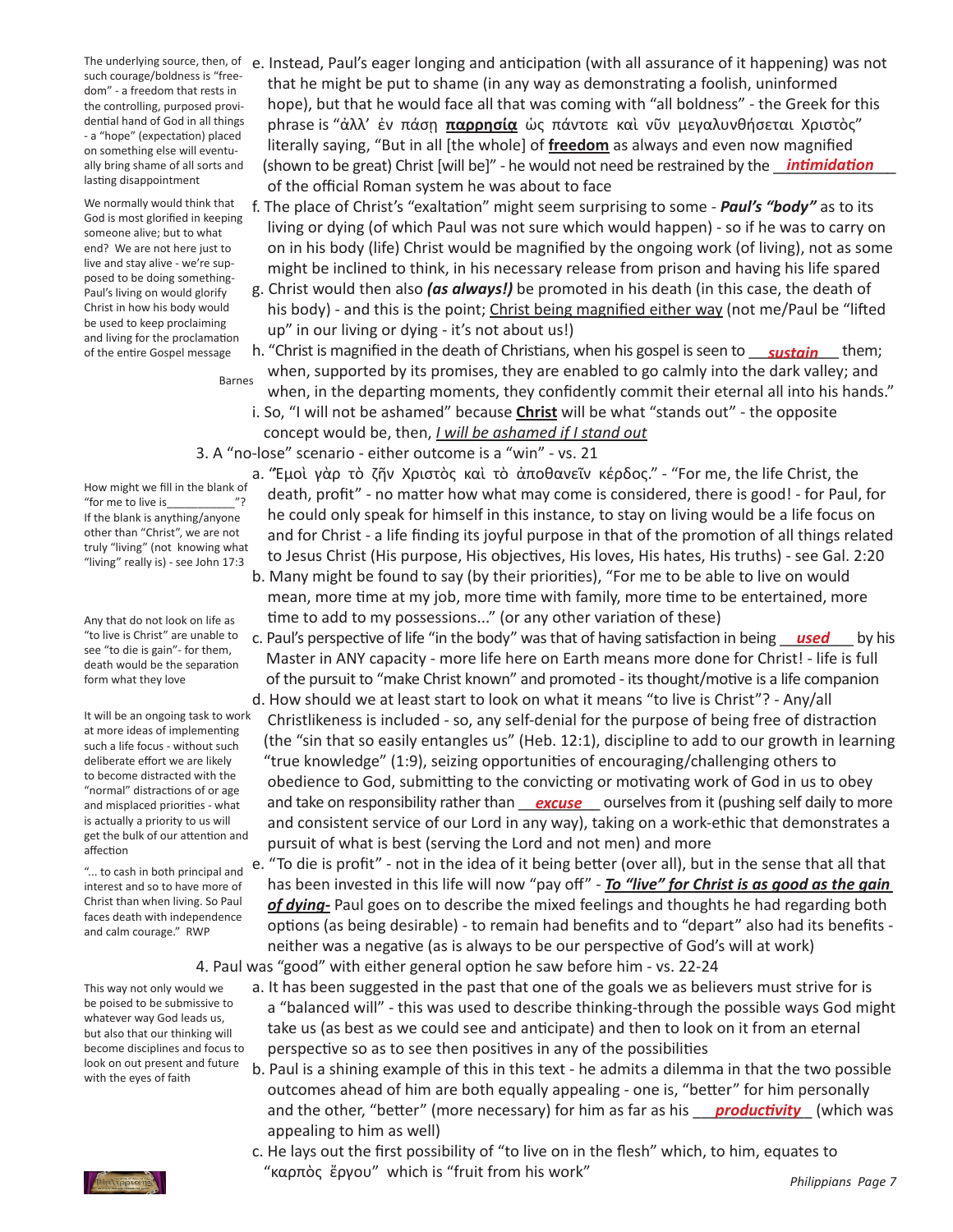Death would be "gain" while living would result in "fruit"

Those that want to live on (and pray for such) need to check their motive - is it just to stayalive and "enjoy life" or is it to be more productive for Christ's work and honor? Then, the opposite, when thinking of death is the focus solely on the relief of pain and suffering and the freedom form sin's presence? Our focus, as Paul's, is to be "balanced" upon the omniscient, omnipotent hand of God and find joy in all possible outcomes in light of it

Paul's personal desire was more to be with Christ than any other thing - his unobstructed when we prefer any other above Him, our perspective is obstructed or at least "blurry"

It is likely always best for us to assume we will live on in the world so as to keep laboring as though we will be around a while and that there is much to be done

Many see the pursuit of various disciplines of knowledge as harmless failing to consider their potential impact on our overall outlook on life - to be wrongly directed/influenced will rob us of a steady contentment/joy

This encouragement to boasting "in Christ" for not only His goodness but His delivering power is not, in this text, for just anyone; but is specifically for one who encourages and challenges us in "the faith"

Live out your life in a way that "fits" who and what you are - a child of the King of the Universe made so by the work of Christ - live in such a way that represents how one in such a state (citizenship) would actually live (in light of their situation)

It is not "unity for unity's sake"- there is a definitive standard (as a flag would represent) on which to affix the "spirit" and thoughts

- d. This is an interesting way of stating it if he is to continue on this earth, he knows it will be guaranteed, genuine results (fruit) - yet it will still involve "work/labor"
- e. Anyone who is "driven to produce" in their work, knows what is like to think that if they are given just a bit more time and opportunity their "results" will be that much greater this that want to live of tand<br>pray for such) need to check their this type of thinking knows no way of thinking that looks for added time to <u>relax</u> - the thought of "just a little more" in their work for the Lord is very appealing and motivating f. "If God wants Paul to go on living in the realm of the flesh it is because the activities of Christian service (Eph. 2:10; Phil. 1:6) assigned to Paul by God are not yet completed (Rev. 3:2; 2 Tim 4:7). If he lives and continues to work for Christ there will be more fruit  $(\kappa\alpha\rho\pi\alpha\varsigma)$  for the glory of Christ. This is why that Paul adds that if the decision to live or die were left up to him, he did not know what he could say... This is why suicide or even an inordinate desire to die (all other considerations aside) is wrong. When a Christian wills his own death it means that he has decided that his work on earth is done, or at outcomes in light of it **content of the astem of the other of the wares** doing." Randolph O. Yeager (Renaissance New Testament)
	- g. Both options are desirable (with a correct focus and priority) so, Paul says he is "...hard- pressed from both directions..." - "The picture is that of a man pressed on both sides. Lit. I am held together, so that I cannot incline either way." Vincent Word Studies
- perspective demonstrates that  $-$ h. The desire to "depart and be with Christ" was, for Paul, much better personally (but his whole desire was not determined just upon him personally) - the other side (pressing him) obstructed or at least "blurry" was <mark>"more necessary for your sake" that he remain (the focus on "the <u>work "</u>)</mark>
	- i. Paul was "convinced" he would remain (at least) a while longer this cannot be taken as being absolutely sure he would be delivered from prison and execution, realizing in 1:17 he was not sure he would see them again and in 2:17 he mentions the possibility of being a "drink offering upon the sacrifice..." (a vivid picture of an act of worship)
	- j. The description of his objective is worded in an interesting way he expected that if he was able to "continue" with them, it would be that they would *progress* (προκοπὴν) in "the faith" (growing in their trusting/confidence and understanding and thus their living-out *the* faith (practice) - this "progress" is not just growth, but continuance (steady and constant)  $-k$ . Unavoidably associated with such progress in "the faith" is "joy" (glad encouragement) - when "the faith" is not progressing (furthering) then joy falters and discouragements and

will rob us of a steady content-<br>ment/ioversity of all sorts become the norm 5. That their boasting would be in Christ - vs. 26

> a. This verse is a bit difficult to handle but seems clearest with Paul stressing that, as a result of his coming to them, their "boasting" (proud confidence) would "abound in Christ" - Paul anticipates how his deliverance and the resulting visit on his part would add also to their "glorying" in Christ (in his difficult circumstances, he imagines the possible good)

 b. This is a point we can all identify with when thinking upon anytime God allowed one of "our team" (fellow workers for Christ) to be spared and remain with us in "the race"

 D. Live "worthy of the Gospel of Christ" - vs. 27- 30

- 1. The first word "Only" (Μόνον) stresses the singular focus they are to have regardless if he is released and can come to them, or if he is unable to (for whatever reason) - vs. 27
	- a. The verb in this first part of the sentence is typically translated "conduct" or "manner of life" - but the underlying word (πολιτεύεσθε) literally means to "live as a citizen"
	- b. So, when he stresses being "worthy of the Gospel of Christ" he does so with the picture of one proud of their citizenship, thus the "worthiness" - as a colony of Rome, Phillipi was apparently supposed to demonstrate to the surrounding areas, how beneficial it was to live like Romans and to be a part of the empire
- c. So, no matter what happens, live in a manner worthy of a Citizen of Heaven (made so by actually live (in light of their the resulting and assured <u>eaffect</u> of the Gospel of Christ)
	- d. The opposite would be those dishonoring their association to Christ and all He has done by living as one who is more a citizen of "the age"
	- e. Unity around this "true condition" is essential and normal for those who realize they belong together and what is to hold them together
	- f. Unity being "one spirit", "one mind" around the one "faith of the Gospel"

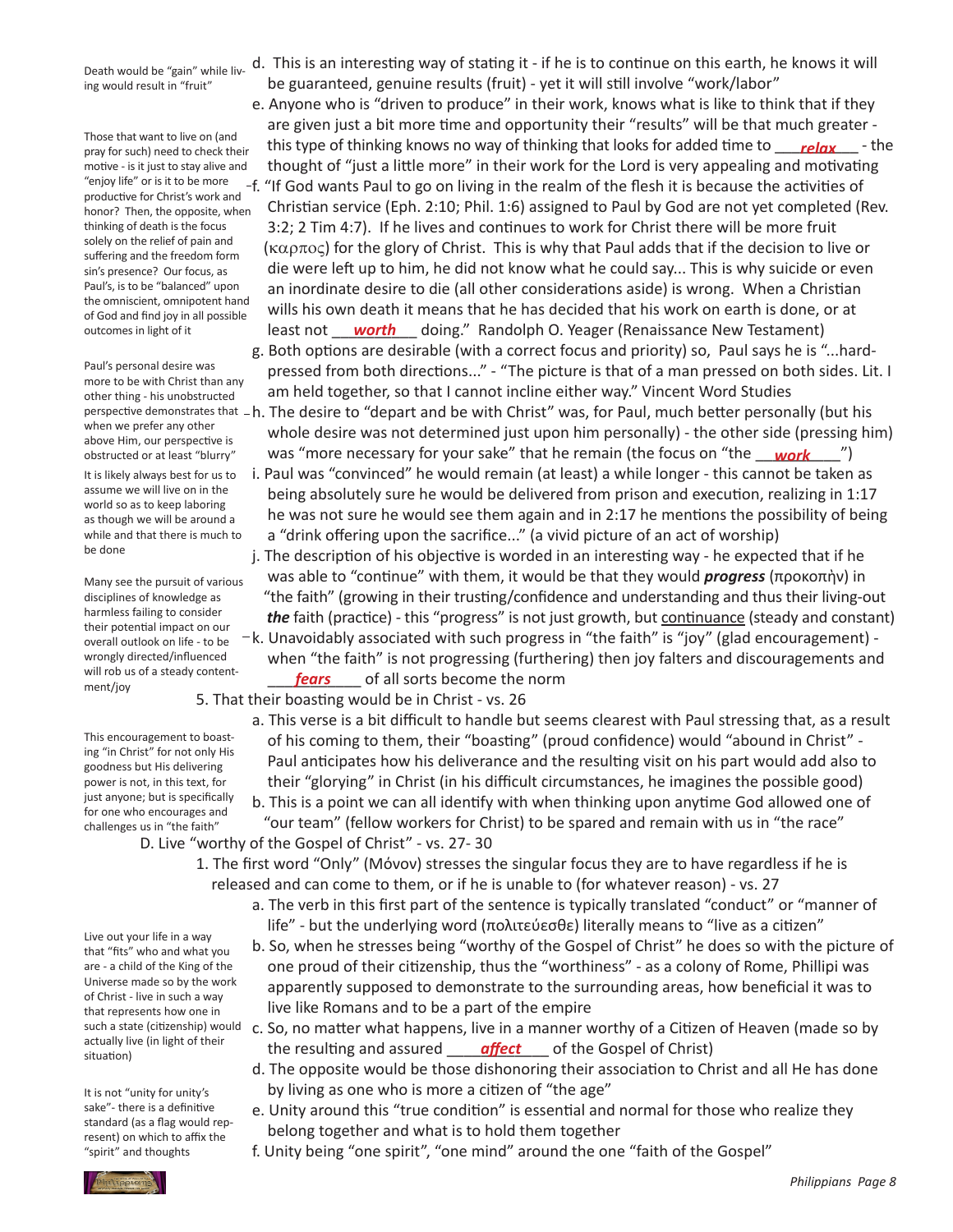Regardless what happens to Paul, this is what he expects to hear of them - their focus should not shift based on what happens to him

ESV phrases it, "... striving side by side for the faith of the gospel"

We all act (ultimately) upon what we actually believe - our faith) and when our trust is in anything else (less solid/firm), our footing gives way when pressured - this is why Paul wanted them to mutually seek to unite around the faith so their faith would stay strong when opposed

Intimidation can affect us even when we are not aware of it this type of timidity can become a normal way of living, so much so we naturally avoid "the fray"

Pride and security in humanity is repulsed by the Gospel of Christ

Intimidators are intimidated when those they seek to intimidate are not intimidated - "bullies" fear courage/confidence in others

ed is much better and more desirable than the condition of the persecutors; for persecuting is an evident token of perdition. Those and injure the professors of it, are marked out for ruin." MH

We instinctively long for a purpose that can withstand the hardest of scrutiny and opposition - this is often at the core of why some young people "rebel" (though their cause is typically misdirected and exploited by Godless philosophies "lying in wait"

Realizing our association with God (Lord of Heaven and Earth) makes those antagonistic towards us less an issue

There is often an unspoken agreement to mutually "excuse" each other from disciplines and hardships - goals then become focused upon "escapes" and detours away from

- g. "standing firm"- being grounded (heels dug-in) regarding their "spirit" (their underlying drive being the same (motivation for what they do)) - their overriding "fervor" being to *stand their ground together* (striving as an athletic team would do) - see Eph. 6:13
- "The word signifies to stand-fast in, and it is proper to wrestlers, that stand fast and do not move their feet \_\_\_\_\_\_\_\_\_\_\_ at all." GBN *back*
- h. "With one mind" their focus and thinking is the same (founded on "the faith") Paul is not describing a free-for-all (each striving how they see it best), but a focused effort unified around "the faith of the gospel" (which Churches are to be clarifying weekly!)  $\_$  i. Also note that Paul's reference to the faith is suffixed with "gospel" (thus a faith founded firmly in "good news" (uplifting information/facts grounded in truth, not speculation/opinion) faith is based on something (the j. "Subjective faith is nothing without the objective faith; "the faith" objective, could not have this name without "faith" subjective. Applied here, this means that as being believers themselves the Philippians defend what they believe. Unless they are able to do that they cannot defend their own action of believing. To this day the battle is always about the *what*; only so is our act attacked even when we stop believing and cease would stay strong when opposed this act only when this what is made <u>sancertain</u> for us." Lenski 2. Part of this "living worthy of the Gospel" is courage and resolve - vs. 28-29
	- a. In the striving together for the Gospel, Paul tells them not be alarmed/frightened by those opposing - they are not to be startled not only by being opposed, but by *those* that oppose, for ἐν μηδενὶ indicates that *nothing* and *no one* should overwhelm them with shock because it/they are against them (whoever they may be)
- b. Part of the idea in this phrase is to not be caught off-guard by those opposing some allow themselves to be lulled into a naivety that the Word of God and His Gospel will be appreciated by all that hear it - yet its initial premise (to be actually be good news) reveals our lost, <u>sinful</u> condition and need for saving (a saviour)
	- c. The sense that Paul presents it here is not one of fear that these would forsake the faith because of their fear, but more along the line of the reasonableness of such a posture - for such a posture/stance (not driven by fear or controlled by intimidation) is a "sign of destruction for them" (though some may not recognize the "sign") - see II Thes. 1:3-12
- "...the condition of the persecut- d. Group consistency in "the faith" and in mutual belief is one of the ways God demonstrates the oncoming destruction (and loss) of those whose faith is based elsewhere (unbelievers are not actually characterized as believing in *nothing*, just believing/trusting evident token of perdition. Those the \_\_\_\_\_ <mark>wrong</mark> \_\_ thing (error)

who oppose the gospel of Christ, e. Such suffering acts also as a "sign" of salvation (which is had in the "now" and not just in the future, as illustrated by Paul and Silas singing in prison after having been beaten)

- f. One of the greatest "discouragement causers" (origins of depression) is the lack of a cause worth suffering for (and actually suffering for it) - there is an unexpected contentment that comes when we see a consistency in ourselves that endures pain for a cause (and our cause, the Gospel, being the only one guaranteed to "not make ashamed" (disappointed) in the end (Rom. 5:5))
- g. *Since our salvation is "from God", the more we know of Him the more we are confident in facing obstacles to following His way and standing firmly with the Gospel of Christ*
- h. How exactly is this is a sign/evidence of their salvation? Because they believe (evidence) so much so they suffer (evidence) for Him and this is so because it has been "graciously given" to them by God (the believing and the suffering for it) - "The gift was not suffering as such. Its meaning and value lay in its being for His sake." Vincent Word Studies
- i. Essentially then, they need not fear or be startled with opposition, realizing *the immense privilege they have been given to believe in Christ and suffer for His sake*
- j. The Paul references that their calling is the same as his they saw it first hand when he was in Phillipi and now were hearing of what he was facing in Rome
- $-k$ . This serves also as a good example of being able to counsel others towards more difficult paths, because of personal consistency being demonstrated - many counsel others to not "push too hard" because they themselves do not desire to do so or hope to avoid the challenging responsibilities and conflict themselves

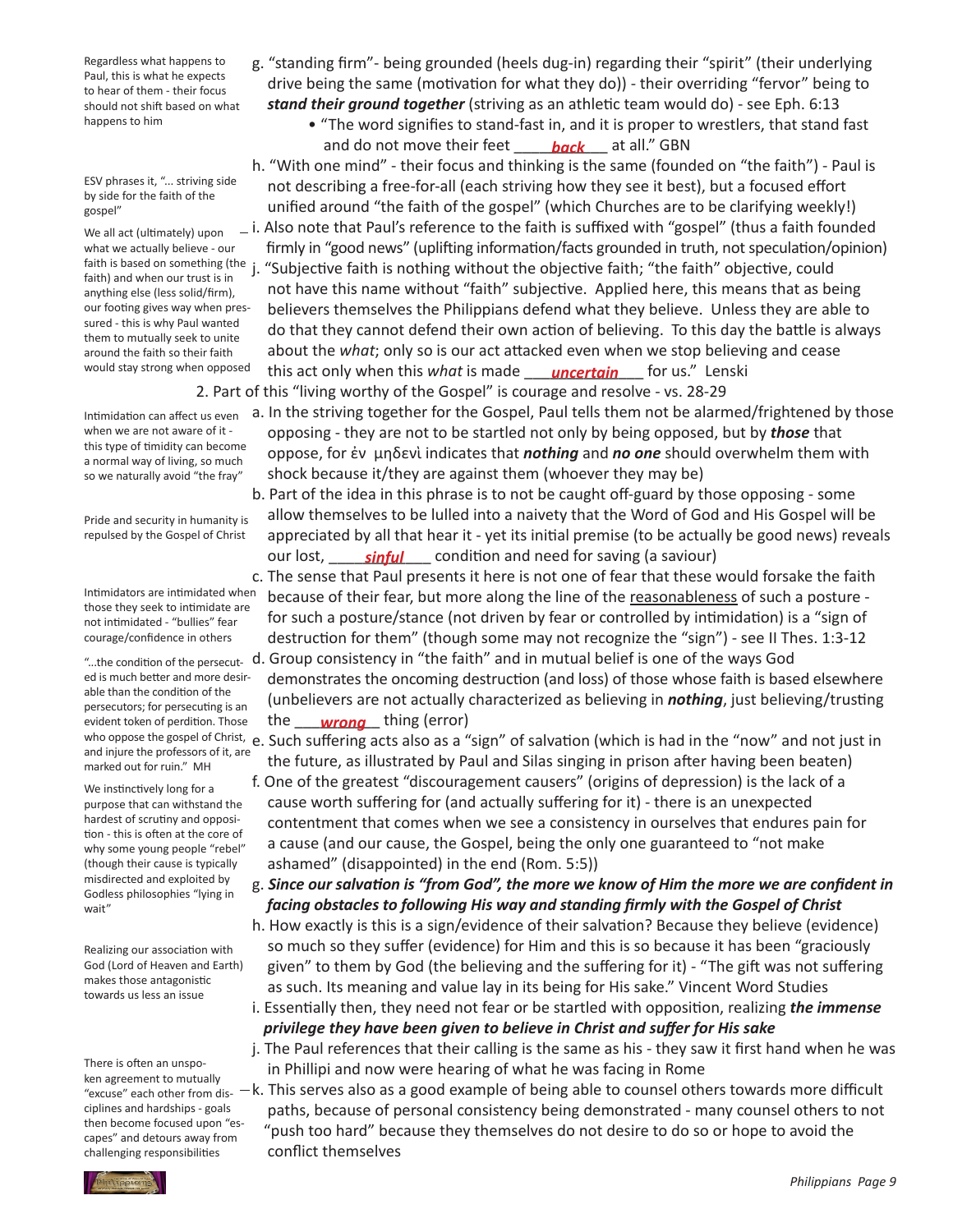## III. Live Like Christ - The Supreme Example of Selflessness - 2:1-16

- A. Continuing with what he started in 1:27, Paul now deals with the possible conflicts that might come from \_\_\_\_\_\_\_\_\_\_\_ their group - with the challenges still yet to come for them, Paul challenges them (to "fulfill my *within*
	- joy") by the pursuit and exercise of genuine unity vs. 1-2
		- 1. The four conditions Paul begins with are presented more in a rhetorical fashion as in saying "since" instead of "if" - though, at the same time, it is possible that with some in the Philippian church, they did not have these qualities or were not practicing them - vs. 1

As is about to be discussed, unity is not found in mutual agreement to "just get along", but focused on absolutes/truths/realities that unite

Not comfort found in selfindulgences, modern psychiatry , drugs/medicines, but in the assured reality of Christ and all that is related to Him - all else are, at best, symptom blockers not cures, and if the underlying problem is not addressed, the issues remain and often grow in magnitude - see Heb. 6:18

see also John 14:27

This word picture is that of speaking to someone to comfort and challenge them- "A motive of persuasion or dissuasion." Vincent Word Studies, to out of something

Unity for unity's sake is not unity - that would be escapism (from reality)

Thus the necessity to "try the spirits to see whether they be from God" and to not "believe/ trust every spirit" (every seeming sensible or religious "spirit"

The word for "fellowship" is κοινωνία indicating a partnership (commonness with others)

other

Lacking oneness of mind (thinking) and oneness of love opens the gates to "popular" thinking (secular) and temporal (of the age) "loves" (affections) - this will the church and will only be resolved when each is confronted and revealed for what it is

Not a "purpose" that varies with popular sentiment in the Church with each generation



- general ideas; encouragement and exhortation (challenge/entreaty) it is essential to realize though, this challenging encouragement is "in Christ" - if they have been so challenged and encouraged and it is genuine, then they should be able to serve genuinely united and will not turn on each other - there is a sobering motivation realizing our being not cures, and it the underlying "in Christ" (**\_\_<u>representing</u>** Him, His work, values, purposes) - there is an overriding comfort as well realizing who He is - this is a significant part of living "worthy of the Gospel of Christ"
- c. If the answer to the condition is "no" then there is no real encouragement or real exhortation (though we may believe we can find both in other sources - see Php. 3:3) - the "encouragement in Christ" is what allows us to see the value/worth in our \_\_\_\_\_\_\_\_\_\_\_\_\_ *struggles*
- d. "If there is any consolation of love" the underlying word for "consolation" (παραμύθιον) is a very similar word to "encouragement" only this more "close and personal" word is motive of persuasion or dissua-**lection to selflessness <u>actively</u> focused on the needs of others (love (ἀγάπης))**
- talk someone into something or e. If there is any drive in them to comfort Paul out of genuine love and the responsibility to do the same with each other, then strive for/focus on *true unity* - disunity always involves a lack of love on someone's part, though it might not be the one standing firm in the goal of convincing others of what "in Christ" and "of love" *really* are
- f. The other idea with this phrase would be in reference to the comfort that one has, knowing for certain they are loved (and then can handle mistreatments or neglect from all others Thus the necessity to "try the lime Cognizing the all-**sufficiency** of God loving "me")) - see I John 4:7-11
	- g. "If there is any fellowship of the Spirit" if our spirits are united by His Spirit (the Holy Spirit of God), then it is reasonable to assume there MUST be unity, *else some are being motivated/driven by some other "spirit"* - see I John 4:1
	- h. The Spirit of God will not contradict Himself and it is always to be our goal to accurately respond to Him - He is the Inspirer of Scripture and its Illuminator, so *we can expect the*  **Bible to be what unites us** - this also reveals why it is under constant attack and why there is often a dearth of true fellowship in Him
- Actually "feeling for/with each i. "If any affection and compassion" this describes "deep feelings" (literally "bowels") and "merciful favor" toward others (in this case, each other and then for Paul)
	- 2. These are all qualities/characteristics Paul identifies as necessary to give him what he desires most to see and hear of them - "same mind, same love, united in spirit, intent on one purpose" - vs. 2 a. Literally, "Make my joy full" - the picture being that he had joy already, yet a little was
		- lacking, apparently related to the onset of internal conflict/disagreement
- b. This will be done with their "being of the same mind" (the same judgment/discernment, even the same opinion) - what they are to "mind" is about to be illustrated with the age) "loves" (affections) - this will example of Christ, and Paul is also about to explain what is to be left out (<u>selfishness</u>) most certainly create divisions in c. "Maintaining the same love" is a good translation since that is exactly what they are to be doing! For if they do not work at maintaining it, what they love will become diverse and then any unity that would be had will need to become more generic/general
	- d. "United in spirit, intent on one purpose" this is necessary exclusivity in Christian ranks for harmony of purpose, focus and action - the last phrase has the definite article indicating the "thought/mind" (purpose is one) and already defined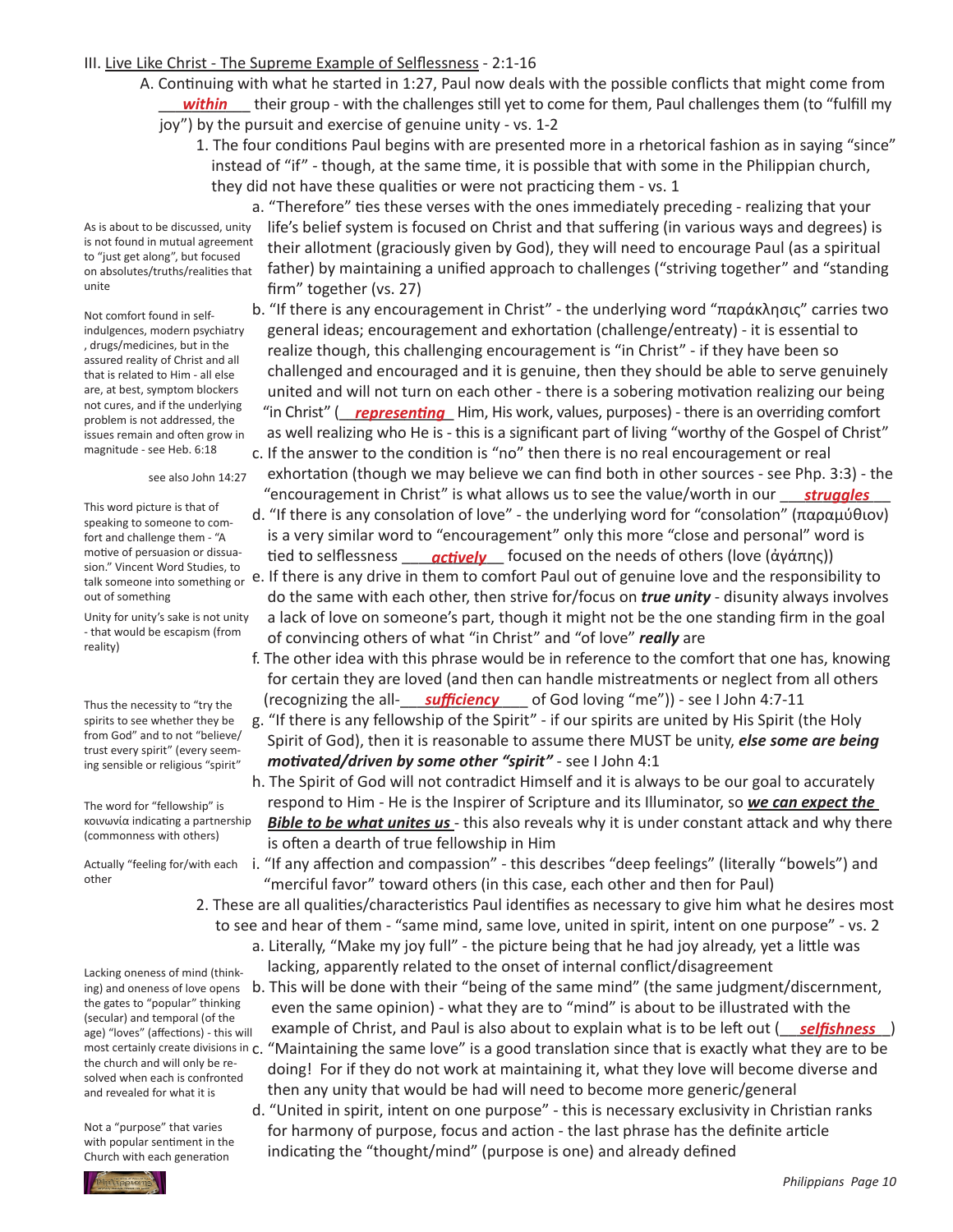necessary to even begin to imagine and integrate such a quality

 e. Essentially they are to be united "in heart" (literally picturing one soul) and one in focus The same "standard" is absolutely (φρονοῦντες - to judge/discriminate and look on things the same way) - actively work at ine and integrate such a quality being <u>convinced</u> versus active indifference

 B. Ranking others above yourself - how the previous instruction is to be achieved - vs. 3-4

- 1. The "motives" to be actively avoided/excluded (not allowed) vs. 3
	- a. Nothing is to be done with the purpose or motive of ἐριθείαν (self-ambition to win-out against someone (driven by competitive strife))
- Barnes b. "This command forbids us to do anything, or attempt anything as the mere result of strife."
- $-c$ . A good deal of conflict finds its roots in various forms of inappropriate competition (and <sup>rraced back to a perceived</sup> entity this "attached to" our pride or <u>protection</u> of our "self-image")
	- d. The "nothing" is all-inclusive there are no exceptions self-pride MUST be reined-in and *we are not at liberty to play the role of a partisan for ourselves* - we must not be narcissistic (inflating our own value/significance) - narcissists are threatened by other narcissists (and conflict will assuredly arise when one is not subservient to the other)
	- e. Lenski, in translating this verse and trying to give a better idea of it in its context wrote, "*not one (or: none) in according with self-seeking (see 1:17) or in accord with vainglory*"- this helps see another way this could be mutually acceptable in a group - to accept the idea of everyone understanding that "self-interests" are to be first priority
- These deal with self-promotion f. Then there is "κενοδοξίαν" literally picturing empty/hollow glory it is a "show" of significance without actual content (artificial) - this is usually practiced by means of empty-bragging (which most bragging about self is, full of embellishments or the all cases, is wrong **heaps and sexult container of the innumerable <u>helps</u>** we received for any accomplishments) 2. The "motives" to be actively pursued and practiced - vs. 3-4
- An acute awareness of ourselves **a. In contrast to self-focused pride, be "humble" (the having a humble opinion of oneself;**  a deep sense of one's (moral) littleness...) - this isn't describing a "being humbled", but is needed to have this quality of **comparise a** way of thinking/considering yourself *\_\_\_\_\_<mark>inwardly</mark>\_\_\_\_\_* 
	- b. This does not describe a "great" person who humbles himself it describes a proper self-image of who/what we are before God - *it's an accurate estimation*
	- c. How can one realistically evaluate themselves above others, when we are all what we are totally by the grace of God - seen through the Truth of God's Word, pride is absurd!
	- d. Such a one will not find it unreasonable to estimate the value of others as above themselves (for how can we, of our own authority, ascribe value to ourselves - and that as higher than another?)
- e. Society has long been countering this quality by proclaiming and teaching the importance of a "healthy self image" - this fails to take into account the devastation that comes, either from having the *truth* revealed (through circumstances, or some other means, or other people) - this lends to significant bouts of depression, revealing that contentment find significance in Christ **heating was based upon a** <u>false</u> premise ("I deserve better" for instance)
	- f. It is common to counter depression in another, by offering words or ideas that lend to their inherent value (which inwardly they know they really don't have, but long to have) - this is not a lasting answer, as the only way to deal with this inward, proper assessment of ourselves is to find value "in Christ" (Who earned it (value) legitimately/legally - and is why we come to love to read/hear its details)
	- g. "Instead of fixing your eyes on those points in which you excel, fix them on those in which your neighbor excels you: this is true "humility."" JFB
	- h. "But what if others let me praise them and I don't get it reciprocated?" this fear is also based in pride - if our focus is the glory of God and not our "empty conceit", we will edify others without thought of "need" to be praised in it
	- i. We are to look on others as more important than ourselves think of what we would "put-up with" in each other if we were so inclined! - try to consider how many offenses we allow in ourselves because we expect we have the right to be dealt with as if having greater value/importance
	- j. "Humility dispels the self-importance which is continually taking and asserting the measure of its own claims, when it comes into contact with others." - Eadie

Strife of this sort can also be traced back to a perceived "right" being infringed upon or challenged

This may seem to be too strong a word, but many are narcissistic inwardly and conceal it outwardly

see also Gal. 5:26

with a motive to equal or surpass others - this competes with the glory of God which, in all cases, is wrong

as we naturally are before God is needed to have this quality of proper self-assessment

We often do reckon ourselves as of more value than others because we compare our "deeds", social standing, education, wealth, appearance and so on with others and then, typically, skew the "values" in our favor

So many of the hardest times of our lives come when confronted with the reality that our significance is highly overrated - this then should set us up to find significance in Christ

The "Lost" are lost in so many ways! Their solutions never lend to a lasting, irrefutable "fix" - this also should provoke compassion in us (seeing their blind condition that they cannot see themselves)

compare this to Eph. 5:6-8 - we are never to be fundamentally motivated by the pursuit of the praise of man

Especially with those that are "offensive" we must look upon their need for "good treatment" as being higher than ours

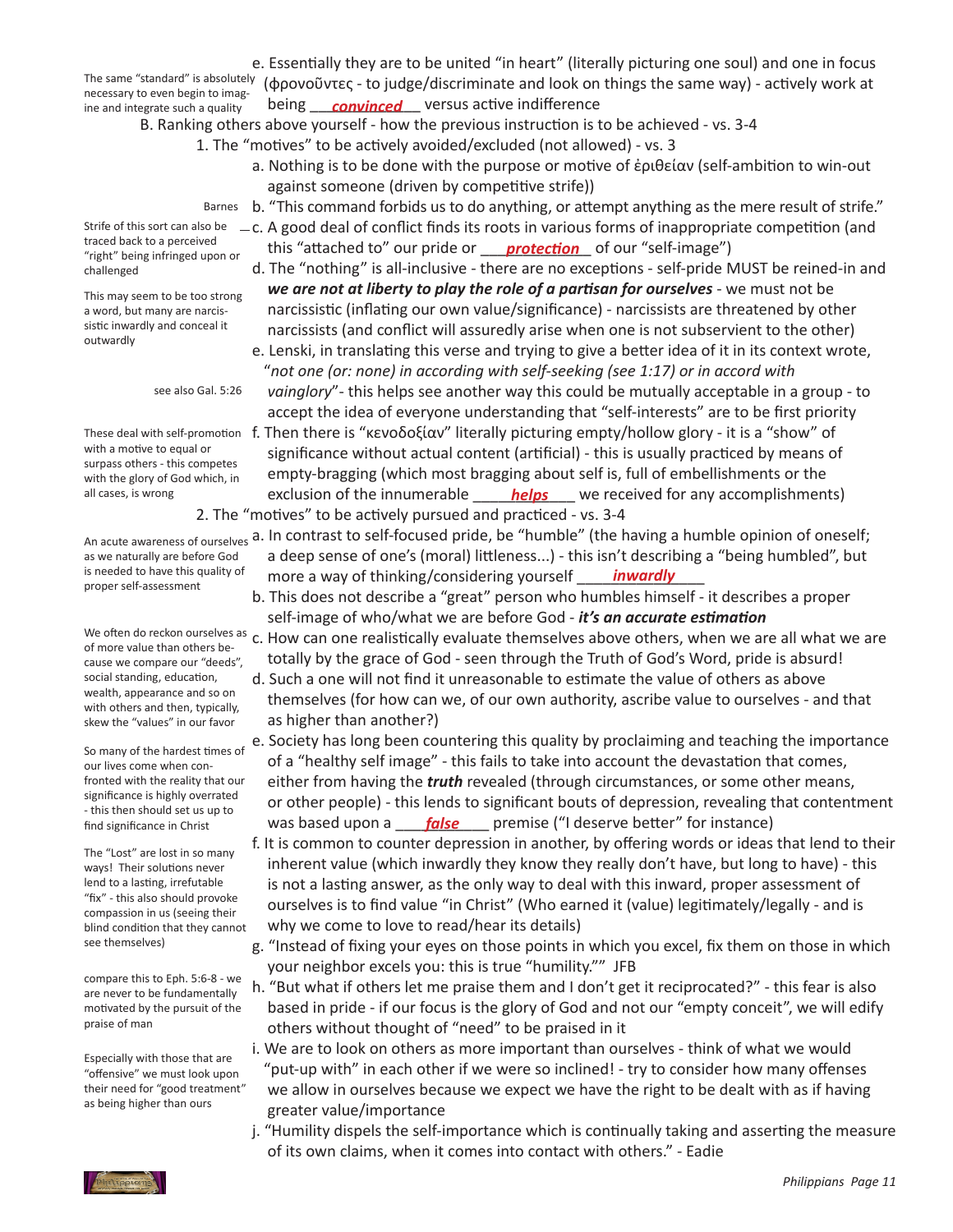Don't be so focused on looking after your own things and matters, others - expect it - don't treat it as exceptional but as normal

 k. The ESV captures well the meaning of verse 4, "Let each of you look not only to his own interests, but also to the interests of others." - the idea isthat no act is devoted solely to self (at but live also looking after those of all), but that in the taking care of self, we expect to care for others also - we actually are our "brother's keeper"! - compare this to 2:21 and I Cor. 10:23-24

 l. This also seems reasonable, seeing we "esteem them" above ourselves - we show our high estimation of others when looking out for their needs (little and great, spiritual and practical) m. Before we begin to look to reason around any one of these points, we must realize the ultimate example, thus the ultimate motivation, we have in what Christ did Himself - our neglect of the aforementioned qualities demonstrates our *\_\_\_<mark>lower</mark>\_\_\_\_* value of our Lord's authority - how can we estimate that what He did is "beneath us"?

 C. Follow the supreme example (in working out what he had just given)- Jesus is the "blueprint" - vs. 5-11

 1. MUCH has been written on the following verses, especially trying to work out the wording Paul uses and whether or not it brings into question any aspect of the deity (divine nature ) of Christ

In Colossians 2:9 we see Paul "fullness of the Deity dwells" (the Godhead) - He essentially added a "form" to His nature but lost nothing of His nature

Such pursuits have opened the door of questioning Jesus Deity which has led to centuries of (some slow some fast) lessen-Jesus was and who it was that paid for our sin - this goes to the core of our salvation one way or another!

the Lord lived is necessary to have the unity Paul was challenging them to

μορφῇ is used because Paul will make a point regarding His "form" (how he outwardly appeared (humbly))

Pride needs to be revealed for what it is by using the Lord's example - we "write-off" so many needful things because they do not appease our pride

So this "form" hid from others view, was His divine glory; and even the human form He took was that of someone low in the status/classes of mankind

.<br>Ρηπτρρίαη



- the glory of his divine nature was covered..." Gill d. There have been two competing ideologies over the centuries - one holding to concepts that have Christ giving up His divinity in becoming man and the other having His humanity only being a facade (that He was not truly human) - neither is correct or necessary
- ings of the significance of who  $-e$ . Both willing to compromise this text/context to make other points, or to explain other questions - so much has been lost in the pursuit to answer difficult concepts to *their* personal satisfaction - some of these cannot be answered to our satisfaction (nor way or another! **how** He did what He did need not be known

 2. The point/instruction is for them to have the same "mind" as Christ did in His incarnation - vs. 5

- The same genuine humility that a. The same "attitude" which Jesus also had (in Him) is to be in all of them mimic it!
	- b. In other words, think like He did be inwardly "driven" to do the same
- c. This NEEDS to be a way of thinking, and using the Lord as the example should disarm any of the *generalic we may look to get around this humble attitude* 
	- d. This "mind" is to be implemented "amongst yourselves" *all* in the Church are called to humility of heart/mind/action

 3. The "humble form" of Christ - vs. 6-7 (versus the elevated "forms" mankind instinctively pursues)

 a. "ὃς ἐν μορφῇ Θεοῦ ὑπάρχων" - "Who, in the form of God existing" - the present tense should not be handled as though it was true at one point and then ceased at His incarnation - it was *He who being (always and forever) the image/form of God* b. Jesus Christ had infinite credentials - He did not "regard equality with God a thing to be

grasped" - men who sought to be great (and gods) were characterized as grasping for "god-ness"

- c. Christ did the opposite! He stooped to become man while man strove to become God and it is this inward pride in us that Paul seeks to effectively counter - our pride becomes such a protected entity that we do not see how it is exercised in our lives/decisions
- d. And being in such a "state" of glory, He "emptied Himself" this, as is clarified in the next phrase, does not describe or indicate His loss of divinity - notice carefully the wording; "ἑαυτὸν ἐκένωσεν μορφὴν δούλου λαβών" (Himself emptied, a form of a slave He took)
- e. This "form" was only possible by being made in the "likeness of man" not only did He become a man, but the man He was, was not high and lofty but was a slave (so characterized because He came \_\_\_\_\_\_\_\_\_ to be served but to serve) *not*
	- f. He did not come to elevate the slave out of slavery, but to exalt the position and posture of a slave (and how they look at life - not for self but for others) - *even in Heaven and the New Earth, glory will not be seen in rank but in service*
	- g. The Philippian Christians needed to see that this was what the God Who created all things did in His own creation - this was not because the creation was "above" Him in any way in that His love of us elevated us above Him, but that such humility is the ideal "mind"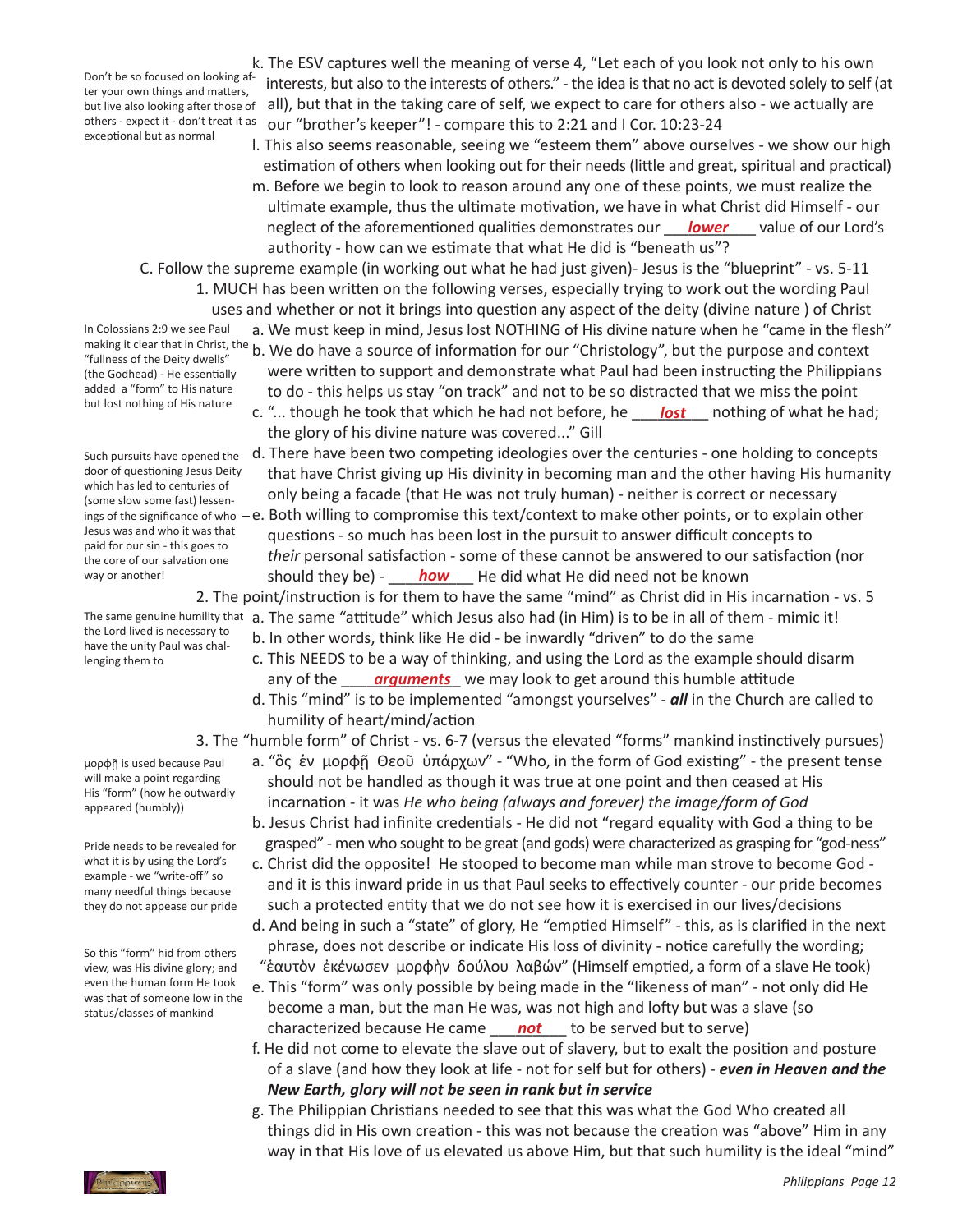So, contrary to our natural thinking, there is "glory" in the "form of a servant" - certainly not man's glory, but God's (which is why we should be so inclined to do the same)

- h. The focus and purpose of this text is not to take away from the divinity of Christ (or even His glory), but to stress/demonstrate the significance of the choice of the "form" He chose to put on - of all "uniforms of service" to "put on", He chose this one! Therefore, it deserves special attention
- i. "His emptying Himself presupposes His previous plenitude of Godhead (Joh 1:14; Col\_1:19; Col\_2:9). He remained full of this; yet He bore Himself as if He were empty." JFB 4. "Found in Human form..." - vs. 8
- As prophesied in Isa. 53:2, He would not stand out as a particularly attractive/impressive man

He, of course, was outstanding in His character and conduct, but Paul is demonstrating His appearance and humility (neither of which is designed to draw undue attention (for pride) to one's self)

He humbled himself - this also is an example of how we should approach life; humbling self (rather than exalting self or waiting till God or others humble us - it is to be active on our part)

"obedient unto death" also indicates He was obedient from birth to death

So, any "flirting" with the notion that we need not obey (disobedience (active and passive)) is not excusable - we, as now being "in Christ", are automatically followers of Him

We do not expect to be exalted as "high" as Christ, but part of the point of this text is that God will "do well" with and to such humble ourselves and obey calculating that it will be "more than worth it" even though the present moment it will not "feel" like it

If not "Yahweh/I AM" then possibly "Lord" - see John 17:11-12 for Jesus' reference to the "name" He shares with the Father

"Jesus" is not "the name" but (which is why it would be wise not to name our children "Jesus" - we honor it too much)

"Lord" indicating He is over all do we live as those representing this reality now?

- a. It is interesting to see the usage of the word "εὑρεθεὶς" (found) why say it this way? Even this adds to the points being stressed about Jesus Christ - He was "found" and not showcased in His being in the "form of man" - too many follow their instincts to look for what "stands out" in life (what is naturally popular) in choosing what they will follow and admire - if we realize we serve the Lord, we \_\_\_\_<mark>rest</mark>\_\_\_\_ in the fact that He sees and knows all and we need not, nor would we, strive to get the notice (popularity) of those around us b. So the idea is something like, "And He (the Son of God, God incarnate) was discovered to be (of all places) a man (the "σχήματι" (schema), as a man because he looked, acted and encountered life as other people would) - He came across (without detailed scrutiny) as
- any other man would come across c. Then as a man, He further "humbled Himself" by \_\_\_\_\_*obeying*\_\_\_\_\_- He came to serve God in serving mankind and by obeying the Law He had established
	- d. "*Should it be said that, if he was God himself, he must have been himself the lawgiver, we may reply that this rendered his obedience all the more wonderful and all the more meritorious. If a monarch should for an important purpose place himself in a position to obey his own laws, nothing could show in a more striking manner their importance in his view. The highest honor that has been shown to the Law of God on earth was, that it was perfectly observed by him who made the Law - the great Mediator.*" Barnes
	- e. More precisely though, He became obedient to the point of death this is the pinnacle of obedience (one could not go farther in degree) - most stop, fall short of death in their pursuit of obedience (finding it difficult to be inconvenienced or discomfited)
- f. "even death on a cross" from the highest ranks and glories of Heaven, to the lowest position on Earth - a painful, shameful death as a criminal - this demonstrates God's mighty power at work in the lowest "rankings" that man could imagine - the cross was associated with criminals, societal rejects, conquered foes, enemies of society as well as followers of Him **torment (all points of <u>pain</u>** packaged into an instance, a place, a symbol)
	- 5. God honors most what honors Him most vs. 9-11
		- a. If this was said of any creature it would be blasphemous pride when spoken of God (in all His perfections), it is glorious motivation for us

 b. So much significance is packed into this little Greek word διὸ (therefore) - we could say, "because of this" (because of what He did), God elevated Him over and above all else

character - this is to help us to \_\_ c. Again, the emphasis and purpose of informing the Philippians of all this was to ratities existives and sec<sub>1</sub>, the monstrate God's <u>value</u> on such qualities and obedience and how He honors its usage/implementation - God "exalts beyond measure" and "honors" such (αὐτὸν ὑπερύψωσεν, καὶ ἐχαρίσατο - "he raised exceedingly high and blessed" (with a name)) d. This is such an honored quality before God that He bestowed (blessed) Jesus with the

 "name which is above every name" (that being *Yahweh*) - His own name is now associated with such an attitude, action and qualities - no higher honor could possibly be given!

 e. If this is truly believed, what a change it would cause in us! Self-promotion would now be offensive to us and appalling, realizing its blatant contradiction to what we *really* desire Tesus" is now associated with it f. So now, as a result, at the name of "Jesus" every knee will bow (because of what His obedience did to forever exalt the name of Jesus) - all those "in heaven, on earth and those under the earth" (there is no realm where this (He) will not be honored)

 g. Every knee will bow and every tongue will agree (admit) that "Jesus Christ is Lord" - this effectively making it clear that there will be universal submission to Him with no physical opposition to it (knees bowed) and no possible argument against such a blatantly obvious truth (tongues confess)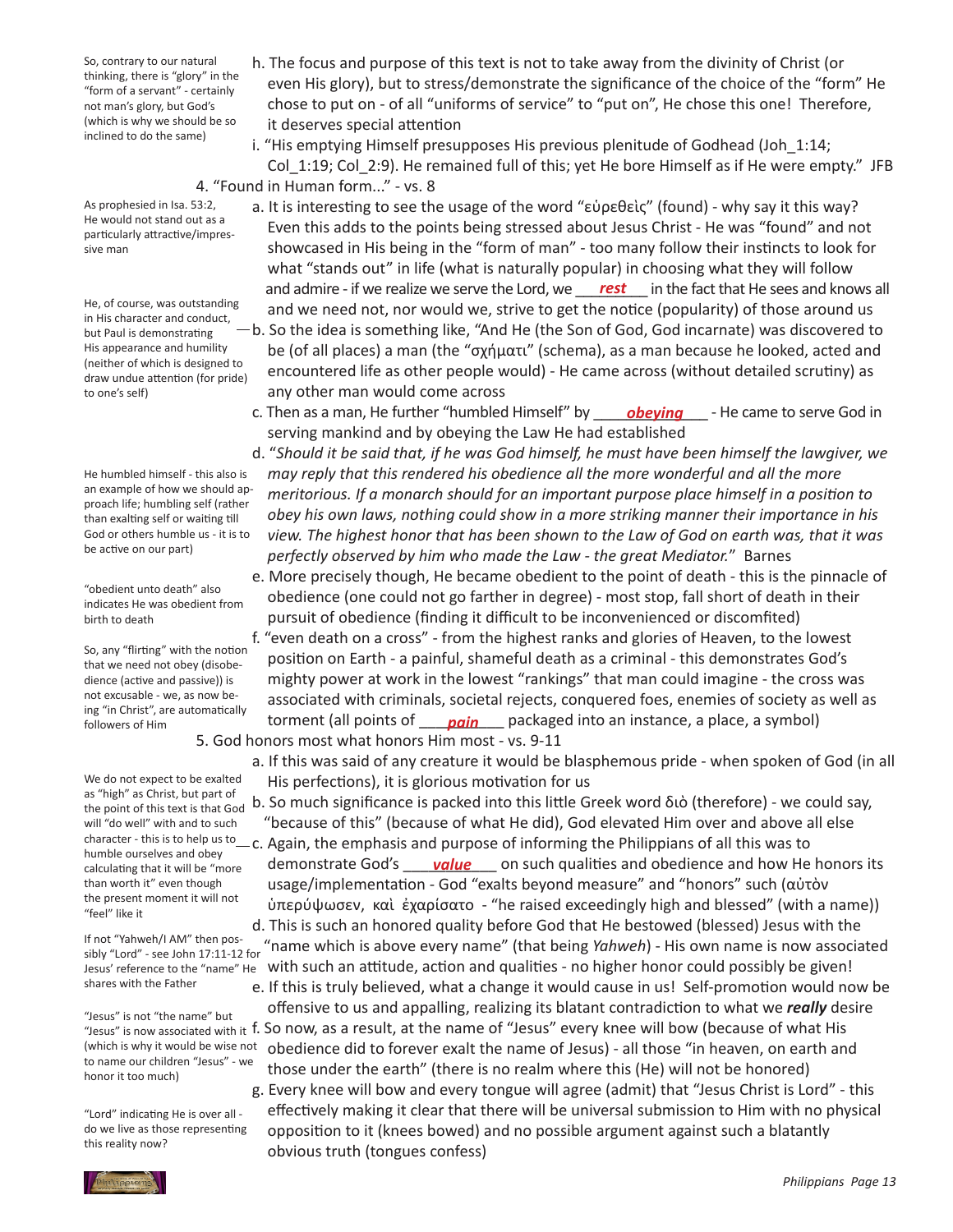glory, those seeking it for themselves can never have it - the "glory" comes not in the getting but in the giving

- Based on this standard for true h. So, the cycle completes itself God the Father honors and exalts the Son and in so doing is glory, those seeking it for them-<br>selves can never have it - the **glorified in the process** - glory is uniquely found in the honoring of <u>another</u> (which is at the core of the intent of this section - 2:4, the "interests of others")
	- i. The Father is also glorified in that it (the genius plan and flawless work and execution of it) was His will for Jesus came to do the will of the Father - John 5:30 - this should be our life objective also if we desire a life "for glory" (versus the "vain-glory" (empty) of the world)
	- 1. The idea of "proving" something often includes more than just demonstrating that something is real/genuine - sometimes it carries the idea to put something to the test to demonstrate what is
- "Working out salvation" in this verse is not working to bring it about - it is working at using it "working it out" what is actually/already there
- Obedience demonstrates the fulness and priority - we always obey something and often that something is ourselves (our desires, inclinations, purposes based in pride)

This makes sense, realizing the accountability that comes with such a gift and responsibility - we are not to look on condemnation (though that is the result), but more along the lines of "why was I spared?"

versus being "slackers"

"We will, but God works the will in us. We work, therefore, but God works the working in us" Augustine

If God is providing (working in me) a good desire, should I not and so poised to act on it before distraction or opportunity intervene?

Read II Tim.1:8-14



- D. "Prove yourselves" (prove who and what you actually are)- vs. 12-16
- actually <u>\_\_\_\_\_\_\_there</u> \_\_\_\_\_ (which is in keeping with the context of this text)
	- a. Often, the so-called attempts at "proving" something are really attempts at bringing something about (or making it appear that something is there that really is not) b. This is why, Paul here, addresses *the source* and not just the "proofs"
	- 2. "So then", because of the clear and profound example of Christ, "work out your salvation with fear and trembling" - vs. 12
- a. This is and will be most clearly evidenced in "obedience" Paul commends them that Obedience demonstrates the they "always obey" when he was with them, but even more so now that he is not with them presence of submission, grate-
- presence of submission, grate-<br>fulness and priority we always b. This way of stating it not only sheds light on the key work of salvation (the resulting obey something and often that cobedience), but also demonstrates the <u>canuineness</u> of it - for many obey when being watched by others (especially leadership), but the reality of it is seen when not being held immediately accountable (when disobedience might seem hidden)
	- c. This is one of the highest evidences of spiritual maturity, when there is obedience without having to have someone push us or "guilt" us into obedience
	- d. To "work out salvation" has nothing to do with working FOR salvation the translation "work out" in English provides the correct idea - "work out what is already there" - the underlying word κατεργάζεσθε also pictures "doing" (as in using it), producing as a farmer would expect in utilizing the plants/trees he has in order to produce fruit
- e. It also should be stressed that to "work out" one's salvation is to bring it to its rightful end, which is in keeping with the phrase "with fear and trembling" (φόβου καὶ τρόμου) - it pictures one under the pressure to live up to something of high/reverent value - we might also phrase it something like "to its fullest potential" for it would be a dreadful thought lines of "why was I spared?" **but a to waste such a** <u>priceless</u> commodity!
	- f. And, it is *our salvation* that we are "working out" it is working *from* the beneficial, privileged and secure position we have been given - our strength/endurance, focus and resolve should be constant, realizing what we have and the source
	- 3. Do this BECAUSE (for) God is at work in you vs. 13
		- a. What a motivation! Most would (as evidenced in religious circles today) motivate with offers of personal glory, promotion, future comforts or some other reward
		- b. Yet, the motivational reason to be "working out" (exercising what's been given) is the revelation that God is at work "in you" - and that work isn't just empowerment, but the "willingness" also to do what we ought
- c. This working in us is exclusively for bringing about "His good pleasure" literally, God *works* in us the desire (wish) so that we will *work* out His good will - this describes the If you is providing (working in eartity that the core objective of the believer is to "live-out" <u>who</u> /what they are
- be poised to be anticipating it  $-d$ . Why the exhortation to do anything then? The verse does not say or mean to indicate that God "makes" us do all that we do, just that the source of all working that is genuinely pleasing to God is from the gracing of God in us
	- e. When the "fear and trembling" cease in regards to our God-given responsibilities, each of us tends to lose focus, misinterpret God's "good pleasure" or see His work in a self- glorifying way (which is what causes strife and discord with those supposedly in His work)
	- f. Acting immediately on any conviction or clear direction from God's Word, should be at the forefront of our thinking - when not prioritizing God's grace at work in us (for the willing and the doing), we will naturally lessen focus on the "working out" of our salvation
	- *Philippians Page 14* g. The grace of God is definitely working in us, but so are the remnants of the sin nature (as described in Romans 6)

salvation and being spared from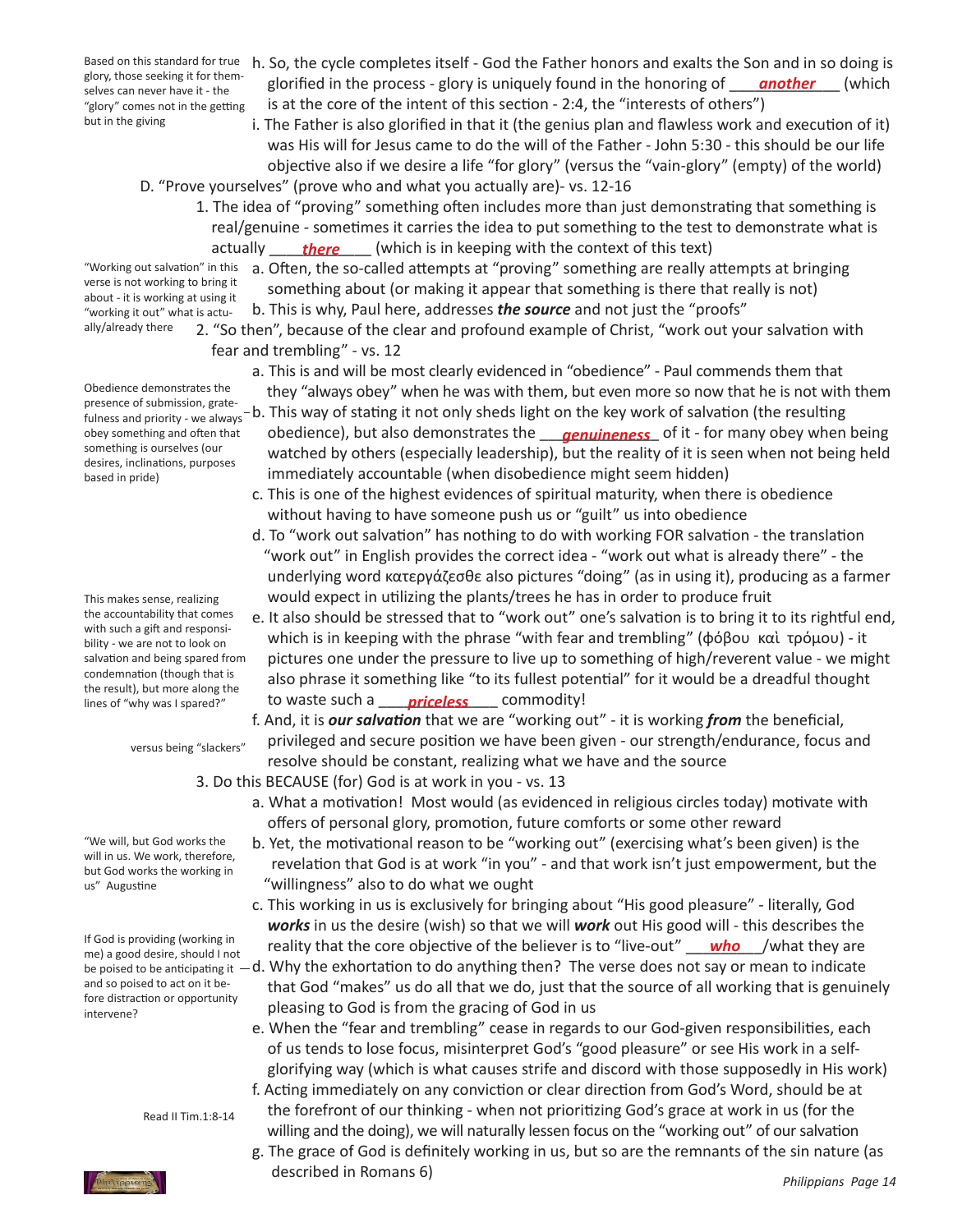- 4. Prove yourselves above reproach in your generation vs. 14-16
	- a. The word for "prove" (NASB) is γένησθε, which is translated "be" (ESV) elsewhere, though "prove" is a good translation since it is in the middle voice - this is not just a grammatical logistic, but has bearing on our application
- We are often so focused on the truth of our position before God, we disregard the significance of our appearance before those around us

This word pictures a quiet (as if trying to hide it) complaining

Spur of the moment reactions are a good description of what is being addressed - well formulated responses (considering others of value) are what we pursue

One of the reasons is to not give others a "wrong" to focus on - not so that we can look "perfect" and promote our righteousness, but so as not to distract from the "word of life" to be mentioned in verse 16

26 where Paul gives direction to Timothy in how to be persuasive and not quarrelsome in his approach - again, this is not compromising the truth to avoid conflict, but avoiding pride to sincerely convince

looking to excuse their conduct/ conscience by pointing to the inconsistencies of Christians

We are to realize we live in an age that we are to *contrast* and not blend-in or conform to (see Mt. 5:13-16)

We are not to look to hide our light for any reason, for this would be contradictory to our purpose (which is what Paul is pointing the Philippian Christians back to so they don't lose perspective)

"holding forth" by "holding fast" (securely) the Word for any other means/message has no efficacy to save or enlighten

The reason we do what we do is our "philosophy" - when analyzed these are often proven to be in opposition to "the Word of Life"

- b. One could make a case that we already are "blameless" in Christ before God, so this is already done - but the blamelessness and "innocence" (as children of God) needs to be those around us **the set of the contract of the monstrated/proven before** *onlookers* 
	- c. In light, then, of God being at work in us and those He has placed around watching us, we, as these Philippian Christians, should do ALL we do without "grumbling" and "disputing"
- d. "Murmuring" is a "complaining discontent" we might say it something like "voicing frustrations" or "venting", which these (and we) are not to do before those to whom we are to "shine as lights" - the Greek word is γογγυσμῶν and is onomatopoetic - this grumbling is a normal *part* of societies, but is not to be a *part* of us - it's a destructive practice and poor <u>\_\_\_\_\_\_\_\_\_\_\_\_\_\_\_\_\_\_\_\_\_\_</u> to grumble about God or each other
	- e. This is in contrast to the second word διαλογισμῶν (open and "not hidden" quarreling) this does not mean that there will not be disagreements, just that we are not allowed to come at them secretly, complaining to each other (and the unregenerate), as well as not openly arguing (with willful attitude) before the same
	- f. The reason given is not to maintain the peace (though this is a by-product) this is often put forward as a motive for doing what we do, but this is not the outcome (nor the motivation) we are striving for - peace can be maintained by other means (wrongful/ detrimental compromises) and for other purposes (to avoid all conflict)
- $-g$ . Instead these Christians were instructed to leave these responses out of all they do to be "blameless and innocent" - in other words, they were to be above reproach (literally "free to be mentioned in verse 16 fr<mark>om fault") and "sincere" (ἀκέραιοι - "\_\_\_\_*unmixed\_\_\_*", not with sinful or selfish motives)</mark> - the first focuses on the external and the second on the internal
- compare this to II Timothy 2:22- h. The response might be (from us) that appearance is not *that* important and that if we are "read wrongly" by others "it's their problem!" - but this is not supposed to be the case with us - we are to be attentive to how we come across to others and trying to be cautious and gracious - we will not always be able to "come across" to others in a way that they will not react to, but we (on our part) are working towards a persuasive approach, versus a "say it like it is" approach (without consideration of the person's insight or maturity)
	- i. We (as they) are the "children of God" and are, because of this, to sense the urgency to be "above reproach" (not for the sake of our pride, but for the sake of His name/reputation)
- A Godless society will always be j. The reason for such conduct is given by a contrast we are to be "above reproach" in an age which is full of legitimate reproaches (crooked and perverse)! - so we won't be able inconsistencies of Christians  $\qquad \qquad \text{to} \qquad \qquad \text{excuse} \qquad \qquad \text{our}$  impulsive responses out of "fairness"
	- k."μέσον γενεᾶς σκολιᾶς καὶ διεστραμμένης" "in the middle" (surrounded by) a generation (age) crooked (skewed, unfair) and perverted ("twisted" in how they see/ conclude things) and as such, are then immoral and are given over to a "reprobate (depraved) mind" (Rom. 1:28)
- l. It is in this setting (portrayed accurately), that they "shine/appear as lights" (points of light surrounded by darkness) - as the stars contrast their "setting" so we are to contrast ours - it might be an allusion also to how the stars were used to navigate by seamen (fixed pointing the Philippian Chris-<br>tians bask to so thou don't lose **property** of reference when all else around them was **fluctuating** 
	- m. *Secretive "grumbling" and open "quarreling" would detract from this distinction!*
	- n. Instead, "hold out" ("put forward") the "word of life" (the "word" that leads to/brings life to the hearer/believer) - the Gospel (unadulterated) and all that accompanies it, and supports it in the Bible, is to be held in prominence and promoted above all else (especially ourselves and our own ideas of salvation or purpose) - there is the necessity, though, of "holding fast" the Word of Life (as in holding on to it that it might not be lost (to us) or let go) - it is "clung to" while other "thought foundations" (philosophies) are let go or avoided (not handled) - see Rom. 12:9 - cling to what is good, abhor what is "evil" o. Paul's personal reason (in having his "joy fulfilled") - *a productive life*

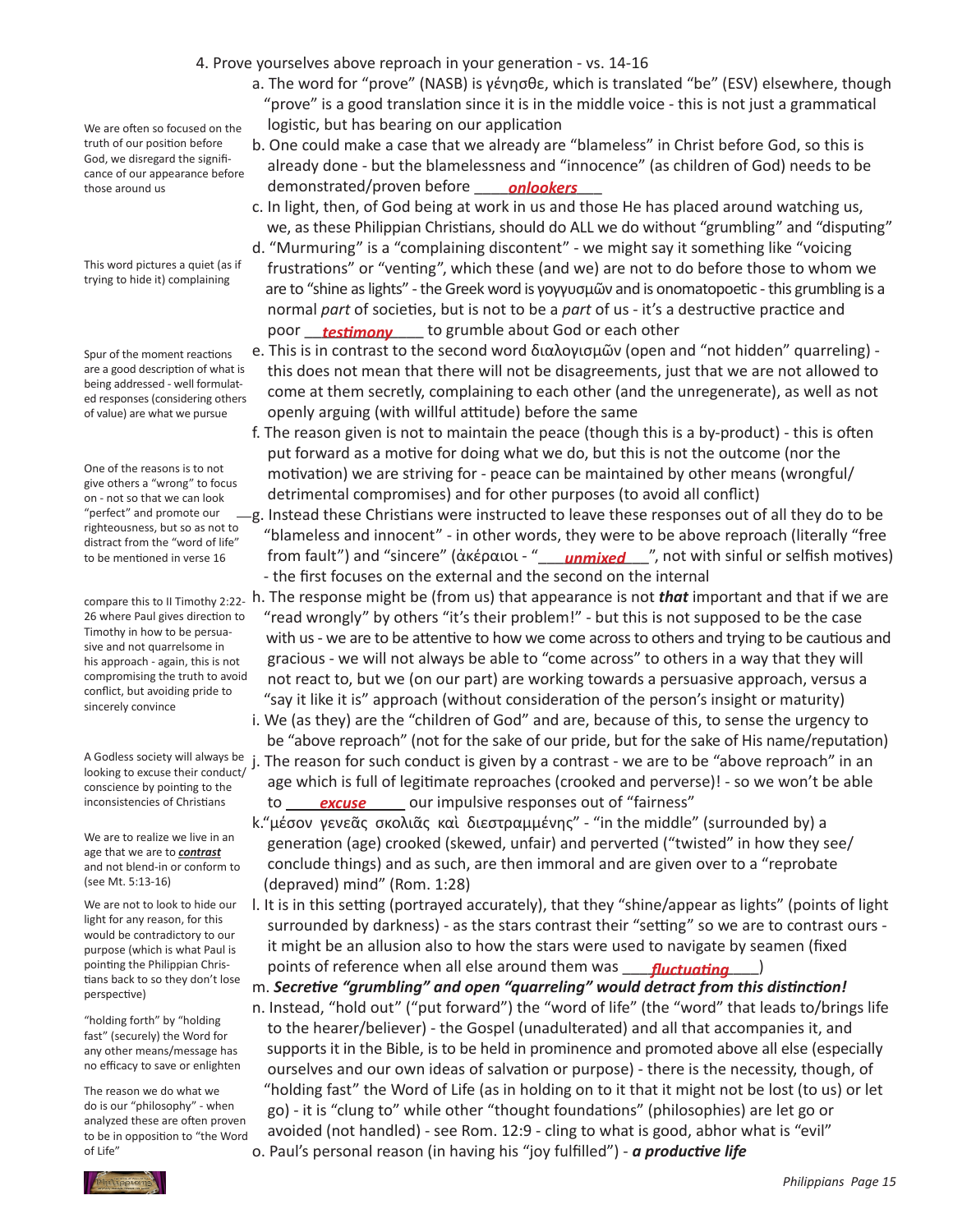This "glorying" is not personal pride on display, but the boasting in the rightness of God in contrast to all the other priorities and ideologies that compete for our focus and the core influence of our values system

There are endless facades produced in religious circles to construct and maintain the appearance of spirituality and morality but they are empty of reality and value - God may graciously allow us to see these for what they are before we waste our resources on them

- p. Paul lived his life with a focus on "the day of Christ" and the accounting of what he did with what he was given before the Lord - he worked hard ("run" and "toil") with the to all the other priorities and expectation that he could "glory" in the sandre saff what was actually done - this is a standard that will not be measurable this side of eternity, though there are some signs of its lasting value in the changes the "Word of Life" produces in others
- q. II Cor. 1:14 Paul makes a statement along these same lines and demonstrates that there will be a focus in "the day of Christ" on how we were used by God for the directing of produced in religious circles **they status** others, they with us, and the <u>result</u> of the effected change - this will be something we "glory" in on that day!
- r. The desire is that there be solid evidence that his "run" and laboring (work) have not been "κενὸν" (vain, hallow, empty) - he was not working for the appearance of "eternal ciously allow us to see these for success" but the <u>sal**ity**</u> of it - but the "real thing" is not ever easy and takes time, patience and will exhaust our energies (and self)
	- s. What Paul was stressing and "pushing" was very hard and would never be popular but *the focus was on the quality and not the "packaging"!*
	- t. To see in them an unswerving, obedient selflessness (evidenced with each other placed first) would be deeply encouraging to him, as such evidence of the genuineness of true Christ- likeness in them (which is what he was after in his life work)

## IV. Seeking After the Interests of Christ Jesus - 2:17-30

- A. In this next section, Paul writes of why he sent them Epaphroditus and would later be sending to them Timothy - he was concerned for their encouragement, not a "general happiness" but an encouragement in staying faithful to who/what they are
- 1. He would be doing this in preparation for either way the Lord would use him (either as a "drink offering" or in freeing him to see them again) - either way, he was working to keep them sustained, encouraged and **\_\_\_\_\_\_focused** \_\_\_\_\_
	- 2. Though, there were only these two (of what was his "team" at the time) that he could send to them, because the others were seeking "after their own interests"
	- B. "If I am being poured out as a drink offering..." vs. 17-18
		- 1. The word "σπένδομαι" is a reference to a smaller sacrifice (a "drink offering") that often accompanied an animal sacrifice - it was poured on or around the sacrifice as it was being offered
			- a. Paul, dealing with the possibility that he would be put to death before he would see them again, compares his execution to this symbol
			- b. The sacrifice would be "the sacrifice and service of your faith" this carries a few ideas first, his death would be further confirmation of "the faith" he had been sharing with them (and teaching), *further proving its validity to them with his own blood*
- c. Second, that his death would be a "sacrifice" on both their parts (his loss of life, their loss of him (a friend and teacher)), and yet should be looked upon with joy - he would not only "joy" in it (completely trusting the Lord's sovereignty in the matter), but could anticipate \_\_\_\_\_\_\_\_\_\_\_\_\_\_ the joy (that they too would be positively motivated) - the loss *sharing* of a spiritual leader (in death) can be used to motivate to action, to "take up the slack" with zeal and renewed commitment
	- d. The phrase "χαίρω καὶ συνχαίρω πᾶσιν ὑμῖν" (I rejoice and congratulate (rejoice with) all of you) is an interesting way of stating it - the idea of "congratulating" is correct and can easily indicate the joyful handing off the "mantle" (responsibility) to another
- ers" are the "work" we cannot \e. Third, Paul would "get to" be such an honored "drink offering" of the validity of their "sacrifice and service" of their faith (that *he was honored to die in association with their sacrifices and services* to the Lord (and even as they sacrificed and served for him (Paul)))
	- 2. So, "you too" he tells them, should "rejoice in the same way" vs. 18
		- a. That they may get to "be sacrificed" the same way for/with each other
			- b. As Christians, we are together in the highest of calllings and responsibilities there are to be had on this Earth! This should (as Paul has been stressing) cause us to evaluate each other of highest worth (at least in light of concepts such as these)
			- c. Keep "the ministry" about the Lord and others and not self sacrifice is opportunity!

Any who are able to get to share the Gospel/Faith should look to also be used to suffer for it, acting as further validation to those we were blessed to influence

We ought to note that when speaking of this sacrifice he might face, his thoughts were not just on "the cause" but on the people themselves - we are prone to disassociate those we are led to serve with the Truth from the work itself (as though they are not "the work" somehow - it is true, we are not dependent on others, but "oth-"write off" those we are called to influence, but expect to sacrifice for and with them

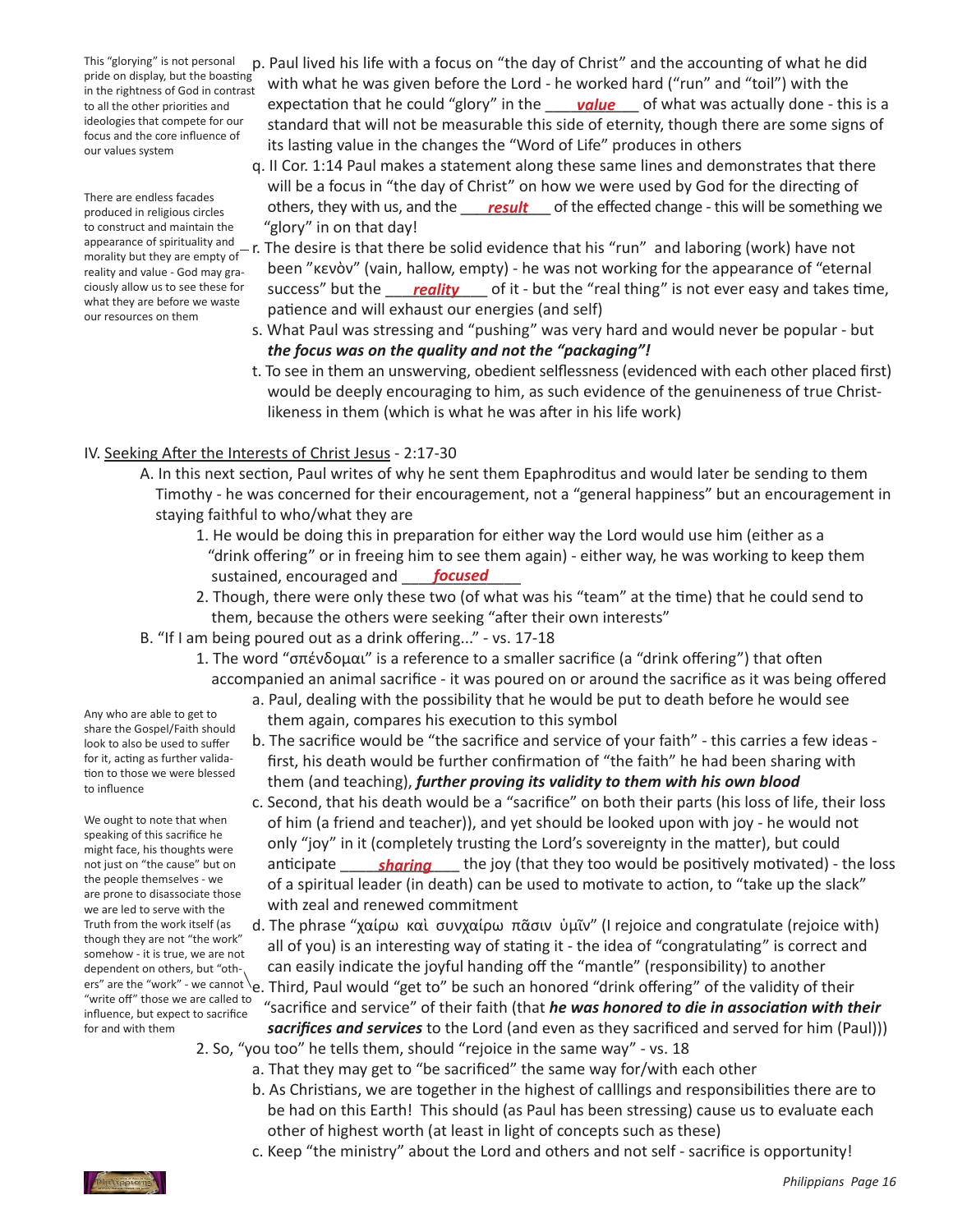There are varying degrees of sadness and some worse than the news or realization of death - faithfulness unto death is ultimately stirring! Cowardice compromise is typical

- d. Paul's recommendation that they be "glad" with him also seems too much for some to accept - how could they be glad if he is executed? No doubt, when he was killed there were tears, but along with it an encouraging realization that he did not "recant" or face <sup>- faithfulness unto death is **interpretic to the** *regret* contract a posture lends tremendous courage (encouragement) to</sup> these even when saddened by the events
	- e. Sadness and grief must never be seen as an end to our rejoicing, for "in everything give thanks" and "rejoice evermore" (I Thes. 5:16, 18) - we live with the truth of God's control and purposes being unstoppable
	- C. Continuing on in spite of challenges vs. 19-30
		- 1. "Hope in the Lord..." vs 19 even though Paul was facing a strong possibility of death (soon), he still planned and labored as though he would/could have more time
- a. He "hoped" (expected) to be able to send Timothy to them shortly, no doubt as a point of comfort/challenge to them, but most of all (as he directly states) that he could be encouraged of news of how they were doing - he expected, then, that they would be - some are so braced for disap-<br>**faithful** and that the news would be good
- pointment that they live for the b. With the concept of death "looming", he was not distracted in the use of his time part of being "faithful unto death" is not only being faithful to the willingness to die, but to be faithful (working) *till* the day we die

 c. Expectations (hopes) must be couched "in the Lord Jesus" since He knows what really to effectively deal with disappoint- is best - this is the best place for these hopes, because if they do not work out as we ments we will face throughout life "hoped", we know it was genuinely for the best

 2. Timothy, as an ideal minister, would genuinely care for them - vs. 20-24

- a. Paul commends Timothy a few different ways sometimes we show the value of others in the <u>sand walue</u> sof what we share with them (in this case, sharing Timothy)
	- b. Paul is sending him primarily, because there is no one else that could care for them to the same degree Paul himself would - He was confident because he and Timothy were "like- minded" - not necessarily that they "think alike", but that they were both motivated the same way, "driven" by the same source
- c. It is telling also that Paul uses the adverb γνησίως (naturally, genuinely, honorably) to describe the quality of care he (Timothy) would have for them - Timothy's concern for them was not contrived/forced/pretended - this illustrates the reality that ministry to This excludes Luke and Epaph-<br> **outhers can be done without "<u>\_\_\_\_\_\_\_\_\_\_\_\_\_\_</u>"** and genuineness (a type of hypocrisy)
	- $-d$ . This was also key realizing that Paul had no other one (with him or near him in Rome) that he could send to check on them and assist - the reason he could not is particularly sad - "**For they all seek their own interests, not those of Jesus Christ**"
		- e. It looks fairly clear that Paul was displeased with the Christians in Rome (as referenced in chapter 1, some were competitive, and now it looks like they were characterized as being more taken with their own comforts and interests than those of Christ's)
- ιord's cause, where ease, fame, f. The phrase ἑαυτῶν ζητοῦσιν (of themselves (theirs) they seek after, desire) shows the problem - they were self-focused - their priorities (thus their decisions) were based off of what fell into their self-determined category of "what's in it for me?" - this small phrase own." JFB **constand the statest practical challenge/ distraction** to true Christian service g. This also demonstrates the lack of the "opportunity lost" motivation with those who were with Paul in Rome - any service for the Lord is of eternal value, but quite often the temporal opportunities are more alluring and seen to be of greater value (at least in the moment)

 • This is a result of not valuing others above self - "self" outranks all others!

- h. Timothy is contrasted to those "seeking their own" he was of "proven worth" he was δοκιμὴν, found to be genuine through "proof" and not just lip-service or hopeful flattery- Timothy had been with Paul in Phillipi (Acts 16:3-13)
- i. Paul compares him to a child serving (as a slave) with his father, and in this case, for the purposes related to the proclamation and teaching of the Gospel - it should be remembered also that the encouragement of the "Gospel" is not just at salvation, but includes the ongoing encouragement throughout life
- j. Timothy was characterized as one ready to do *anything* for the sake of the Gospel

Love "hopes all things", anticipates the best in others - many in our day don't do well because very little is expected of them - some are so braced for disapfailures of others before they happen (and partly contribute to them)

Hope in the Lord is the only way

ἰσόψυχον having the idea of being alike in spirit, thought and passion - alikeness because of the work of Christ, not for shallow or temporal reasons

This excludes Luke and Epaphroditus - the "all" (in context" describes those at Paul's disposal

### see II Tim. 4:10,16

"Few come to the help of the and gain have to be sacrificed. Most help only when Christ's gain is compatible with their own." JFB

This standard of measurement will be seen for what it is at the Judgment Seat of Christ - but the opportunities will have come and gone by then

### compare to Pro. 20:6-7

Such encouragement is needed by believers also, so the work Timothy was being sent to do, for believers, was still a part of the Gospel

*Philippians Page 17*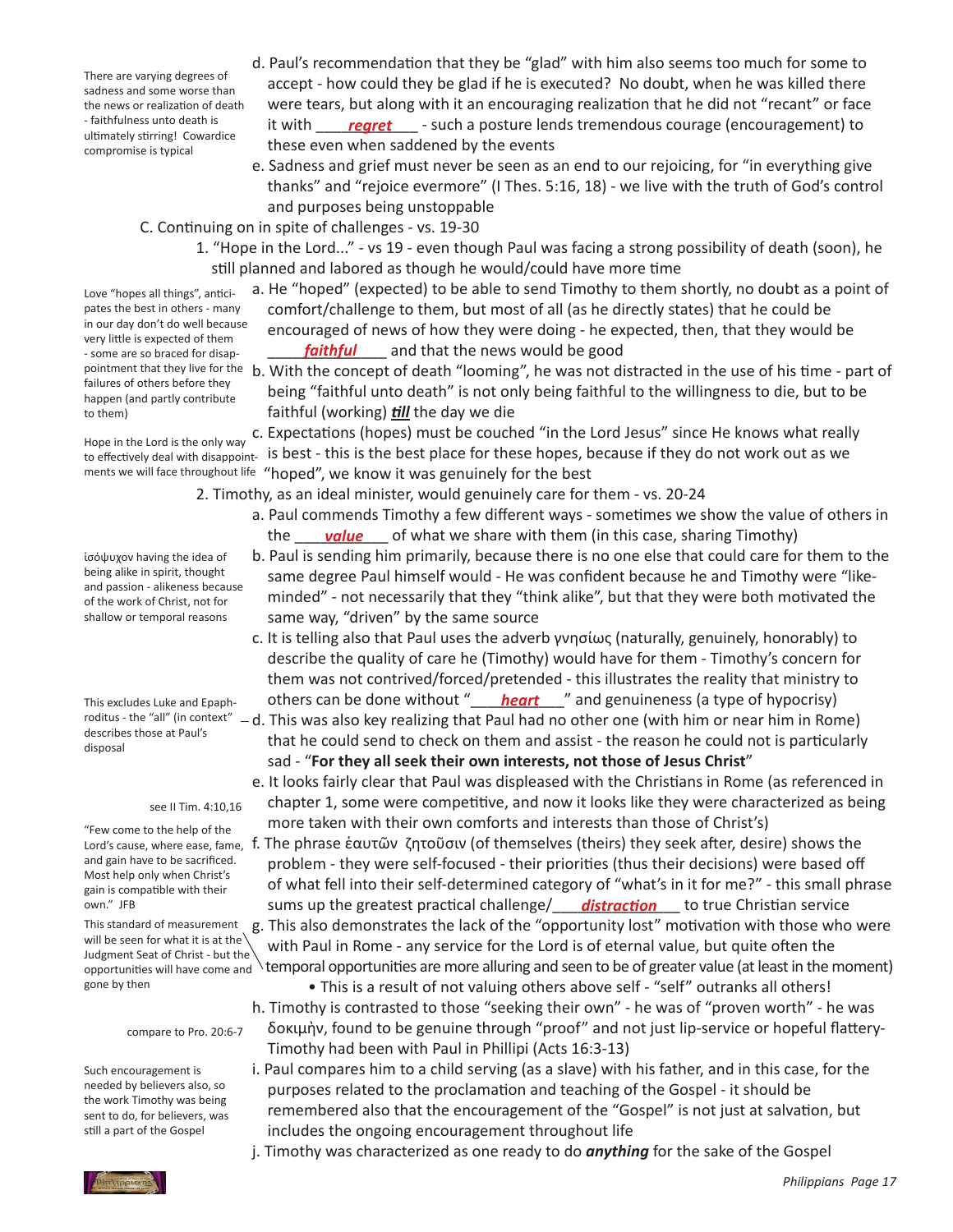Freedom from prison for Paul did not mean freedom to take it easy, but to be freed to get back to what he was there to do - serve!

We are all family in Christ, but those who serve Him in like-mind and heart and together often become closer than all other relationships Here is a term that seems lost to modern Christianity - it pictures an aggression "for the the "fight" - it is a term that recognizes one's position while here and that the war is ongoing - so, no one in such a state "entangles himself in the affairs of everyday life" - II Tim. 2:4

Singular focus (by churches) on evangelism leaves the church anemic and malnourished (lack of "food"), discouraged because of a lack of genuine growth (not in numbers but in spirit, maturity and direction)

### *This should be the core work of the church throughout our existence here*

And such is at the heart of true believers - we find ourselves more distressed at the distress of others than for ourselves - he did not want them "anxious" at all because of him

It certainly appears that Paul could not heal him - "miracles" were not for this purpose

 a \_\_\_\_\_\_\_\_\_\_\_\_ fatalism - the heart is still fully engaged! *stoic* Where is such motivation and concern today in our ministries? There seems to be less concern about others spiritual/mental well-being and more on peris more "anxiety" over potential personal loss/discomfort than even of others leaving the faith! This is inexcusable!!

- k. Paul's trust was in the Lord as to whether or not he would get to come see them again, but no matter what, Timothy would come bring news of the outcome - his confidence was in the Lord, so his outlook was on what the Lord would have him to do
- l. Timothy would go either way, so Paul was preparing for whatever the Lord would have done to him (free him or have him executed) - this is an excellent example of how we should look on God's work; never dependent on us, always progressing with or without us, but \_\_\_\_\_<mark>longing</mark> \_\_\_\_ it to be WITH us!

 3. The "treasure" of Epaphroditus "shared-back" with the Philippian Church - vs. 25-30

- a. Paul was sending Epaphroditus (right away) back to them, most likely being the bearer of this letter to them - Paul commends him is highest terms
- b. To Paul he was truly a "brother" (not just an affixed term to be used, but genuinely expressed) - because of uses like this, many have the practice to call other believers "brother" (which is not wrong), but often loses its significance
- c. For Paul, he was also a "fellow worker" (συνεργὸν a sharer in the work/load) few throughout the ages have truly been co-workers in the work of Christ, seeking rather pictures an aggression "for the to be "the **ministry** " themselves than to minister
- cause" and an expectation of  $-d.$  One of the highest descriptions Paul could give was "fellow soldier" (one who had been, and still was in the "fight" with him) - this carries the idea of bravery/courage, and one willing to risk what was most valuable on this earth
- e. From the Philippians, Epaphroditus was their "apostle" (messenger "ἀπόστολον" one they had *sent out* to work with Paul) - such a position/work should still be sought for in churches now - would it work if we recognized each other (in our local church) as ones sent out each week to where we live and work, doing the work of the Lord under the "commission" of the church? - Each week a "\_\_\_\_\_\_\_\_\_\_\_\_\_\_\_\_\_\_\_ journey"? *missionary*
	- f. He was also their "minister" to Paul the underlying word λειτουργὸν typically had the idea of religious service - he was a minister to ministers - this was actually one of the most common "works" of the early church; many see it as evangelizing the "lost" (which was a part of the work), but the bulk of what we read in the New testament is service and exhortation to churches/believers
- g. As a local group of believers (church) we should strive for each of these terms to "fit" us always - *brothers* (because of Christ) *working together* (lives of responsibility), *standing together* with each other *against the oppositions* that will come from all directions - and as such a group, we *send one another out* as with a commission in the Lord's work, each **Example 2** week with a *focus to* <u>*serve*</u> those God sends our way
	- h. One of the reasons for Paul sending him back to them so soon was motivated by his desire to see them again in order to encourage them (in light of his "distress"), realizing it would cause them to be discouraged- his burden was elevated with the thought that his church family would be disheartened at his severe sickness
	- i. Epaphroditus had become ill "near death" Paul expresses gratefulness for the "mercy of God" in this case (for death is deserved, but he was spared) - Paul saw it as a "mercy" on himself also because his death would have added "sorrow upon sorrow" (most likely adding greater sorrow to his imprisonment and those looking to antagonize him while there) j. It is interesting to picture Paul, a Godly man, in the capital of the secular, Godless world desiring such points of encouragement - he was certain of God's sovereignty and was still driven by the concerns for others - belief in God's absolute sovereignty does not produce
- sonal comfort and profit there–k. So, he sent him all the more "eagerly" (hurriedly) for two reasons that they could have their concerns eased (and be encouraged at his arrival), and second, with their being encouraged, Paul could be at ease, less concerned for them (now that he would be assured they were being cared for) - many, who are focused on their own objectives *become unfaithful*, and that *to the detriment of others*
	- l. "Receive him" and "esteem such in high regard" it is speculated that they might have thought low of him (initially) for returning early and not staying with Paul - but because of his genuine testimony, they were to welcome him an in doing so, take care of him

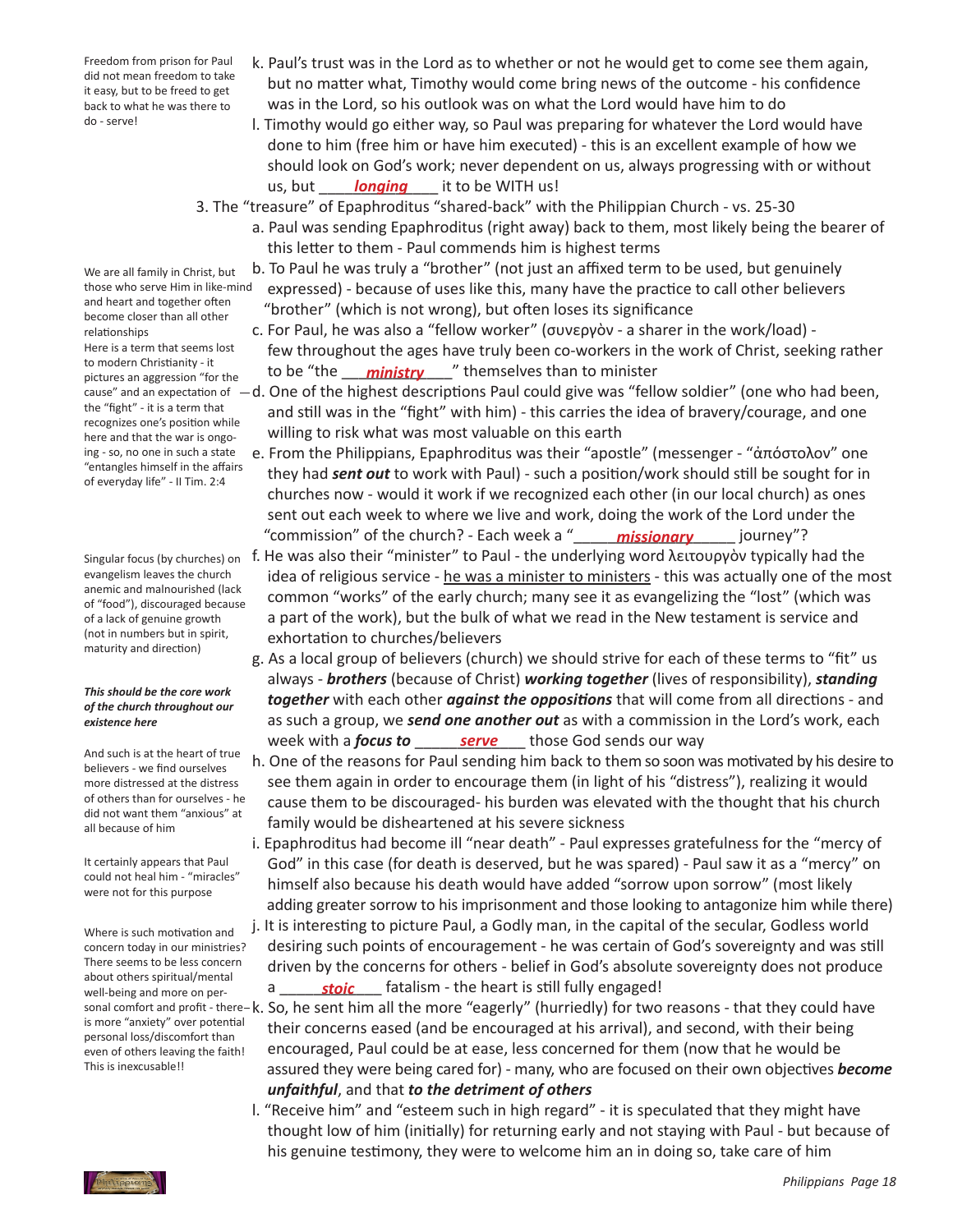ored in churches but so many are not honorable in comparison to what Paul puts forward here

Such is in keeping with the selflessness of Christ (which is a theme being stressed) - for the honor associated with the work of Christ, one's life is not held dear because His work far outweighs the value of this life

Such produces a mutual motivation, one "playing off" the other-this seems harder to find in our day as so many "seek after their own interests and not those of Christ

Many types of people are hon- m. Those that are willing to "risk" all for the cause of Christ, and that act upon it, are those most certainly worthy of "honor" (ἐντίμους - held as of greatest value) - this is essential what Paul puts forward here **inter the Preplication, for whatever is held up as of the highest value in a group will be <u>imitated</u>** 

 n. "ὅτι διὰ τὸ ἔργον Χριστοῦ μέχρι θανάτου ἤγγισεν παραβολευσάμενος τῇ ψυχῇ" - "For through/because of the work of Christ, as far as death, he hazarded his life" - it should be noted that the word for "hazarded" carries the idea of disregarding caution, Christ, one's life is not held dear and so exposing himself to **danger** 

> o. In expanding on the phrase "to complete was deficient in your service to me", F.F. Bruce translated it as, "in his eagerness to discharge fully that service which you would have all liked to render, but could not because you were not with me."

> p. The camaraderie between Paul and the Philippians was clear - they liked to be with each other, and Paul loved the thought (as expressed especially in the first chapter) of ministering WITH them - so much of the grace of God is evident and exercised in the encouragement we get by being with others of *like faith, like "drive" and like commitment*

## V. "Pressing Onward To The Goal" Staying Focused Beyond This Life - 3:1-21

 A. "Rejoice in the Lord" - Paul begins with "Τὸ λοιπόν" which is often translated "Finally" but also contains the idea "as for the rest" (of what I will write) - the "rest" involves warnings and examples

 1. This theme (of joy and rejoicing) is emphasized in this letter often and is a safeguard for them - vs. 1 Proper "joy" is a strong defense a. The word for "rejoice" (χαίρετε) not only depicts gladness, but also that which one "leans because the enemies to the **contact** toward", is "disposed to follow after" (as we would use "\_\_\_\_\_\_\_\_\_\_\_\_\_\_")

 b. *So many errors and missteps and falls begin with dissatisfaction and a pursuit to find*  ment - contentment is an *active enjoyment and contentment elsewhere (out side the Lord and not "in the Lord")*

 c. This joy is "in the Lord" in that whatever is associated with Him, His work for us and our In keeping with the context also, york for Him, will keep us properly **focused** (ignoring strategically placed distractions) d. We may need to be "weaned" off of other areas of enjoyment (joy) - this is partly why Paul is about to firmly put forward three short and direct imperatives

 2. Paul points out that he is about to repeat himself (and the benefit of repetition)

- a. There is some debate as to what he is repeating (the command to "rejoice" or that the warnings he is about to give he already had given them sometime previously) - either works
- b. For him to repeat truths and instructions was "not trouble" to himself he was not various states or growth/matu-<br>rity of those around us
	- c. Paul would not tire of it also because for them, such instruction would act as a "safeguard" for them - *forgetfulness often proves itself to be a dangerous problem* - each is prone to forget, and we often forget that we forget! (which is why so many don't think they need to keep learning, reading, studying and hearing the Word of God)
	- d. The word for "trouble" (ὀκνηρόν) is also translated as "slothful" or "slow" Vincent in his word studies wrote, "It is the vexation arising from weary waiting..." (impatience)

 B. Be on the lookout for dangerous, distracting influences, remembering who you are - vs. 2-3 1. Beware (on the lookout for) "dogs", "evildoers", and "mutilators of the flesh"

- a. These three words are used to describe, essentially, the same group the "Judaizers"
- b. This was a group that often followed after the Apostles, looking to bring back Christian converts to various aspects of the Law as a part of their salvation; or the "keeping" of it
- c. The reference to "dogs" was commonly used in Jewish circles to describe Gentiles (or excommunicated Jews) - it was used by them to stress that these were not "part of the chosen" - Paul uses the same term (sternly) that they use to describe others, back on themselves - clearly Paul thought very lowly of this group of deceivers!
- d. These were those that Paul looked upon as vile, and in his present imperative "Βλέπετε" he is instructing them not only to lookout for them, but to "look at them"! (as in looking to make it clear, these are not those you would want to be part of)
- e. These were also, even though seeming "Law uplifters", evildoers, "κακοὺς ἐργάτας" evil workers/laborers - they worked at doing evil and the quality of their works was "inwardly foul, rotten (poisoned)" - it describes that which brings injury/harm (though its intent is often not seen because their "works" are marketed as moral, kind, sympathetic)

because the enemies to the Truth often utilize discontent*objective for us to pursue*

In keeping with the context also, don't rejoice in self -- discontent with self is not "fixed" with a more aggressive pursuit of self!

Some, (lacking love) grow weary of repeating good truth - but this fails to consider the various states of growth/maturity of those around us

Paul was assuring them that he was sincerely patient, and that his repetition was not out of frustration - his concern (as it so often is with parents) shows itself in repetitious warnings

We know this because of the reference to circumcision in verse 2 (as a counter to the "mutilators of the flesh")

These Judaizers made themselves authorities and developed a mixture of Law and some of what Christ taught to persuade others away from the Truth

These were also marked by pride, putting-forth an exclusive group, driven partly by partiality

This word for evil/bad carries the core idea of "worthless"

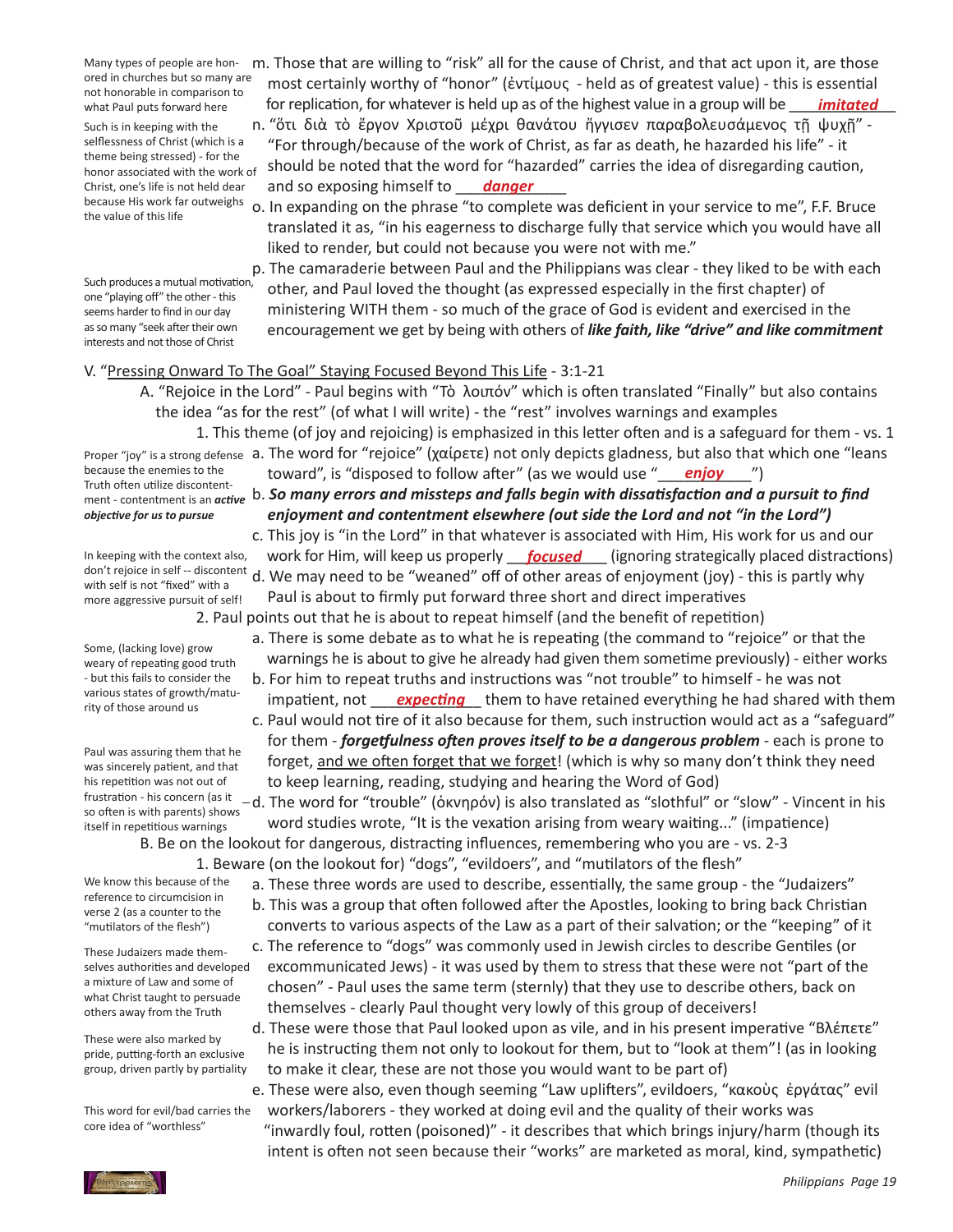It was literally "Jewishness" that was pushed - it would be like someone trying to equate "Americanism" as being a part in one becoming and being "saved"

Circumcision provided for these a tradition, a ritual, to provide a place for their converts to look to for their "salvation" - this was not of grace

The Jews at this point had lost sight of all that the Old Covenant stood for - circumcision had just become a ritual, and exclusive "sign" that no longer pointed to God's covenant with them, but their own righteousness (see Rom. 4:11-12)

This is in line with what the Lord stated in John 4:23-24

Beware of what is motivated by seeking self-recognition (especially in religious circles with religious measures of comparison)

It appears as though many will not "serve" of "sacrifice" without being honored - ministries have caught on to this and cater to it rather than avoid and denounce it

**Read Gal. 6:12-13** where Paul warned against those who would motivate you with mutual text Vincent wrote, "They desire only that you, like them, should make a fair show in the flesh." And of such priorities even the "Church" has again become enamored and found ways to reinstitute them as ministerial and spiritual priorities (comparing themselves among themselves)

Many would have considered themselves so fortunate (or lucky) to have these, that they would have felt a sense of obligation to utilize them to their fullest extent - yet Paul is about to toss these aside for something infinitely greater

So don't be envious of such or be intimidated by it either

- f. As seen in these "Judaizers", evil works can be very religious-looking on the outside, and these could use (and did use) Scripture - these are often very dangerous, not because they use Scripture, but because they use if out of context, in a distorted way, Lanishi as being a part in one<br>becoming and being "saved" lending supposed <u>authority</u> to error
	- g. These descriptions were brought to a peak by use of the phrase "those who mutilate the flesh" (or "false circumcision" (NASB)) - this was stated as such because, without the actual underlying significance, their practice was just a needless cutting
	- h. "The natural mind loves outward fetters, and is apt to forge them for itself, to stand in lieu of holiness of heart." JFB - see Gal. 5:1-9, and Gal. 3:1-11, both texts demonstrating Paul's response to the after affects and influence of the Judaizers
- 2. The reason to be "on the lookout" for such, is because they are the opposite of who/what we really are (and should not be an will anglean condus) - v. 3
	- a. For "WE are the circumcision" (and they are not) circumcision was the covenant sign/ symbol between God and Israel - it demonstrated they were set apart to God, and was a physical symbol until now (when replaced by the Holy Spirit of God becoming our "covenant sign " (seal) and He being what sets us aside) - see also Col. 2:8-15
- b. This once unique sign of God's people was now "owned" by those who are the people of God in Christ, characterized by "serving in the Spirit of God" - the word λατρεύοντες is a word that describes religious service - our "worship" is not now the formal traditions of rituals, but is one, by God's Spirit Himself, that we do everyday, in all walks of life (not <sup>stated in John 4:23-24</sup> **defined by or** <u>Jimited</u> to a place and traditions)
	- c. We, then, are to be characterized as *those who live-out our service* and don't (as the Judaizers) limit it to formal religious services - it's in "spirit" and founded on Truth
	- d. We are also characterized by boasting in Christ, versus those who would boast in themselves - what we "glory in" (honor the highest) will be what we pursue most in life
- e. The majority of "religious distractions" that will be faced (tempting us to various forms of spiritual pride), can be warded-off with a focus set on the magnificence of the work of Christ (in contrast to *no merit of my own*) - too much of "Christianity" is motivated by self-promotion, and it seems to be harder to find those motivated to worship and serve rather than avoid and denounce it without needing some form of "moral <u>flattery</u>"
	- f. Because "we" are to be so focused on the glory of the work of Christ, we are also to be characterized as those who place no confidence (πεποιθότες - to be persuaded and so led by) in the "flesh" - the "flesh" from a personal perspective, would be in reference to our natural inclinations, comforts and lusts/cravings/desires
- "boasting in the flesh"- on this  $-g$ . The danger of being persuaded by the influences of "the flesh" is that they build in us text Vincent wrote, "They desire a "**\_\_\_\_trust**\_\_\_" of such influences - once such trust is ingrained, we begin to measure everything by it (including the Scripture) and its relevance and use is seen only in as so far it caters to any of the tenants and purposes of "worldly" priorities
	- h. Paul's usage of this concept is seen in his personal example of how he could (more than they all) place his confidence in the flesh - he will go on to list his earthly credentials, all of which, in his "circles" would be enviable and recognized as not only advantages, but clear marks of success

 C. Giving-up the fleeting glories (and the pursuit of them) with the purpose to "gain" Christ - vs. 4-11 1. Paul, compared to these Judaizers, could easily outdo them with his credentials

- a. Paul had what would have been considered the best possible credentials in his "circle"
- b. What he could claim as his own was a list many would have envied the first he lists (his circumcision, his nationality, his tribe in Israel and his pure bloodline) were all obligation to utilize them to characteristics he <u>received</u> without any effort on his part
	- c. Paul, having reached this pinnacle of achievement and station in life now acts as a witness that such pursuits and priorities are not worth the effort and investment
	- d. Paul's wording of what he has is actually him indicating, "although I have confidence in the flesh", not that he is trusting in it, but that he has all that any of these bad influences could ever desire to have and he disregards it for a better purpose - if any are going to learn, they need to realize/trust he knows firsthand what he is talking about

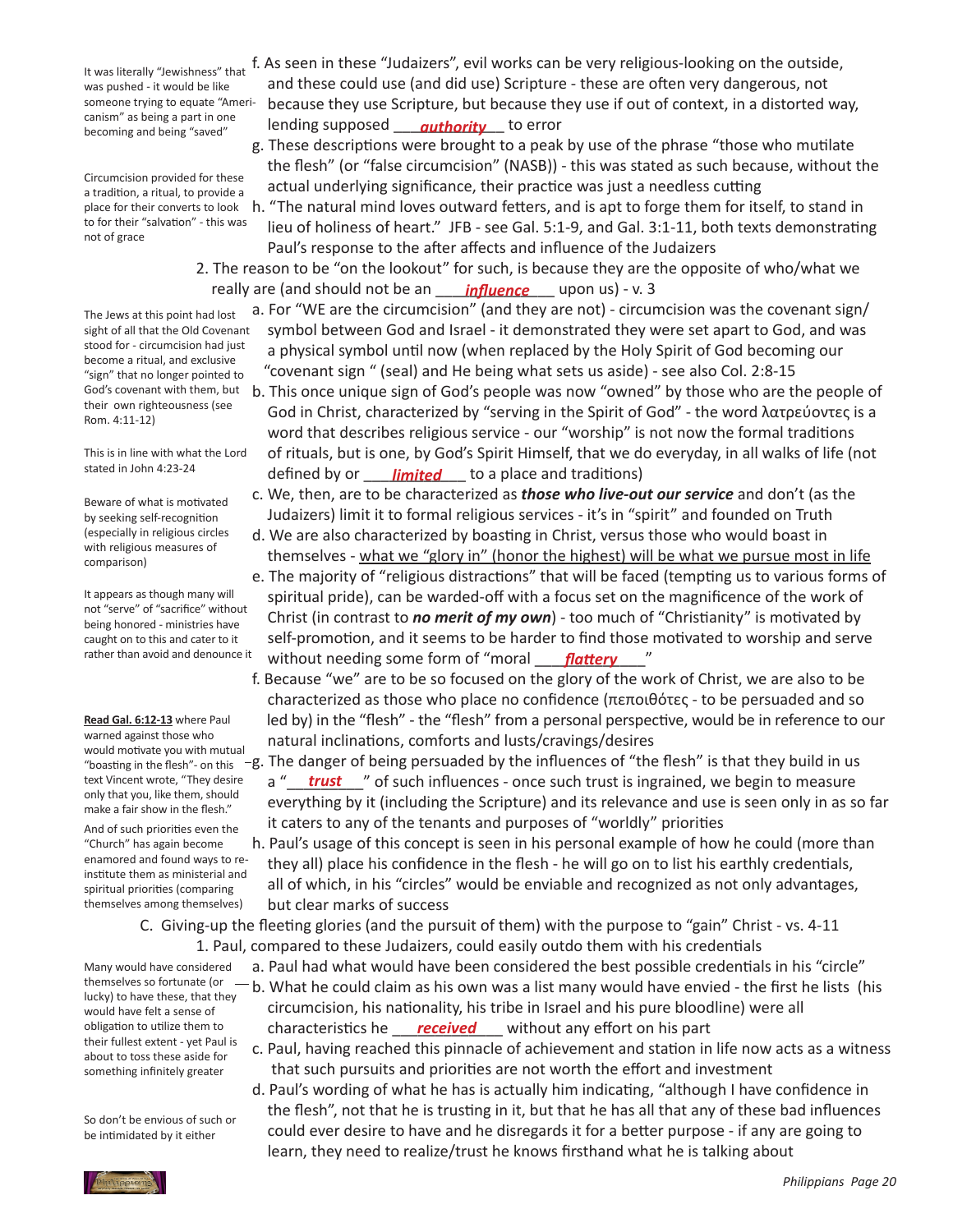*Philippians Page 21*

## 2. Paul's "fortunate" credentials (those he received by birth) - vs. 5

No one could have taken pride in having had this sign (that was being promoted) more than he

In these "circles" he was born into privilege - he would have been expected to utilize these advantages for his own good

This was obviously more than just knowing about Christ - many know about Him and are not too impressed (as Paul) - those who come to know him realize why nothing "competes"

He not only came from a pure stock but one that was traditionally recognized as more faithful/loyal

Not only would this had been the equivalent to a doctorate in his field, but would have also been comparable to being (practice and discipline-wise) in a military special forces (the best of the best)

Misinformed zeal/sincerdeterrents to someone ever coming to the Truth - confidence is often maintained by an internal assessment of personal enthusiasm - the opposite can also be misleading when one determines their "zeal" is too little and therefore their faith must be wrong

This would have been enviable by those measuring their success by this standard - the standards change with the ages, but the wrongness of such a measurement remains

This knowledge of Christ that Paul references changes the estimate of the advantages of is appears that many Christians still believe Christ work dependent on the advantages of our age

For this, these "hindrances" must not only be devalued in his heart/thinking, they must, as is about to be seen, go away (he will lose his loss)

 a. He was "circumcised the eighth day" - this is mentioned first in contrast to one of the tenants the Judaizers were "pushing" - Paul received this covenant sign precisely how and when it was given to Abraham to do (Gen. 17:12)

b. He was "true Jew" (genuinely of the line of Israel) - he could trace his lineage back to having no taint of Gentile (he was "Hebrew of Hebrew") - those promoting "Jewishness" as necessary in being (now) a true Christian, could not do better than Paul (yet he was now unimpressed and not "looking to it" as an advantage)

 c. Paul does not belittle these qualities/advantages as though they were worthless - he knew full well their worth - he had just been shown something far better! - advantages such as these (in society) are difficult not to focus on (and even live for) unless we realize what riplessed (as lad, ansse this the paul came to realize "the **surpassing** value of knowing Christ"

- d. Understanding that Paul could not take credit for these advantages, they would have been something that could have been advantages showcased/flaunted - we have no reason to believe, though, that he did "flaunt" them, seeing (in the next verse) he was also sincere/ zealous in his "religion" - he was "real"! (*and yet such does not redeem, atone and save*)
- e. It may have been comforting to him to come from the tribe of Benjamin realizing it (with Judah) remained more faithful than the other 10 tribes
- 3. Paul's "earned credentials" vs. 5-6

 a. Regarding the Law, Paul had made it to the level of a Pharisee - these were the purists, and the separatists when it came to the Law (knowing it and "keeping" it) - these were noted for being the strictest followers of the Law; so much so they "padded" it for protection against being broken, by adding their own laws and traditions (which became discipline-wise) in a military spe-**as much (if not more so)** stressed ) - he honored something good, but to such a degree, he elevated it above its intended "station" (which is at the heart of many out-of-balance religious groupings) - the tendency then is for others to honor these above their station

- ity can be one of the greatest b. Regarding sincerity, he was a "persecutor of the Church" he wasn't just "talk", he acted coming to the Truth - confi-**computation in the fullest extent** - this is another proof that <u>sincerity</u> signot what redeems - Paul characterized many of the Jews this way in Rom. 10:2, indicating they have a true zeal, "...but not according to knowledge" - see also Gal. 1:13-14
	- c. Many "good" endeavors and "righteous causes" that have been highly valued by society have/carry no lasting/eternal value (as is about to be mentioned)
- d. As far as the Pharisaic handling of the Law was concerned, Paul could claim "blamelesness" - this does not indicate he thought himself perfect (since he is about to clarify he was and is not) - but being a Pharisee, he had achieved that status of being "blameless" and could not have claimed this if his peers could have countered him - he had reached the "top in his field" - the phrase "γενόμενος ἄμεμπτος" could be translated mongliess of such a fileasure<sup>s</sup> and the blameless", the tense picturing an achievement of a <u>same **level** and</u> the mains

 e. These were all achievements that could be (and were) used as standards of comparison - it wasn't so much about the authority of the Truth as much as it was the authority of the person standing for their **inclumated as a continum** of the truth - these were the ideals of his time 4. These "gains" (advantages in his society) are reassessed as one great "loss" - vs. 7-8

 a. These are now looked upon as ζημίαν (damages) - not that all were evil of themselves,

- but that his dependence and over-valuing of them had become what was detrimental the age into disadvantages - yet - b. Now, what would have previously been considered a "loss" (Christ) was his gain - the underlying word for "counted" is ἥγημαι (from the root  $\alpha$ γω meaning "to lead") is a word picture of one being led along by something - "All things associated with Christ" is what now \_\_\_\_\_\_\_\_\_\_\_\_ his thinking/accounting *dictates*
	- c. "He counted them loss; not only insufficient to enrich him, but what would certainly impoverish and ruin him, if he trusted to them, in opposition to Christ." Henry

 d. So, now not only did he reckon them as such, he still does (indeed!) calculate all the

 previous "gains" as detrimental to gaining the "super excellence of knowing Christ Jesus my Lord" -this knowing is more than just knowing about, it is the continuation of getting to know - this process/relationship he desires to continue and grow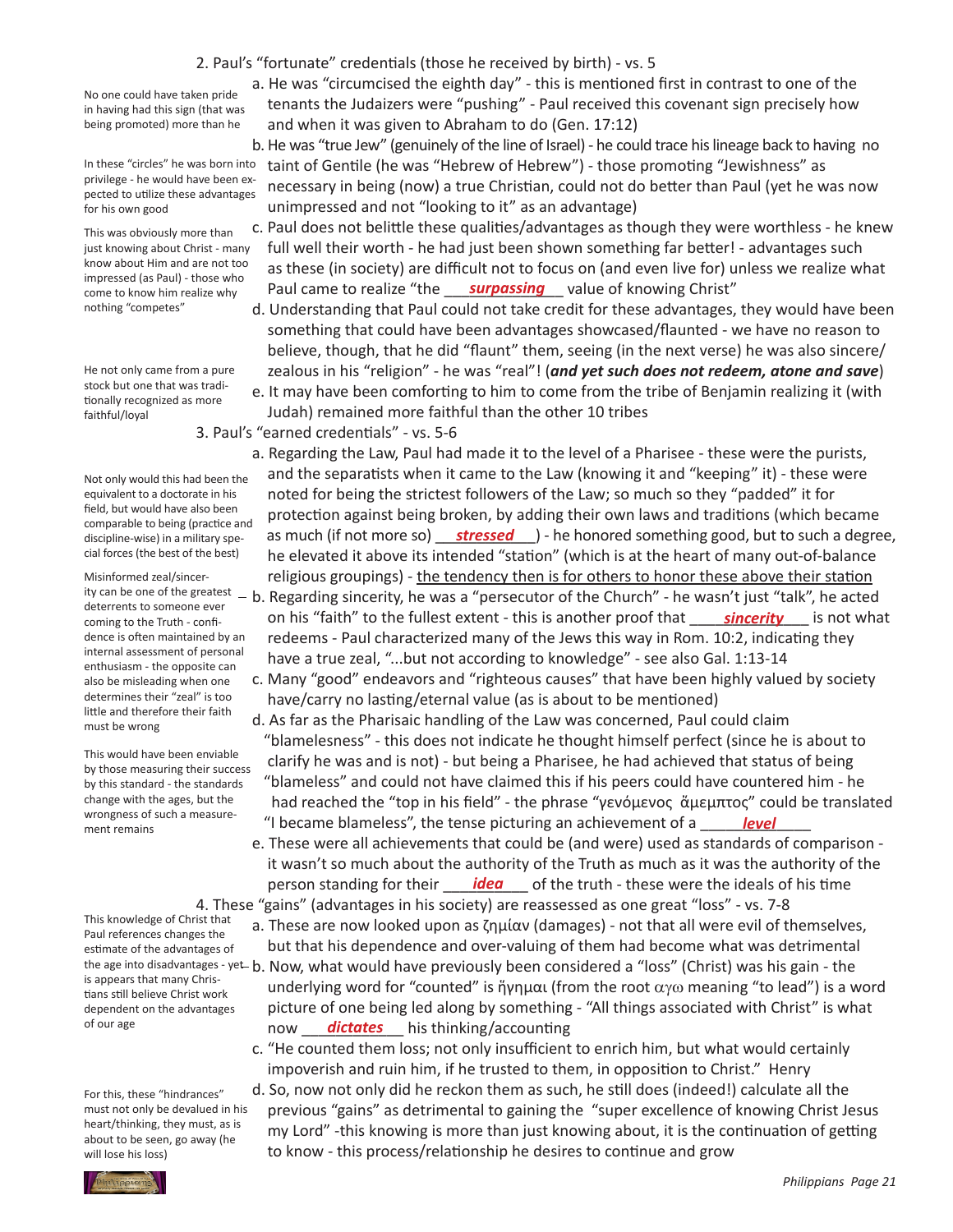Though certain things were previously goals and aspirations, once they are seen as profitless (actually profit robbers), parting with them is a relief, a saving grace, and nothing to weep over

Seeing them for what they were, he was repulsed by what

- he used to love and live for
- Because of Christ one is freed from the necessity to live-up to the perfect standard of God as well as not have to strive to counter the wrongs (sins) already committed (and yet to be done) - freed to live for God and not bound to live in such a

Basically defined, this is salvation by works (either by earning/maintaining it all or even just some)

way so as to "get to" God

Compare this to Rom. 3:21-31 true righteousness is found apart from the Law, found only "in Christ" which is where Paul gladly forsook all other "trusts" to be

Such cannot "bank" their eternal soul on themselves, their works, their sincerity or that of another - it is in/on Christ alone!

"righteous works" come as a result of being in Christ - they are evidential of faith in Christ, not the means to be "in Him"

We are "made righteous" because of the faithfulness of Jesus Christ versus our "faithfulness" essentially we have faith in His faithfulness over ours

This pictures rest versus work, total dependence and not personal responsibility (as far as regards salvation)

- e. And because of Christ, and Paul's focus on Him, he had experienced the loss of these things that he had listed - though, rather than stating this as an emotional loss, a sacrificial loss, he is able to write that BECAUSE OF CHRIST!, he lost these life-drainers that would with them is a relief, a saving have cost him a truly **fulfilling**, profitable life
	- f. It is discouraging to see so many wasting their lives striving for all this world has to offer *such a life focus is extremely short-sighted!*
	- g. His focus was so clear now, that he is ἡγοῦμαι σκύβαλα, his "leading thoughts" conclude that "these things" are "dung", "rubbish" - the underlying word represented what was either thrown out to the dogs (discarded as undesirable) or as "waste"
- h. He reiterates that this was all for the purpose to Χριστὸν κερδήσω ("Christ to gain" the word for "gain" pictures the exchanging of one thing for another, "trading *\_\_\_\_\_\_*") - clearly he knew something most don't know today - leaving at just this statement, many would be unimpressed - why would he give up so much to gain such a relationship?
	- 5. What are the "gains" (winnings) with such an association with Christ? vs. 9
- a. The first "gain" is "being found in Him" this is, on this side of eternity (and as affects life trom the necessity to live-up **how)** a loss of personal **explorently** and significance when it comes to "righteousness" (rightness before God, Who sees/defines what is truly right and wrong)
	- b. This being "found" also has the idea of "proven to be" to rightly understand this, we must realize the "why" - it is only by the truly righteous (qualifying) works of Christ, in earning the righteousness necessary to come before God, and also Christ Jesus' death and resurrection to pay the debt due our sin - and that completely!
	- c. This "being found in Him" is contrasted by the phrase "not having a righteousness of my own," and such perceived righteousness is "derived from the Law" - such "self- righteousness" was being endorsed by these "Judaizers"
- d. Paul did not want ANY righteousness of his own the use of "righteousness" here is a qualifying quality (to be truly right before God) - no "earned" (by us) righteousness can ever fall into this category - Paul pictures here *complete dependence on the work of Christ* and a jettison of all righteous accomplishments of his own - Paul was after the <sup>forsook all other "trusts" to be freedom/ability to do truly righteous works for the \_\_\_\_\_<mark>right</mark> \_\_\_\_ reason!</sup>
	- e. Note: many will stand before God in their own righteousness, judged in accordance to their works - these will be sent into everlasting torment - See Rev. 20:11-15
	- f. Such righteousness is obtained ONLY by faith (trust) it is a completely entrusting of one's eternal soul/person to the work of Christ (which is the essence of "faith in Christ") for the obtaining of "the righteousness which comes from God" and, again, that only "on the basis of faith" (reliant trust)
- g. It is important to realize at this point, the significance of what is being indicated Paul is "righteous works" come as a loof forsaking what would have **ships is boat** him his soul - what these true "legalists" were "selling" were the "wares of eternal doom" packaged in wrappings that appealed to pride, self- reliance and popular acceptance/admiration - salvation is not a mixture of faith and works; it is faith alone - so again, his loss was gain!
	- h. The righteousness which comes "though faith in Christ" could also (as some have made a compelling case) be translated "through the faithfulness of Christ"- this easily harmonizes with what is being stressed here, and only adds to the emphasis of the reliance on His work, and the grace by which it is applied by God
- i. Notice also the word picture given in the last phrase of verse 9, "Θεοῦ δικαιοσύνην ἐπὶ τῇ πίστει", the righteousness of God upon (as *resting* upon) the faith - so it is only by trust regards salvation) (as idi as an idial God's answer (in Christ) that the *needed* righteousness is achieved
	- 6. Based upon all that he has just stated, it is evident his values system drastically changed it must be noted though, that before coming to Christ, he was religiously motivated still, just wrongly directed - a good number who will read and hear this text are motivated by a very secular, "temporal values" type way of thinking - so, for many, there will need to be an awareness of their need for "righteousness" altogether

Sadly, some just don't think at all on these things, motivated more to "suppress the truth in unrigheousness" - Rom. 1:18

- a. Such a marked change/difference is evidence of a genuine conversion
- b. The absence of such reliance and focus (and motivation) would evidence no conversion

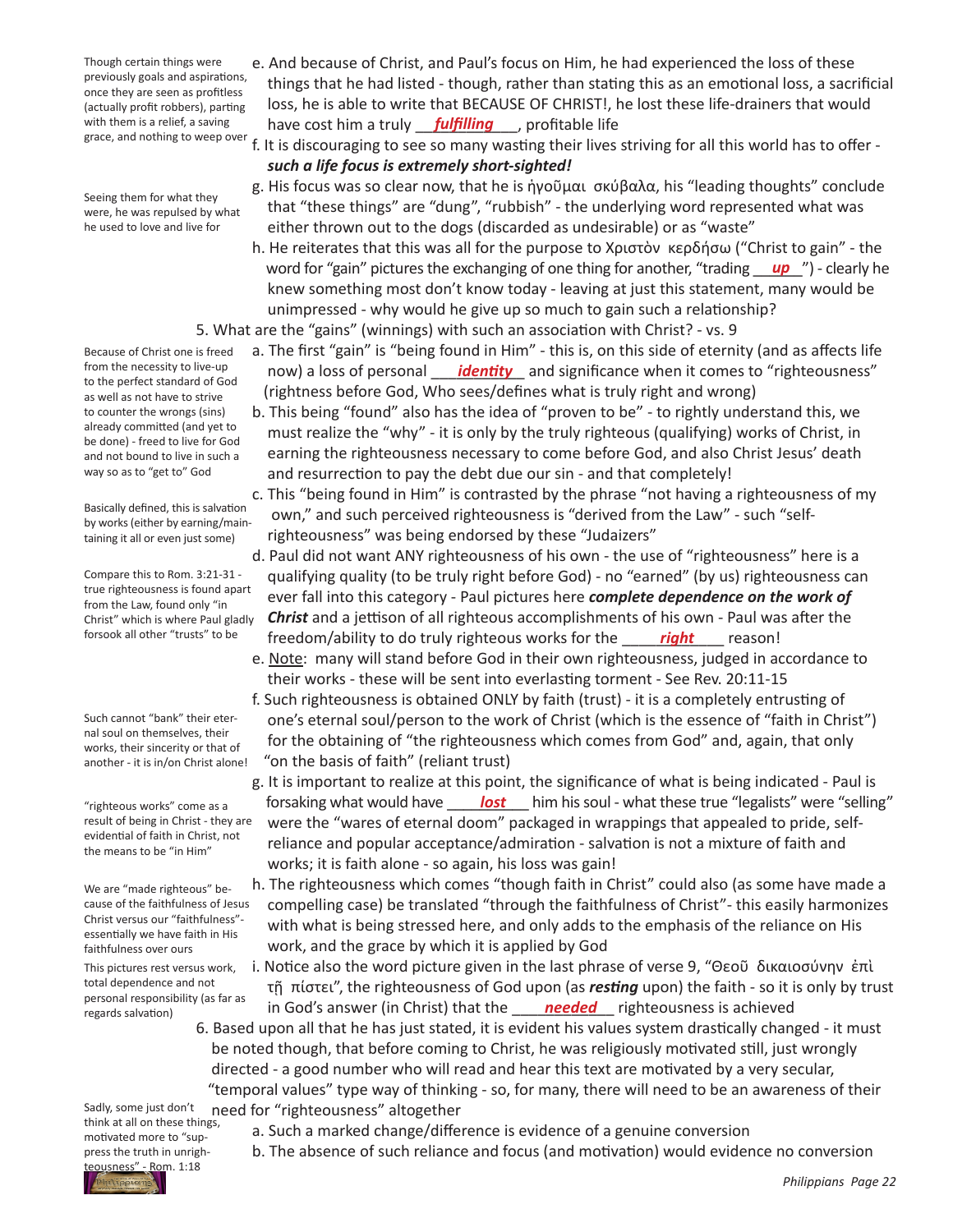## 7. "That I may know Him...." - vs. 10

It comes down to more *Who* he wanted to know and not so much *what* he wanted to know - many may know *about* Christ but truly know Him very little

He "elevated" concepts such as humility and even suffering - if the creator of the universe lives a certain way in His creation, there should be no doubt that He knows how to really live

The power of the reality of His resurrection frees us from the all-consuming drive to get as much out of this life as we can (which leads to a self-pleasing life focus and a purpose defined by the temporal)

The results of His resurrection changes our identity - not sinners awaiting new life, but saints living the new life awaiting the death of the body (and the final results of the "adoption as sons")

It is clear that these terms (power and fellowship) stand in direct opposition to this world that puts forward its "power" as what should be reliable, and its "fellowship" as what should be pursued (and where contentment is to be found)

So these are the pains of societal rejections as well as self-rejections

These are the pains that signal that things are right

Compare this with II Cor. 4:10-12 (bearing death that life may be shown)

Though we often do not see it this way, it is the grace of God that is conforming us to His death (that, as seen in the next verse) we will be conformed to His resurrection (new life as new creations, separated in death from our old selves)

Yet Paul presents it here for what it really is - something to live for (living to die to self because of the honored opportunity to be like the Lord)

- a. It is important to see the connection of this statement with what had just been said Paul gave up, lost and devalued all he had previously trusted and worked for, so as to not have a "righteousness" of his own (by being "found in Him") all that he (Paul) could *know Him*
- b. Trusting in himself or having other "trusts" to live/work for, are the major blockers to truly coming to know Christ personally (the ultimate friendship) - **see I John 2:3-6**
- c. "To know HIM is more than merely to know a doctrine about Him. Believers are brought humility and even suffering - if **contained by to redemption**, but to the <u>called **Redeemer**</u> Himself." JFB
	- d. As is about to be seen, this "knowing Him" leads to an insatiable desire to be like Him (not just in His resurrected state, but in how He lived while here, what He elevated by His life and what He devalued)
- e. These priority changes were also needed to know "the power of His resurrection" (the results/affects of His resurrection) - this has "ripple affects" throughout our lives - we now all-consuming drive to get as **can live in light of the genuineness of our <u>justification</u> (proved at His resurrection), the**  reality of life after death, and the assurance of our immortality (which in itself enables us to release our grip on the priorities of "the age", realizing they are fleeting, and that what we have coming is far better) - *I can afford to lose the things of this life*
- <sup>The recults of His recurses **of the thought of death has also lost its** *controlling* power compare with Heb. 2:15</sup> g. The reality of His resurrection also changes our view of our lives now (in regard to sin) -
	- Paul goes to great lengths in Rom. 6:1-11 to demonstrate that the reality of being "in Christ" has a direct impact on how we are to view ourselves walking "in newness of life" • See also Rom. 8:9-12 (no longer "debtors to the flesh")
- h. Living in light of His resurrection (the "powerful" affect its reality has on us) alters what we "set our minds" upon - Col. 3:1-6 demonstrates this in action - "Put to death therefore what is earthly in you..." - this we definitely want to know! - other "worldly" priorities (credentials), because of their apparent immediate urgency (which seems to be immediately urgent throughout most of life), cause us to miss these best of credentials i. "That I may **share** His sufferings..." - the emphasized words in this verse are "power" and "fellowship", both of which constitute what Paul strives to "know" - that in the power of this new life, he may now associate with his Lord in facing the opposition of an age that contentment is to be found) Sees no \_\_\_\_\_<mark>place</mark>\_\_\_\_\_ for such a "Lord"

 j. These sufferings (παθημάτων) of His are mental, emotional, and physical - in this case, these are the pains of Christlikeness (which include the persecutions of society as well as the inner pains of self-denial (for selflessness is a quality clearly ascribed to our Lord))

- k. These are the sufferings associated with the pursuits to be like Him, though they are not the pains of something wrong, but are truly "growing pains" - *these are the pains to be embraced because they are good and right* - these come because we are associated with Him and we go where He has been (in life)
- l. Why pursue to embrace such pain? Because these are the agonies associated with "death to self" (συμμορφιζόμενος - *conforming* to His death) - normally death is looked upon as something bad and to be avoided, yet in this case, it is something we wish to mimic - as shown) seen in His resurrection, **life** comes through such death (and death is essentially a shown) separation from something, so here it is a separation from sin and self)
	- m. A good parallel picture of this is found in the Lord's usage of the "grain of wheat" needing to die to itself to have new life (John 12:24-25)
- n. This verb (for "conformed") is in the present tense, passive voice it is, in an ongoing way, *happening to us* - we, with Paul, are to be "dying daily" (I Cor. 15:31) - this gives genuine <sup>creations, separated in death</sup> purpose to what we suffer throughout life - <u>senseless</u> suffering drains away life!
	- o. One of the benefits of understanding this verse, is the confidence that is gained when we realize that it was the Lord Jesus Himself that lived this way, and therefore, we need not be gripped with doubt if this is how life should be - it's easy to question this "Biblical" way of life (this outlook on life) when the "experts" of this age are constantly promoting its opposite
	- p. Remember the context this is all stated in contrast to the points of "confidence" (trust) in the flesh that are the *normal* course of life

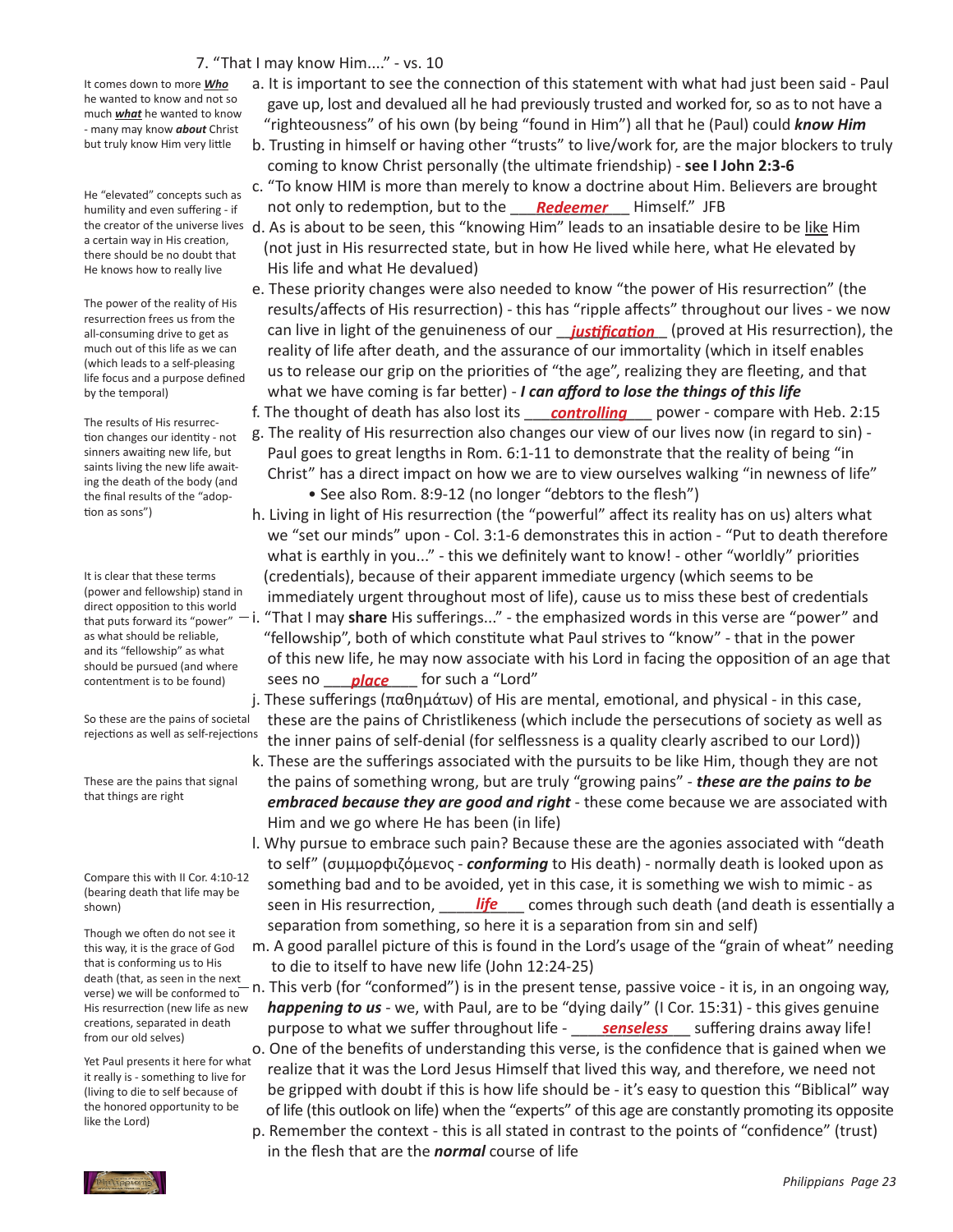way, and not even the "having passed other runners"

of humility." Vincent **hese two words demonstrate Paul's not knowing the <mark>details</mark>** of how God will work this of humility." Vincent

perfectly pure! **interim, though (while in his body), he** was \_\_\_\_\_\_\_<u>striving</u> \_\_\_\_\_ for this Christlikeness

 1. Paul makes it clear that he recognizes that he, himself, has not reached this goal - vs. 12

 a. Even in his authoritative position as an Apostle, he could make no claim to "having arrived" (having reached the accomplishing of the goal of Christlikeness he had just been describing - true, he had lost all of what he had previously valued and trusted, but that reached an apparently defined was needed to make the path of progress **clear** (from obstacles) had reached a level of "completion" - concerning the Law he had

 b. He makes it clear by saying, "Not that I have obtained it nor am I finished" - there was still much more to be done in his growing process - this type of thinking/realization escapes many in Christianity today - there is a *misdirected contentment* in spiritual "growth" (maturity), producing a lack of motivation to continue to grow and "strive for more" Christlikeness retirement" - challenges to con-- C. One of the unavoidable results of entertaining a concept that "one has arrived" (at an tinue in growing become points acceptable point of maturity) is the <u>nactivity</u> it produces

 d. Instead of "coasting" through the rest of life, he was "pressing on" with the purpose to "lay hold of" for what he was "laid hold of "by Christ - the word for "press on" is διώκω which is also translated "persecute" (picturing a pursuing, a tracking down of something to capture/possess it) - this word is key in demonstrating this is a relentless pursuit! interactions as being passive in $-$ e. The reason for this drive was the realization that he had already been "seized" by Christ for this purpose - the Lord's (forcible) interaction and overtaking of Paul (on the road to Damascus) was clear to Paul, that his life was to be characterized as the ongoing pursuit of being like Christ (in newness of life (resurrection), in selflessness (sufferings and conformity to His death) - so, plainly put, he was saying, "I am out to grab hold of that for which I was grabbed hold of" (or I am out to achieve that for what I was meant to achieve) 2. Giving all there is to give to finish the "race" - vs. 13-14 This does not picture the Lord's where "God hopes to get somefor a purpose and that far more than just the saving of our soul! He is not above them in this, he is with them in it

 a. Once again Paul expresses an endearing term "Brethren" as he reaffirms that he has not reached the goal (the "finish line") - then he uses λογίζομαι, which is often translated we need to continually compare "reckon" (and in this case, it is not a <u>subjective</u> reckoning but one based on the objective and a surrely compare truths (for some, as did some of the Corinthians, did see themselves as having already reached a required level (of sorts) - see I Cor. 4:8-13) To avoid a subjective assessment we need to continually compare dard provided for us in Scripture

"He did not attempt to mingle  $-b$ . ἓν δέ is how the next phrase begins - a short little combination meaning "but one" (and in context, if connected with "regard" (λογίζομαι) could also mean "but one thought" - the usage communicates that Paul had a singular focus from here on out (refusing to or honor here and the crown be **distracted** with diversions) obtain wealth and salvation too;

> c. This "one thing" is described in two ways - basically he declares that the things that are behind him are forgotten, while the things that are ahead of him (Christlikeness), *he strains with all he has to get to*

 d. His descriptions here are that used in a race (more like a marathon) - the focus cannot be (must not be) on what is behind him - there is no looking back to see what he has passed and how far he has come - there is no longing to go backward, to return to a previous point

the marathon is the finish line,  $-$  e. To look backward can cause either fatigue (considering (focusing on) how far/long he has run), or may cause a false sense of accomplishment (as in "look how far I've come), producing a justification to slow-up or stop the race altogether

*Philippians Page 24*

There are "the dead" and then from "the dead" in general - again, death is not the absence of consciousness, but is separation (from this life on Earth or, in the eternal "death", separation from God) there are the "dead IN CHRIST"

The time when our justification will be fully seen in practice perfectly pure!

entrapped in, was believing he

reached an apparently defined level of "blamelessness"

Some come to a point where they lose their motivation for service and growth, and go into a mode of "spiritual and mental

tinue in growing become points

any way with Paul - this does not communicate a picture

thing out of us" but more the idea of being "saved" (seized)

ourselves to the objective stan-

the world and religion, and to gain both. He did not seek to

or honor here and the crown of glory hereafter, but he had one object, one aim, one great purpose of soul." Barnes

The true objective (the prize) in not the mile markers along the

of irritations

 D. "Pressing on to the goal" - vs. 12-16

One of the pitfalls he was

### pected to be risen from among the dead, having physically died

 out (just that he is assured it will happen)

 8. "Attaining" (by any means possible) the "resurrection from the dead" - vs. 11

 resurrection *OF* the dead - this stands out from the general resurrection

There may also indicate he ex-<br>notted to be risen from among —a. Notice this is the resurrection FROM the dead and not in reference to the general

 c. This resurrection (as distinguished from the general one) indicates more the separation

 d. This also includes the idea of "perfection" (completion) which, for the believer "in Christ," is reached when free from the presence of sin and its infection in this body - in the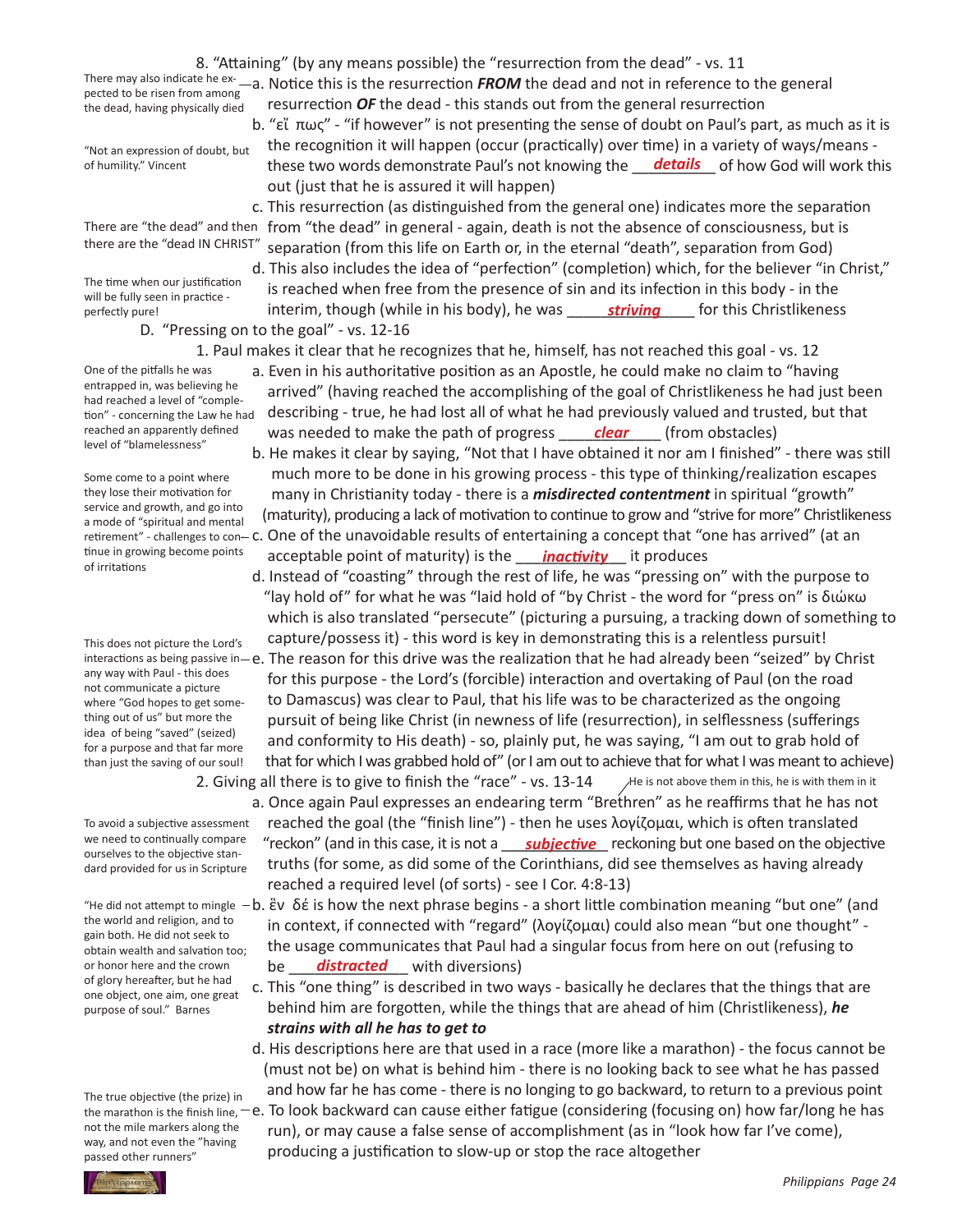Though many other factors may press us to yield and give-up, we press-on - this thought process is the antithesis to that of a quitter (who succumbs to "other inputs" to stop the race, or to at least stop "over-doing it")

Paul references a "crown of life" for finishing "his course" and indicates it's for all those also that "love His appearing" - those living for that time will for this time will not be excited about the thought.

This "high calling" is not a call to salvation since that is won by Christ - it is a calling to use the salvation (faith) given us while in this "marathon"

Those not "in HIm" and having their own righteousness are not participants in this "high calling" because they have a calling of their own making (a "low calling")

This is what it looks like to be God, driven by eternal goal seeking and not by temporal/fleeting achievements - if too many immature believers become leaders and key points of influence, life standards/priorities are redirected and lessened - this is why in verse 17 he wants them to imitate him

We must not be unified around anything else, no matter how "good", "moral" or popular at the time it appears to be! o It's easy to settle on "good" causes at the expense of the "best"

Sometimes just having been faithful a long time can become a point (the knowing of it/ thinking on it) that causes one to doubt - familiarity (for those that are immature) can make something appear to be "boring" that, in reality, is the "best traded what is priceless for what is essentially worthless, thus "conned" by their own "lusts" - see James 1:12-18

- f. The focus is not only forward, but his overall demeanor (like that of a runner) is leaning/ straining forward, *pushing* ahead - "straining forward to what lies ahead" (ESV) - such a Though many other factors may picture not only demonstrates determination and focus, but a conquering of <u>fatigue</u> (showing such an endeavour to be difficult, but worth the struggles)
	- g. This "straining forward" is combined with "pressing on" Paul terms it "I relentlessly pursue the mark/goal" (the Greek word for "press" being διώκω, which is often translated "persecute" (as in "hunting down")) - *this was no casual approach to life!*
- h. In this illustration, it is more likely a long race and not a short sprint, so the finish line (the mark and what lies beyond) is anticipated (seen in the "mind's-eye") and the objective is life" for finishing "his course" anot to "win-out" over others - the objective is to <u>finish</u> the race, cross the finish line
- i. "...the prize of the upward call of God in Christ Jesus" the "prize" being what is given to the "triumphant" (those who complete the race and do so "legally" - II Tim. 2:5, I Cor. 9:24-27) live anticipating it; those living  $-$  j. This concept is also seen in texts such as II Tim. 4:7-8 where Paul (at the end of his life) is encouraged to say "I have finished my course, I have kept the faith"
- k. The "mark" being pursued is the "prize of the high calling of God in Christ Jesus" it is a "high calling" in that its end is Heaven (unhindered dwelling with God), and a "high calling" because it is from God to "higher things" (more noble/lofty) than any calling by any "greatness" here - there does appear to be a picturing of what came after such a race was finished, where the judge of the event called the athlete to come up the steps to the judgement throne to receive the reward - such incentive is the motivation to press on Those not "in HIm" and having pass the weariness of the distance, and distractions to quit or *\_\_\_ compromise*

 l. This "mark" (goal) is what is being pursued now (present tense "I am pressing") and it is in "Christ Jesus" indicating its invaluable quality and motivation - we could only receive such a "high calling of God" *because of Christ* (and our being "in Him")

- 3. "Mature" thinking versus immature thinking vs. 15-16
- a. All those who are truly "τέλειοι" (mature, full-grown) should "think" this way the "way" is in reference to the beginning of this section, "Let this mind be in you..." - another way of saying it would be "let them be convinced" (as in "thinking this way on the *\_\_\_ inside\_\_\_\_*" and not just one who looks like they are persuaded but really are not)
- truly mature (grown-up) before b. So, concisely put, these should be those who humble themselves (versus needing it forced on them), calculating others as more important than themselves, poised to obey, driven to "work out their salvation" (use it to its fullest capacity), not argumentative (with the "Word of Life" being the standard (that we don't argue with)), driven more with the needs of others than for personal needs/desires, not inspired by popular credentials (confidence in the flesh), but more inspired to know and be like Christ, leaving those other "trusts" and "glories" behind and forgetting them, straining to be as completely like Christ as possible
- c. This foundational thinking (philosophy of life) and the evidence of it in how one lives their life is the mark of maturity Paul is stressing - immaturity is seen in the pursuit of *\_\_\_ease\_\_\_,*  avoiding responsibility, a life of "pretending" (and the avoidance of reality)
	- d. "Christians may differ in their sentiments about other things, this is what they are agreed in, that Christ is a Christian's all, that to win Christ and to be found in him involve our happiness both here and hereafter. And therefore let us walk by the same rule, and mind the same thing. Having made Christ our all, to us to live must be Christ. Let us agree to press towards the mark, and make heaven our end." Henry
	- e. God is faithful (in His grace) to reveal if there are other "trains of thought" if they vary from the standard just provided, God will reveal it - notice though there are still exhortations coming because many, though God will reveal that their thinking is different, may look to press on, unchanged
	- f. It is telling that the NASB translates "φρονῶμεν" as "attitude" which is descriptive of an inner guide, that which affects my overall demeanor/behavior
- that can be had" many have  $-g$ . Having come so far, having invested so much, "keep living by the same that you have attained" - don't alter your course of life and don't throw away what you've invested so far
	- h This is also translated, "Only let us hold true to what we have attained." ESV don't be tempted to pursue "greener pastures" elsewhere

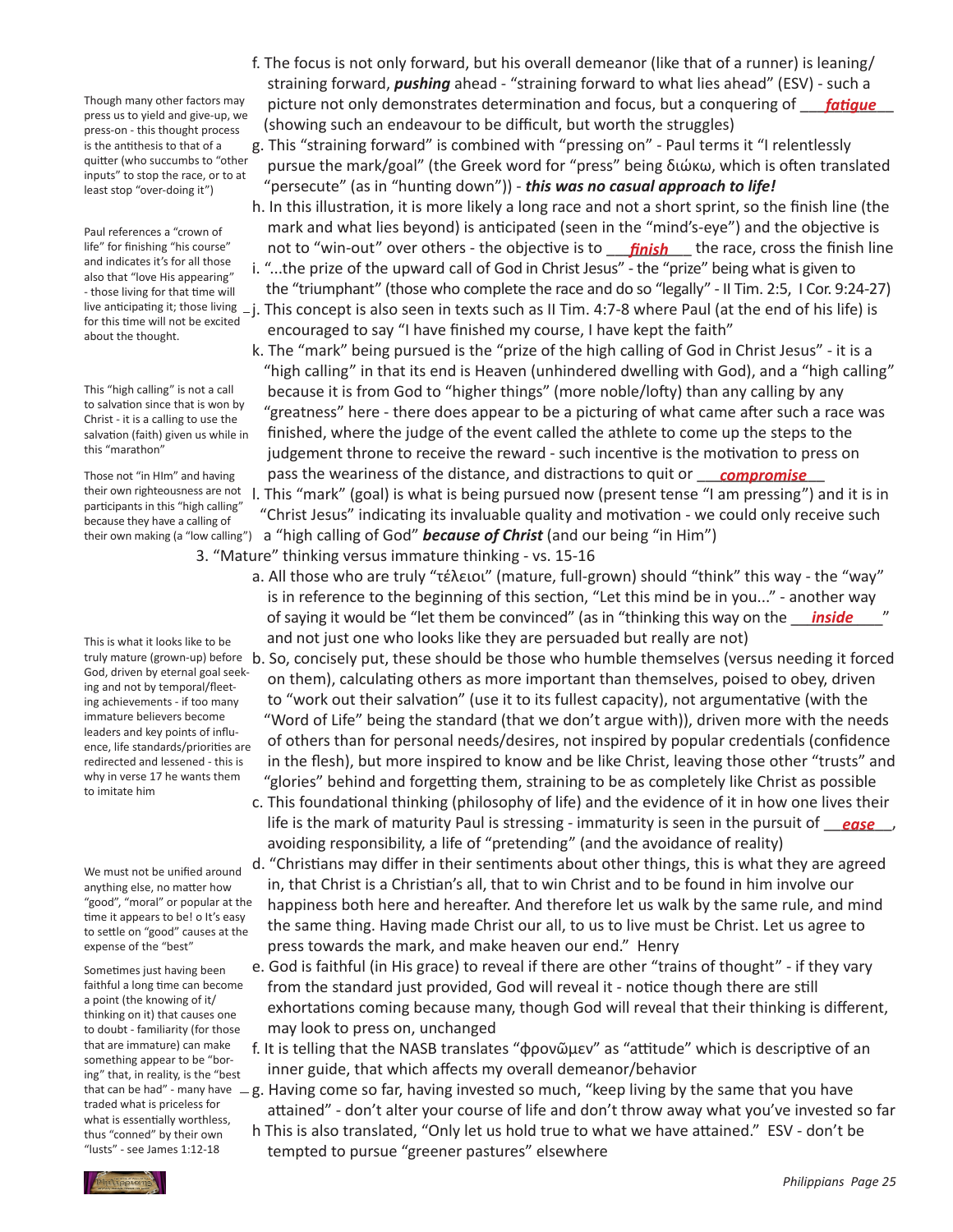4. One more consideration regarding the "prize" and our "attitude" - there is often much focus given to the pursuit and the receiving of "crowns", yet as seen in texts like I Thes. 2:19-20, Paul's "crown of exultation" was these "growing/maturing" Christians in Thessalonica - see also II Cor. 1:13-14

We should look to follow Paul's example here - we ought to be looking to challenge each other to these "attitudes" and lifefocuses rather than seeing as our duty to comfort each other toward nominal Christianity (nominal meaning, "existing in name only" and "minimal in comparison with real worth"

- a. Part of the "glory" of Heaven will be seeing some of the results of the work God gave us to do in the lives of others - the "pressing toward the mark" and the "prize" include those that we get to \_\_\_\_\_\_\_\_\_\_\_\_\_ for the right *influence*
	- b. "Heaven" is *more* than a pursuit of having ourselves "saved" it is the thrill that will be had *with* those that we get to share it with, and the eternal reminders that all sacrifices and "growth pains" (self-denials) were more than worth it
	- c. There are dangers in not "growing" and not continuing faithfully as is about to be expressed; those who "*walk* as the enemies of the cross of Christ"
	- E. The need to stay focused on our "citizenship" and the sad alternative vs. 17-21
- 1. The instruction and warning are both demonstrations that there are those who will be worth "imitating" in the church and those (also in the church) who are **\_\_\_\_<u>dangerous</u>\_\_\_** to imitate/follow
- Part of our motivation to live right a. "Church" is not a place and not a group of people where each is free to live as they see fit in themselves to live - there will be those that MUST not be followed
	- b. Churches, and individual families (and groups of friends) will ultimately follow a "trend" set by the priorities of the "group" - these can be places of safe, valuable, encouraging challenges to think and live correctly, while others can be influences that draw its followers into lives that are truly the enemies of Christ (His cross) - and these retaining the name "Christian" ("Christian" in name only; "*chinos*")

 2. "Join in following my example" (Συμμιμηταί), or "unite, in being imitators of me" - vs. 17

- a. Some react to the idea that Paul is calling them to imitate himself, yet what is he actually holdly say "follow me" and set and **asking them to follow?** It is not his "magnificence", or perfection, but more his <u>and **numble**</u> pursuit of Christlikeness and hisrelentless pursuit of what he acknowledges he has yet to attain can be an example, *they need to* – b. There is a pseudo humility that exists in Christianity that, because it would think it wrong
	- to say what Paul has said here, they sense no urgency to set a "followable" example, thus no one authoritatively can say "follow me"
- The word for "pattern" is τύπον c. The prefix συν at the beginning of the word confuses some since it seems unnecessary (since the word without the prefix means "imitate") - but he is challenging them (with this one of a kind word in ancient Greek) to unite ("together") in following his example
- a metal stamp) we all leave  $\,$   $-$  d. And not only follow him, but "regard attentively" those around you whose "walk" is an impression on those we characterized by the life "**\_\_\_<u>\_pattern</u>** \_\_" you have seen in Paul and his "team"
	- e. There seems to be a dearth of solid examples to follow in the Church today there are many who are followed, who are imitated, not for their Godly character or demonstrations of the true walk of faith of a Christian, but because they are popular for far lesser reasons f. Note also, many "good examples" of hard work and moral disciplines that lead to a good
	- life are not what is on topic here these "patterns" are what Paul had been describing since chapter 2 - these examples are rare and ought to be appreciated for their benefit
- many are changed (and some -g. "Novelty might have its share in producing a change which could be only superficial.... Yet they might not penetrate into the spirit, nor feel its transforming power. *Change of opinion is not conversion, nor is the admiration of truth identical with the reception of its*  (not necessarily to eternal **influence ;** while belief in immortality may create a distant cloudland where one may wander in fancy, and yet be far from inducing hearty and prolonged preparation for heaven." (emphasis mine) John Eadie

 3. The reason for this exhortation is because of the "walk" of many who are enemies of Christ - vs. 18

- a. There are many (even in the Church) that must not be followed! Paul's reference to these bas become common to grieve was "with weeping" (not in the fury of his <u>pride</u>, but in his sincere grief over their error and their influence upon those they were pursuing)
	- b. It is common to passionately stand against those promoting error and to do so motivated by the offense it is to "our own good sense" - but this is pride and not borne out of compassion desiring change in these, and protection for those that would be so swayed
	- c. For many "are walking" (περιπατοῦσιν conducting their lives) as the "enemies of the CROSS of Christ" - why reference the cross and not just Christ?

is not just for our own sake, but is also to be for the sake of otherseven our neglect (what we don't do) will and can be an influence on others- good "trends" can be hard to start when going against the tides of popular trends, but such faithfulness typically makes a lasting difference

Then there are those that boldly say "follow me" and set the wrong example - before one *scrutinize that they are a good one* (even in their openness about their personal need for growth)

which pictures something mark by the impact of something else (as in a coin being struck with an impression on those we influence whether we intend to or not

There are endless examples that can produce change, but not a genuine change for the right permanently) only to what is superficial or, in all actuality, changed to their own demise (not necessarily to eternal doom, but to a life of superficialities); the "wood hay, stubble: of I Cor. 3

Such grief is needed in our congregations and families - it has become common to grieve over temporal losses (or threats of loss) more than the dangerous influence of wrong life philosophies (which can set the course of life wrongly in those we love)!

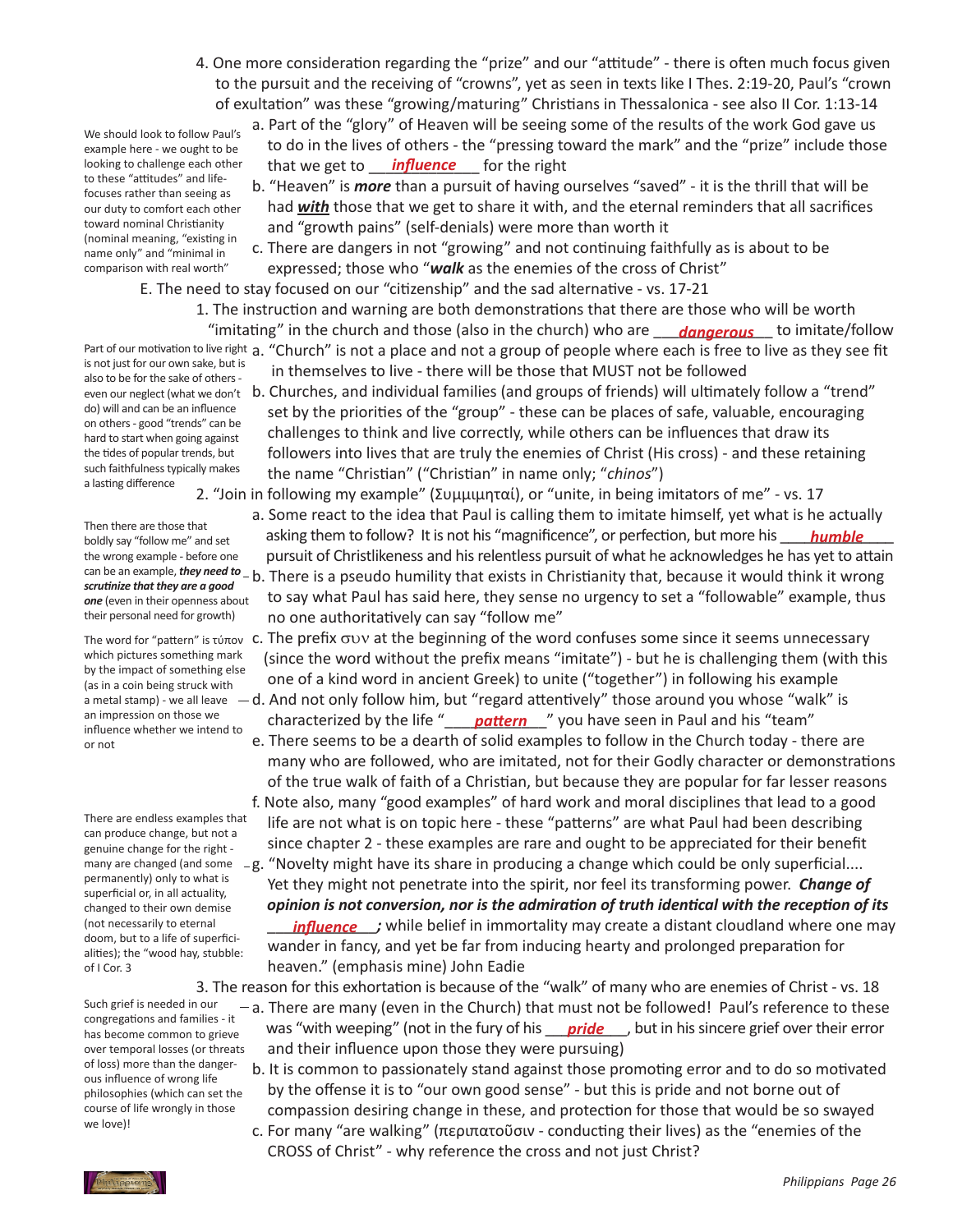τοὺς ἐχθροὺς τοῦ σταυροῦ τοῦ Χριστοῦ - the hateful opposers to the cross of Christ - not necessarily in word but in what they do, how they live (while claiming to be "Christian")

self-righteousness that they live in such a way as to "excuse" other sins, because they do so well in other areas - these become a "law" to themselves (self-righteousness stems from self-rightness)

Christ did not take the penalty of our sin so that we could live lives of sin - we are freed to be "holy" not "loose" - Eph. 5:26-27, Col. 1:21-23

Thus the weeping (and not indifference)

To the "secular" Christ's cross is "foolishness" and to the religious (self-righteous), it is a "stumbling block" (it stands in the way of their self-saving efforts) - I Cor. 1

The underlying word for "end" carries the idea of one's "destination" and even "purpose" - it is the intended end of the path they are on (the "broad way that leads to destruction" and many (the majority) find it) - the "narrow way" (which leads through the cross of Christ) is the only way to life

There might also be a reference to those that focused so much on dietary laws and the pride they took in them that this was a roundabout way to reference it

Neither being what the cross of christ represents in the life of those "saved" by means of it and the debt of love it carries with it

## see I Cor. 15:32-34, II Pet. 2:18-20

Fads can lure us into shameful trends that, if sobered, we cringe to remember later

φρονοῦντες is an interesting word picturing a "feeling thinking" their earthly thinking is "heartfelt" (they love this age) - I Jn. 2:15-17

 d. These are the enemies of the cross of Christ because they live (walk) diametrically opposed to all it represented and accomplished - there are two basic understandings of those who are being spoken of in this verse and verse 19 - some take the position that this is in direct reference to antinomianists (those who live however they please, claiming "freedom from the Law") while some say this is still describing the practical lifestyle of the Judaizes (legalists)

Many, unwittingly, so focus on  $-e$ . It actually can easily fit both positions, for even the legalist can be guilty of living immorally, sen-righteousness that they live feeling <u>justified</u> in their "loose" standards **because they "believe" correctly** - these oppose the cross of Christ because faith/trust is not based in His righteous work, so they design a "perfection" (τέλειοι) of their own, robbing "salvation" of any "love debt" on our part- these also can be those who see themselves as having reached a level of completion/ perfection, so growth/improvement is no longer needed ("practical perfectionists")

 f. Then, of course, there are the "libertines" who are the enemies of the cross of Christ because they use it as a philosophical reason to sin freely, not striving for the selflessness our sin so that we could live lives exemplified in Christ (and at His cross), but become self-indulgers, **\_\_\_\_mutual** \_\_\_"excusers" of wrong/sin, even seeing it as "Christian" to help others get passed guilt altogether and to exercise their "liberty in Christ" with various sinful experimentations (seen as "new realms of freedom")

> g. And such as these were creeping in, and at times flooding in to influence the churches, setting the opposite example Paul had been stressing in verse 17

 4. The future and characteristics of those who are the enemies of the cross of Christ - vs. 19

 a. No matter how popular or widely accepted, those who are not *for all* that is incorporated with the cross of Christ are against it, and all these descriptions fit - this is why Paul does Iself-righteous), it is a "stumbling not just say "Christ" or "Jesus" - the cross represents the definitive dealing with <u>sin</u>, which means one must accept not only that they have sinned and that this was required, but that without it, there is nothing to be done for them (they either trust in this work or theirs)

 b. Their "end" is "ἀπώλεια", destruction/ruin (the root for this word meaning to be "cut-off", severed - so it does not imply annihilation) - these are headed for certain ruin (if they do not deviate (turn around) from their course of life) - John Gill wrote of this, "...*however pleasing such ways may be to men, the end of them is eternal death; destruction and misery are in all the ways of profaneness and heresy; not only immoralities, but heresies, such asstrike at the \_\_\_\_\_\_\_\_\_\_\_\_ of Christ's cross, his blood, righteousness, and sacrifice, are efficacy damnable ones, and bring upon men swift destruction, 2Pe\_2:1; and how should it otherwise be, for there is no salvation but by the cross of Christ*?"

> c. "Whose god is their belly" (or their "appetite") as in reference to the sensualist, these live to serve their physical/carnal desires (which are even practiced under the banner of religion) - such live by the idea "if it feels good it must be good" and if it "feels bad to me it must be bad" (feelings being the judge of right and wrong)

 • Rather than the self-denial of the cross, they look on the cross as that which frees them to indulge in their lusts (see Jude 1:4 and the surrounding context) • Rather than the cross demonstrating the horrible wrath deserved for sin, sin

 takes on an attractive/appealing draw, now having its consequences removed d. "And glory is in their shame" - what they should be embarrassed about, they "showcase" - this shows that even a professing Christian community can collectively rework their values into something shameful, making the "standard to follow" and goals to be reached something (that if seen for what they really are before God) they should be deeply ashamed of - friendships and associations are VERY important - we should desire to have to remember later **the contract of the contrients** as our truest friends those that challenge us to Christlikeness, not those <u>catering</u> to our vanity

 e. These are also characterized by setting "their minds on earthly things" (ἐπίγεια φρονοῦντες - they not only constantly dwell on (in their thinking) the things (priorities, options, offerings) that the earth offers (and the age in which we live), but their "judgment" is also based of the earthly/societal system, so their priorities become harmonious with the world, and the counsels and wisdom of the age become applicable/useful to them (more so than Scripture))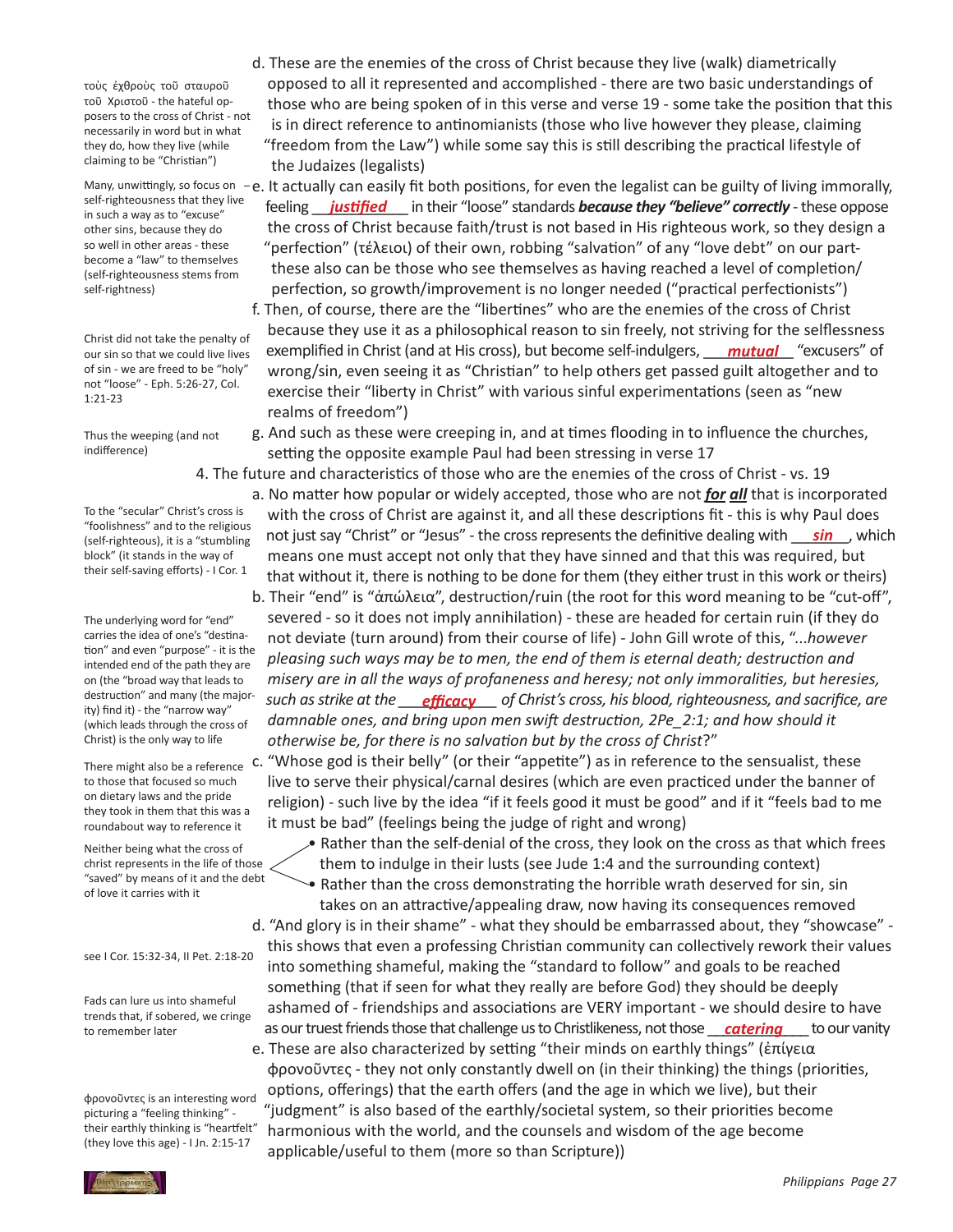5. For our State (πολίτευμα) is in Heaven, and we eagerly wait to be made like Christ - vs. 20-21

We are always to see ourselves as "stranger/aliens and pilgrims" while on this earth - this will not change until the Lord returns and rules

One does not look forward to someone who will deliver them from something they love - this is one of the dangers of "loving this age", realizing we would not want to be saved from it

This is one of the benefits that comes from God allowing earthly "saviors" to let us down and fail - the coming "antichrist" will deceive many because of his seeming abilities to "save" from various problems

since the dishonor that is inseparable form sin has been removed completely

Death is the by-product of sin, so to cure death one must cure sin

Sometimes the error is not seen in what is included, but more in what's missing

With the lessening of "faith challenges" we are also seeing love, camaraderie in churches - as obedience falters, and "standing firm" becomes more compromise with "the age", the

family is no longer seen As any friend or parent would

to others)

ing the achievements of their children or friends before their "boss" or leader (that the cause is being successfully passed on

Those who truly love us want the best for us, and if we are truly loving, we will look for

- a. The true "commonwealth" is not here nor do we look on ourselves as a "colony" of heaven here on earth - there is no "heaven on earth" - if this is missed or forgotten, it can be imagined as being possible, and goals become affected as we live as though this is our permanent, eternal abode/home
- b. We live in a state of "eagerly waiting" for our savior *from there* (not here)! The word for "eagerly wait" is ἀπεκδεχόμεθα, providing a picture of so intently looking for something, one has no focusleft (not attentive to) for what is behind them (not in their focus) - this eager this age", realizing we would not anticipation is based in the <u>sapectation</u> of our "deliverer", our Savior!
	- c. All other potential "saviors" need to be compared to the "Lord Jesus Christ" any "deliverer" not from the abode of God (Heaven), is not one who can save truly, because only the one who can "subject all things to Himself" can actually save (to the fullest extent, completely) - many would leaders promise deliverance from a variety of fears and enemies, but are unable to guarantee anything
- d. It is He who will "transform the body of our humble state", which encompasses more than just our bodies themselves, but all that is associated with it (in a sin-infected world) δόξης (glory) being that of honor, e. The whole of ourselves (included with the body) will be fundamentally transformed

 to be like "the body of His glory" (which contrasts the humble condition we live in now, rable form sin has been removed even with the <u>sack forest</u> of circumstances and the best of earthly credentials)

 f. It's guaranteed realizing He will do this by "the exertion of the power He has" (no other has it, no other can do this) - modern science with all its hopes and potentials, will never cure sin, nor do they possess the power to do so (for it does not lie in the creation but in the Creator - the best of "minds" not only lack omniscience, but also omnipotence) g. So do not be tempted to join with the "enemies of the cross of Christ" be they "worldly successful", "worldly wise" or even "worldly religious/spiritual", for in their answers and

what's missing **solutions, they are himilary and THE ANSWER** and therefore CANNOT save or deliver

## VI. Practice What You Have Been Taught, Keeping Your Thinking Rightly Focused - 4:1-9

 A. "Stand firm in the Lord" - vs. 1

 1. The endearing terms Paul uses lend to the imperative for them to persevere

 a. He calls them "my brothers" and these he tells that they are his "beloved" , they are his "longed for" (those he greatly misses and longs to see again in person)

the lessening of the close family<br>love, camaraderie in churches – b. Such terms are not often used and when they are, are also often "protocol" and not used sincerely - no doubt these terms of endearment stem from Paul's trials while in Rome, and such times build our appreciation for the true friends/family that God has given us in Christ

ead for (relevance) of a church C. As each of us is faced with the various "sacrifices" for the faith, we will come to see each other for the close family we really are in Christ - but if we blend-in with society, it As any friend or parent would becomes far less likely we will face such times of shared <u>sacrifice</u>

be in sensing the thrill of shar- — d. These Philippian Christians have stood with Paul and were fellow workers with him in the ministry - thus they were also his "joy and crown" - thinking of them and being with them brought him joy, and he was proud of them (as their faithfulness and genuineness is being successfully passed on were his "crown" (στέφανός - a crown to the <u>wictor</u>, or of honor))

 2. To these "beloved" (those closest to him) he insists they "persevere in the Lord"

 a. It could also be said something like "*stand your ground in the Lord*"

- b. Such a command carries with it the understanding/expectation that opposition is coming or is already amongst them - see Acts 14:19-23
- (persistently) the best for those c. It also indicates that there will be a tendency to yield or compromise what they should not
- we love true love is seen more d. The sentence begins with "Ωστε (therefore) tying this standing firm back to all that has

 been stated (especially in chapter 3 and what they are to be pursuing) B. Work at living in harmony "in the Lord" - vs. 2-3 in challenge to such disciplines

- 1. There was a public disagreement or dispute between two women in the church
	- a. We are not told the nature of what caused their disunity and it must have been public for Paul to have addressed it as such in a letter that would be expected to be read openly

 b. The instruction (urging) is for them to come to an agreement "in the Lord"



than it is in coddling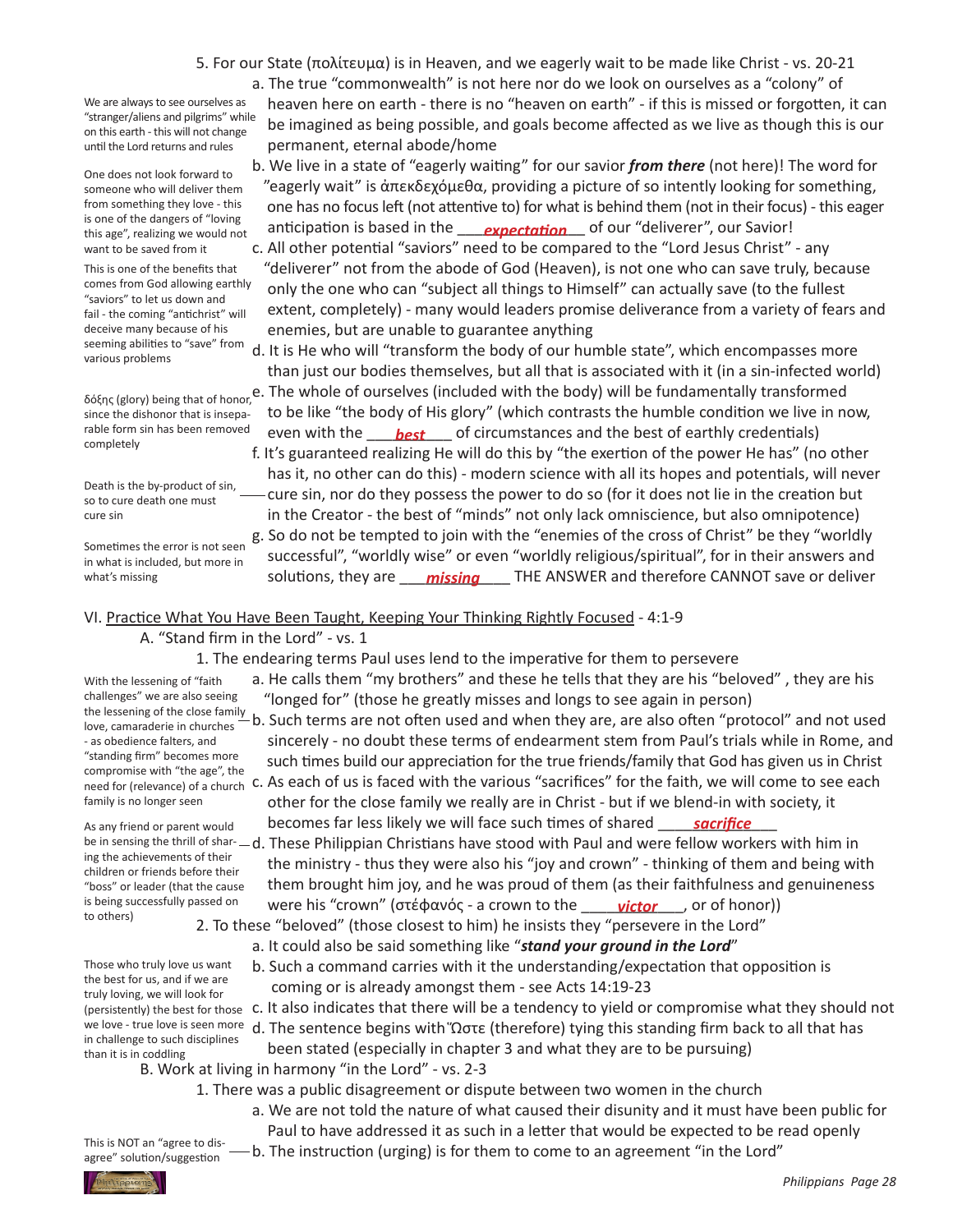not think at all or to just yield what they believe, but to work at (taking time and opportunity) to come to a resolution regarding whatever had come to divide them

Our "called to serve together" service needs to be looked upon as from the Lord and not just In Him - part of our ministry is each other (with our flaws and all)

As intimidating as it is, this work is still essential, and it is hard to find those who would seek to do it, and do it rightly and humbly

We are often too quick to discount any/all good done to us by others when they falter

cating, but is is often seen that even the best of friends "in the work" can have issues with each other when things "slow down"

With such a "credential" (as all who are in Christ have) merits an active response to such a conflict

- Paul is not encouraging them to c. "Be of the same mind in the Lord" τὸ αὐτὸ φρονεῖν ἐν Κυρίῳ not necessarily thinking the exact same way, but to be united in directing their thoughts, opinions (and even "feelings" is included in "φρονεῖν") to what truly constitutes being "in the Lord"
- nity) to come to a resolution d. It is truly "Christian" to not only sense the need for unity, but to <u>work</u> at being united around what is "of the Lord" versus what is "of us" (individually)
	- e. It is possible (because of how this is worded), that they are being challenged to come into unity with the church (and that each had strayed in some way from the unity of the faith and fellowship) - they may have been united in opposition to the Church
- $-f.$  Either way, because of the relationship in Christ, there MUST be the sense of urgency and obligation to constantly be striving to be "of the same mind" (thinking, priorities, faith) our flaws and all) **with each other in the Church - this is an** san particle objective with all of us our flaws and the same that the church - this is an same objective with all of us
	- 2. And rather than have others "stay at a distance", Paul asks someone close to him (his "genuine yoke-fellow" (γνήσιε σύζυγε), two united in their job/responsibilities) to assist these women in coming together - vs. 3
- a. It is very possible that "σύζυγε" is a proper name and that Paul is actually "playing off of" its meaning (one who shares in the labor) - this is picturesque of how we are to see each other (co-laborers even when it comes to dealing with conflicts (which most would rather it, and do it rightly and humbly leave to someone else)) - such needs neglected tend to wallect and infect others
	- b. Paul deems them too important to just leave them to their disagreement he recalls their sharing in the work of the Gospel ministry - it is a good example to follow for us also; keeping track of the "good" others have done with and for us previously, so as to still heartfully minister to them when they are in the wrong or distracted
- Not that this is what Paul is indi-c. There is a mention that they served with "Clement" also, though it us unlikely this is the well known "Clement of Rome" - Paul is demonstrating their involvement in (most likely) the "original team" ("other fellow laborers") as the church was being founded in Phillipi d. No matter what, though, "their names are in the book of life" - even though they have issues with each other, Paul (without hesitation) identifies them as genuine believers - there is much debate over what exactly the "Book of Life" involves, but the uses of it demonstrate it is in reference to the <u>redeemed</u>
	- Rev. 20:15 those not found in this book in the end (at the Great White Throne Judgment) will be "cast into the lake of fire"

## C. Maintain consistency of attitude - vs. 4-7

 1. "Be rejoicing in the Lord always" - vs. 4 - one's source of joy is crucial

- a. There can be varying ideas of what exactly it means to "rejoice", but the core idea is that of cheer, contentment and gladness - the underlying word "Χαίρετε" carries a picture of leaning toward something (because it is liked and it is appealing)
- b. It is often associated mainly with the emotion/feeling of happiness and with that, it must the circumstances of life being be considered what the <u>source</u> / cause is
	- c. The origin/cause is important, to be able to see the doability of the imperative from Paul how possibly could one rejoice at all times if circumstances fluctuate and are not in line with our natural desires? - so joy is more than a feeling; it contains feeling, but it does not stem/originate from it
- realization (based in Truth) and. The j<mark>oy is "in the Lord" which requires us to <u>an anow</u> and fairly well, and to know Him realization (based in Truth) and to know Him and to know Him and to know Him and to know Him and t</mark> accurately - clearly, the first objection to this command from Paul would be in regards to hardships and situations that provoke grief - how can we rejoice in that?
- e. Paul is working off the realization that the Philippians know Him and, as he demonstrated see I Pet 1:4 regarding our assured in chapter 3, striving to know Him even better - one of the first clues comes from looking back to verse 3 - just knowing that our names are in the "Book of Life," and that our destination is set, goes a long way to causing joy to win-out over negative circumstances - see Luke 10:20 for a comparison verse regarding what is to stir rejoicing
	- f. If we know not only the goodness, kindness, love and graciousness of the Lord, but also that He has absolute authority/control over all that happens, then we can rejoice in that fact even though the outworking (at the time) is painful and we are unsure the purpose in it
	- g. If joy is dependent on another source, it cannot be maintained and the instruction here is impossible

True joy is a deep-seated contentment that affects how one looks at life (even the hard times) rather than it being an emotion that is dependent on the circumstances of life being agreeable

Our feelings reveal our joy- we can experience times when our feelings (reactions) are initially angry or sad, only to have them turn when the realization (based in Truth) "kicks in" and our feelings, at the least, stabilize

inheritance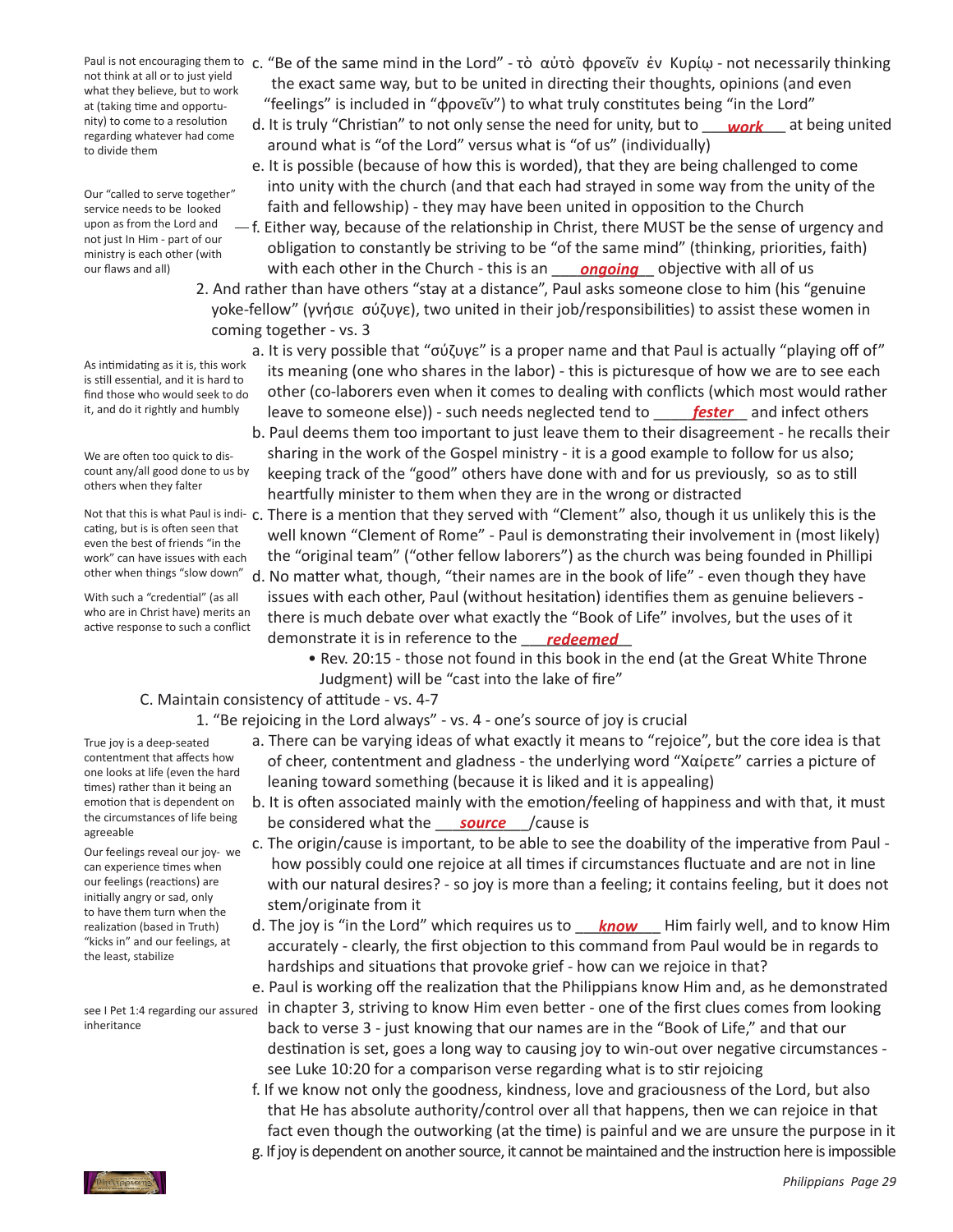see Lam. 3:21-24 "I say" is future indicative active

- h. "...again I will say, rejoice;" As if to make this an unchangeable instruction Paul reiterates that even in the future, he will always still tell them to "rejoice" - this will not fluctuate!
- i. Obedience to this will be key in warding-off the distracting temptations to yield to discouraging thoughts, and developing a dependence on emotional highs to have energy and <u>motivation</u> to do what we ought
	- 2. Let your gracious forbearance be evident to all vs. 5
		- a. The Greek reads "τὸ ἐπιεικὲς" (the gentleness) and can also be translated "patient, selfless, moderate" (even providing the picture of meekness)
		- b. This reasonable, calm spirit/attitude is to be evidenced before all men the opposite would be along the lines of an "angry, rights-seeking reactor" (a "fighter", "brawler")
- c. "...a humble, patient steadfastness, which is able to submit to injustice, disgrace and maltreatment without \_\_\_\_\_\_\_\_\_\_\_\_ or malice, trusting God in spite of it all." *hatred*
- d. Since it is to be apparent to all, this patient forbearance is not just to be "exercised" with believers - just as the Lord Himself took His humbling beatings and death with quiet where Jesus "continued entrusting consistency, so we also should seek to demonstrate an unswerving confidence in the sovereign hand of God at work in our lives - see Isa. 53:7, Mt. 26:63; 27:12-14
	- e. This concept also deals with the issue of "worry", where some believers convince themselves into unnecessary stress by fretting over their inability to control a situation or simply by fear of the unknown (which, at its core is really fear of self being disappointed or hurt)
- f. This "yieldedness" is not a yielding of truth or what is right over to what is wrong (for that would be compromise) - instead, it is *a resolve to take even injustice against ourselves in defense and standing with what is* \_\_\_\_\_\_\_\_\_\_\_\_\_\_\_ *right*
	- 3. "The Lord is near" vs. 5
		- a. This is in reference to either the Lord being near us (spatially) or near, time-wise (as in saying His coming is ever near) - it fits both ideas
		- b. If we realize that the "Lord is near" us at all times, it provides reason and motivation for rejoicing as well as moderation before all men - this personal recognition of the Lord's continuing presence with us (as in Heb. 13:5, ..."I will never desert you nor will I ever forsake you") enables us to remain calm and controlled, since we are never alone
- also produces a calmness, real- c. The second idea (that of His imminent return, that He could return at any time) is to motivate us to obedience, facing whatever He deems best for us to face, and we do not want to be found "derelict in our duty" when He returns
- ful acquaintance will "get away" d. The third idea is closely related to the second He is always near, thus we are always with what they have done **the contrable** there is no time when He does not see us
	- e. "People indulge their passions are extravagant in their plans of life, and in their expectations of earthly good for themselves and for their families, because they have no realizing sense of the truth that there is before them a vast eternity. He that has a lively expectation that heaven will soon be his, will form very moderate expectations of what this world can furnish." Barnes
	- 4. "Do not be anxious about anything" by "making your requests be made known to God" vs. 6
- a. The first two words, "μηδὲν μεριμνᾶτε" stated plainly, "for nothing be worried" the idea is not that we have no "cares" at all, just that we do not fret over them - to be so Lord in Mt. 6:25-43 *worrisome is to demonstrate either a distrust in the power of God or in His**<u>goodness</u>* 
	- b. When we allow ourselves to envision life apart from God's omniscience and omnipotence, we see the potential for useless suffering and loss - and these, lacking an omniscient purpose, become fear-provoking thoughts indeed!
	- c. And such is opposed (conquered) by bringing them (potential worries) before God this is done by means of "prayer" and this is actually to be done/practiced "in everything" - so "in *nothing* worry by bringing *everything* to God" - this is all-inclusive (always done)
	- $-d$ . This is another way of describing what Peter instructed in I Peter 5:7 this is the practice and the process by which we "cast all our cares/anxieties on Him" realizing He cares for us
	- e. We are to present our "requests" (never forgetting His perspective is one we submit to and my desires may be uninformed) by means of "prayer" and supplication" "with thanksgiving"

Peter O'Brien quoting Leivestad

Compare this to I Peter 2:21-15 Himself to Him Who judges justly."

God's goodness/grace is not just seen in getting us away from pain/suffering, but is vividly seen taking us *through* it

Mt. 28:20, "And behold, I am with you always, to the end of the age."

In reference to His coming, this izing He will judge those who are unjust and ill-treat others and us - no evil tyrant or vengewith what they have done

When aspirations and possessions are compared to His greatness, they become less alluring and the pursuit of purpose in them seems insane

Read the exhortation of our Lord in Mt. 6:25-43

Again, worry is evidence of our taking what God is responsible for upon ourselves

If we see God as only a well-intended but limited grandfather type, we will find no comfort - if we see Him as all-powerful yet lacking in mercy and grace, we will not be encouraged to bring our fears to Him, seeing He is one of them

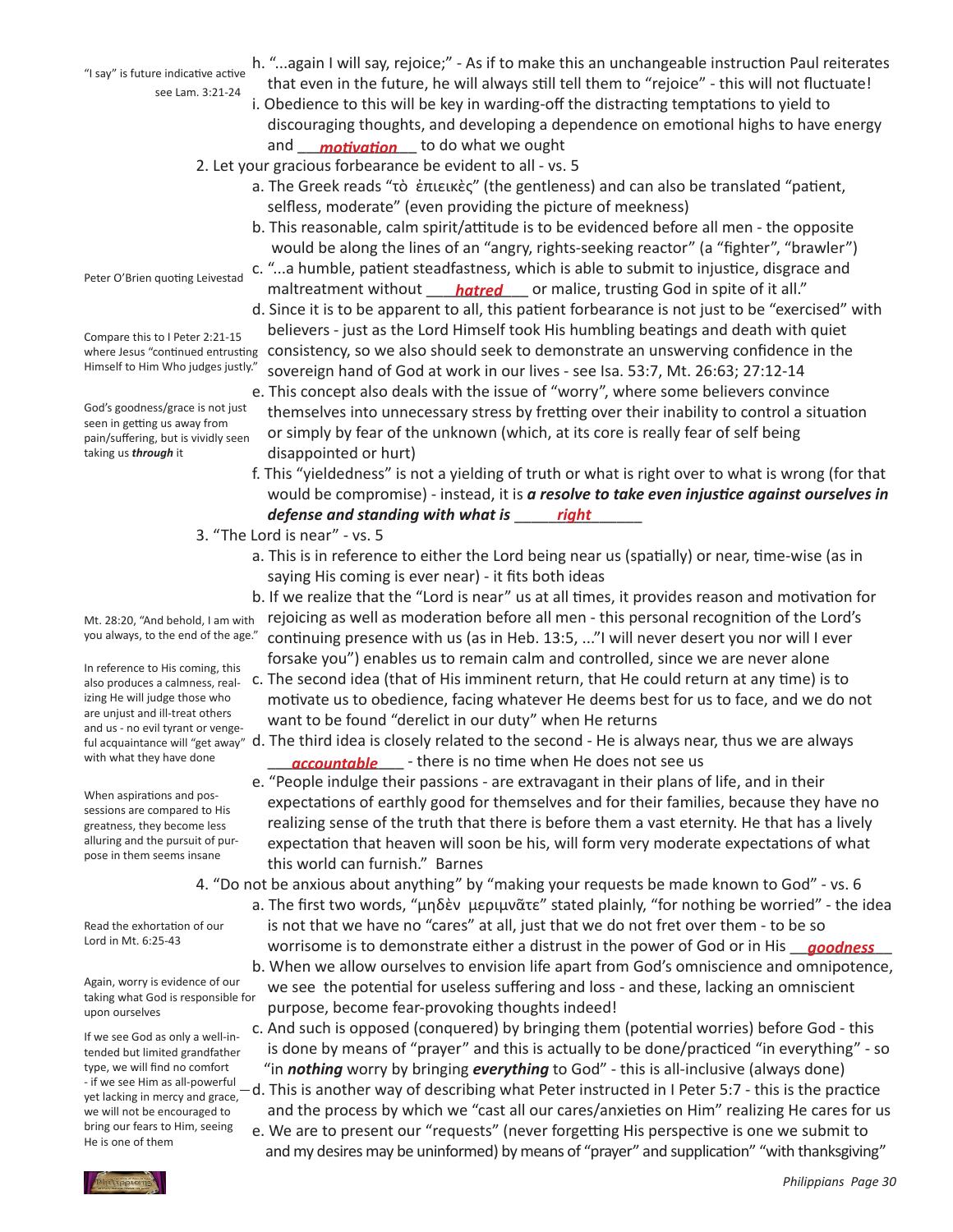Such is the prayer of faith - and it is seen as such because it is in a submissive, trusting state petitions being brought before the Lord, confident in His goodness and perfect perspective

Prayer is our responsibility, as it is expected there will be protocol in approaching royalty, we should expect to be reverent in our approach to the King of the Universe!

This all leading then to the next point about to be made

Which is why commands such as "rejoice always" seem impossible (when compared to the "authorities" of our age that have come to rule our hearts and minds)

Our peace will then be as strong as we know God to be - a for big fears while an all-powerful God will make threats from all others ineffective in their purposes against us

compare to Isa. 26:3-4, 12; John 14:27, 16:22-23; Rom. 8:5-6; Col. 3:15

possible handlings

For even fleeting thoughts, if left unchecked and unscrutinized can gain a foothold in our minds, infect the heart, and influence our character (who/ what we are)

For we have the "peace of God" because we know we have "peace with God" (Rom. 5:1) because of Christ

The power of proper thinking will be found more in where we look than it will be in the lofty thinking that the world looks to for answers - thinking will be involved (sound, well-informed thinking) but only from within the refuge of God's omniscience and omnipotence

 f. The phrase "ἐν παντὶ τῇ προσευχῇ καὶ τῇ δεήσει μετὰ εὐχαριστίας" is "in all the prayer and the 'expressions of need' accompanied with giving thanks" packages together the approach to God in prayer - the singular (for "prayer" and "supplication") makes it evident that this is to be done with **each** request

of mind when considering the  $\bot$ g. Each is presented with thanksgiving (a grateful heart, rehearsing specific points of what we have to be grateful for) - though this is not just a rehearsing of God's past goodness but of the future "goodnesses" we are assured of, because we know His gracious character

 h. With these prerequisites in place, then we're ready to "make known" (as in declaring) our requests (not demands) to God - it is not that He doesn't know, seeing He knows what we will ask before we ask it (Mt. 6:8) - God has designed it that we are part of the process and if we don's ask or don't ask rightly (because we are un-submissive, demanding or ignorant the Universe! We the King of **of what we are doing or asking for**), then we should not <u>expect</u> a positive response i. In context, this is the way to deal with "anxiety" - without it we will either be worrisome or bitter (or a mixture of the two)

 j. Prayer is bringing our concerns, worries, frustrations, joys, praise and desires to God - it is more than just asking for things; it is an ongoing communication with Him throughout point about to be made **contact and any, acknowledging His Land Lives of the vime with us all the time** 

 5. The protective "guard" of the heart and mind - vs. 7

- a. The mind and heart are extremely vulnerable when left unguarded and affect the whole
	- of our being when unprotected, they become affected by all sorts of godless, faithless and even hellish influences
	- b. "The peace of God" is most often taken to mean the "peace which comes from God", though it is natural to take it (in its context) to reference "the peace that God Himself has"
- c. If our confident "resting" is in Him, what can cause us worry? God is not anxious about anything because He is in complete charge of everything - as we practice and grow in our Cur peace will then be as<br>strong as we know God to be - a structured but fears with Him", we are no longer structured by our anxieties
- small God in our eyes will make d. The condition for such peace is not contingent upon the results of our requests the condition is just to bring these to Him (prayer and supplication with thanksgiving) and then *such peace will guard* us (even if what we request is not granted as we wish - this is because of our trust that He knows best and that He loves us best)
	- e. Such a calmness (εἰρήνη) surpasses any answer to peace that any other source can even imagine - it is a peace, that to the onlooker, will appear to be absurd (especially when in the midst of troubles)

O'Brien offers this as one of two f. "...his peace accomplishes more than any human forethought or scheming can achieve, and so is far more effective in removing anxiety than any reasoning power." O'Brien

- g. Paul then uses a military concept when he writes that such a peace will stand guard over their hearts and thoughts - it was a term used to describe a military detachment that was assigned to watch over a city or group of people to protect them from attack and **Example 12 of the state of the being taken** <u>**captive** the nany are prisoners to wrong thinking</u>
	- h. The objects of protection are the "hearts and minds" of these Christians the reference to "heart" is more the seat/source of thought/feeling, which is where our philosophies of life reside (our inner core of who we really are; our character) - and then the "mind" refers to the thought themselves (moment by moment) - see also Pro. 4:23
	- i. The means and "place" for such protection is "in Christ Jesus" if we doubt His work in our stead to take on the judgement we deserve and to fulfill all righteous requirements for peace with God, then we will be unable to trust Him and our hearts will be left unguarded and our lives will be controlled by anxieties/fears and intimidations
	- j. In summary, it will not be clever or well-taught thinking/reasoning that will get us through "attacks" of doubt and despair - it will be the entrusting of ourselves and our circumstances to His caring control - in a majority of professing Christianity it has become common (and expected) to have "Christian" thoughts that will "get us through" - Biblical concepts and truths will tremendously aid us, but safety and security is not found in "reason" but in faith (simply trusting God; this is the end-objective in all situations and times of life - faith is the victory, but not faith itself; faith focused solely on God)

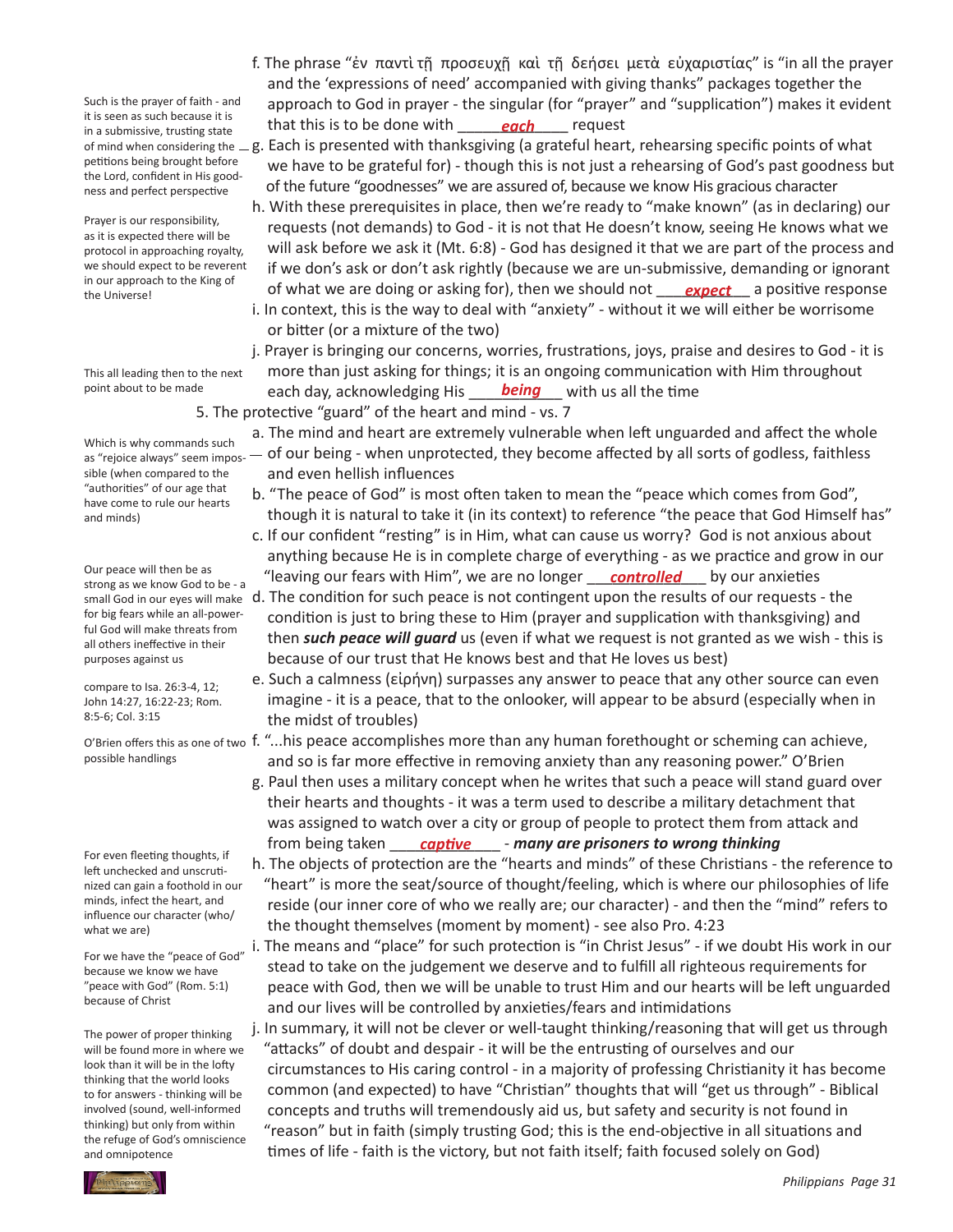## D. "Reckon" (account) what is best and do what is best - vs. 8-9

 1. "Finally" (and now) brothers, begins a list of six qualities and two qualifiers to dominate the thoughts

 a. Each adjective is introduced with ὅσα, typically translated "whatever" because it is to be exhaustively inclusive (as in "whatever is true" being "everything that is true")

 b. This lays out a guard in itself of what is to be deemed good to dwell on - uncontrolled thinking (because it lacks a criteria for entrance onto/into the "trains of thought") leads or afraid and poor choices also alleged and *to* **distracted** living and poor choices

 2. Whatever is "true" (ἀληθῆ), indicating primarily anything that is real (versus pretend)

- a. It has been noted that it is what is *real* versus just what is *apparent* (seeming to be real)
	- b. It would be all that is accurate, correct this will, of course, involve a standard by which to judge what is true and what is not, and this "standard of truth" will dictate life
	- c. The opposite would be whatever is false, pretend or erroneous
- d. Lives that are characterized as living in "pretend" are often so because there is either a fear of the "true truth" or they have been indoctrinated that there is not absolute, knowable truth that serves as an overriding standard/authority in life
- 3. Whatever is "honorable" (σεμνά), describing something that is serious, weighty, worthy of respect
- And such a quality seems to be a. This is in contrast to what is "frivolous" or "vulgar" it would be what was the difference often between the focus of adults versus that of children (who were expected to mature opilied to our yourh low - lot a point where they became serious and knew what to <u>respect</u> (and it and the serious and knew what to a **respect** 
	- b. Paul is pointing them to dwell on all that is truly "majestic" and "noble" in life (and before God) - it is something worthy of reverence and awe - if this is poorly defined in life, what is admired/respected is often unimpressive in itself and lacking lasting, admirable content
	- c. God made us to desire to worship and this may be misdirected to that which does not deserve it, or at that which society artificially builds-up to provide its people a replacement for God (or even for *what should be respected* such as good character, and traits that actually do well to mankind such as sacrifice for others, hard work, good manners, bravery and so on) 4. Whatever is "right" (δίκαια), picturing what is "just" (fair) toward others
- The objective is not to think a. It is what is "<u>evenhanded</u> we in the treatment of others the opposite would be a prejudicial thought process that looks on others or circumstances from a partial view to self
	- b. This would translate into the practice of seeking what is "good/right" for others rather than (possibly out of vengeance or bitterness) dwelling on (coming to wish for) injustice to happen to them (or in whatever situation we are thinking on)
	- c. It is "All that ye owe to God, to your neighbor, and to yourselves." Clarke
	- 5. Whatever is "pure" (ἁγνά). indicating what is morally upright
		- a. The opposite being what is immoral, "bad" and corrupt (improper)
- b. To a Christian, this word is closely related to "holiness" ("set-apartness") as far as the stangargs pased on a misuse the morals, priorities and purposes **compared** to those of "the age"
- "freedom" and their thinking is c. This must be in line with what God defines as morally right we cannot take one good quality and use it to legitimize one that is immoral (as "love" is used to excuse or redefine sin (impurity/immorality))
	- d. Unguarded thoughts lead to the increase of lusts, which if "fed," lead to immoral actions
	- e. This word also entails "innocence" and "integrity," both showing that such would mean one must not meditate on what is "unholy"
	- 6. Whatever is "lovely" (προσφιλῆ), describing what is pleasant, agreeable, encouraging
		- a. For the natural pessimist, this is a must! It is very easy to dwell upon the negatives only and fail to consider the graces God has filled our lives with on a daily basis
- b. There is an ongoing need for each to spend time rehearsing God's goodnesses that which brings joy to the heart when recounted - the underlying Greek word pictures life, but there is nothing healthy something **pleasing** to love (it's attractive - it "draws-in" love), it's likable
	- c. There are many paths of thinking that can rob us of joy and weaken or even cripple our motivation - the answer is not "blind optimism," but a disciplined mind that can hope (in faith) on the good that may occur and have a spirit/drive of resolution and not one of a quitter - such keep their thoughts focused on "the lovely"
	- d. Note this is not "escapism" it truly thinks on what is genuinely good (as from God)

None of us is above the need of this - when we "let down our guard" and meditate on the opposites of these, we find ourselves discouraged and/ or afraid

It is best to have the standard of truth defined early on in life - parents who provide their children the Bible as the authoritative source of truth do them a world of good - if not, something else will become the standard by which they determine "truth"

unexpected now in the development of our youth now - not having anything of substance to respect (proven to be true), they respect nothing (even themselves)

This trait is needed to contrast the lack of decorum across all aspects of life - if nothing is seen as dignified, nothing is treated seriously

The objective is not to think truly "mean" thoughts toward others or God - we are to desire proper justice, having a strong dislike for crookedness

"...scrupulous attention to all relative duties." Cambridge Bible Notes

Many Christians are lessening personal and organizational standards based on a misuse of the idea of "liberty" and becoming more immoral (deadening conscience, quenching the Spirit)

There is no sincere consideration of giving one's self over to ungodliness

There is an odd addiction that creeps into lives where they fill their time with sad and depressing stories and accounts - yes, these must be faced throughout life, but there is nothing healthy in dwelling on them non-stop stop and regularly recount the "goodness of the Lord"

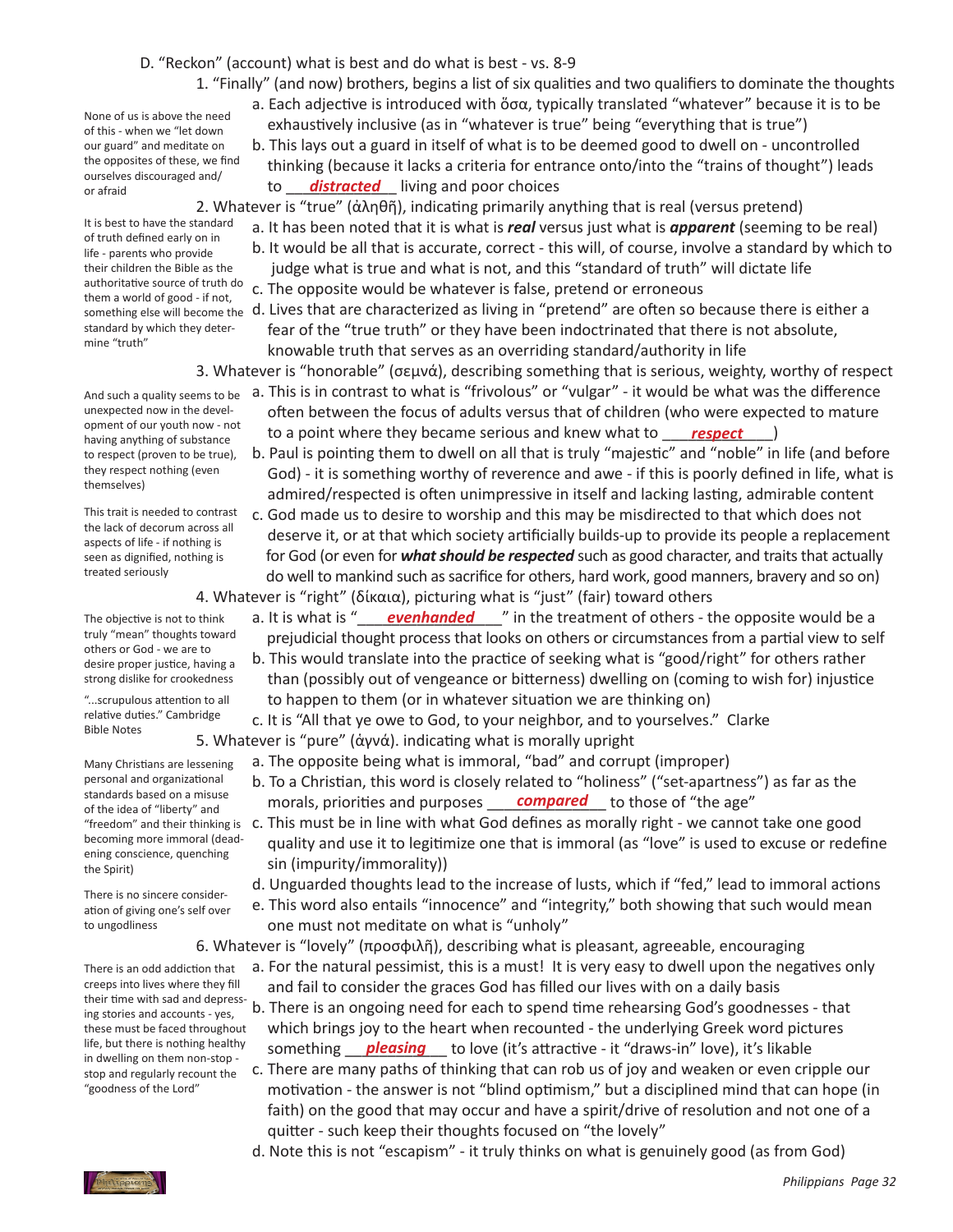This is why we need to be attracted to what should be attractive because of its actual content and worth

Contemplating something like, "What would be good to say that would be good for others to hear?" (though not deterwould want to hear, but what they ought to (kindly) hear)

There are areas and pursuits where it is best not to have "pioneers" forging a path for others to follow

If it is that which lends to improving for the better and promoting "moral" ideas and behavior, then think on it and not the non-virtue of a self-focus

This demonstrates disciplined thinking - no lack of evil and uselessness is to be found with undisciplined minds!

New habits need to be formed and both the breaking with the old and incorporating the new will be challenges themselves new "mental pathways" need to be formed and followed

The same would go with other areas such as the stressful challenges of the day, looking on them in light of these "thoughtguides" - these are protectors (defenses) against all sorts of tempting thoughts to sin, discouragement, depression, covetousness and more

- e. It also carries the concept of dwelling on/looking for what is truly lovely (what **should** be attractive, which includes the understanding of *why* it is attractive)
- f. Society will have fluctuating attractions based on popularity (not innately "lovely") 7. Whatever is "of good repute" (εὔφημα), commendable, "well-speaking", gracious
- a. This word/concept is along the lines of dwelling upon what is edifying (properly build-up), and is good to communicate to self/others - it's not just a self-encouragement, but one that to hear?" (though not deter- dwells on <u>fhoughts</u> that are also beneficial to self/others (in directing rightly) mined by what we expect they -b. Practically, this is dwelling on what "nice things" can be communicated - thinking on (strategizing) what can be said to encourage self/others properly
- c. As indicated in the NASB translation (good repute), it is thinking on whatever is There are areas and pursuits "reputable" (not questionable in its character) and is "proven" to be <u>genuinely</u> good
	- d. It is common/natural to drift toward what is "shady," either because of curiosity with what is novel to us or because it becomes widely accepted
- 8. Summarizing the content of what he is about to challenged them to do, Paul uses the concept commonly used in Greek *ethic* resources ("virtue") - if a thought comes to the gate of the mind and it passes the general test of being "**\_\_\_\_\_excellent** \_\_\_\_" (ideal), then let it in
	- a. This phrase and the qualifiers that came before it, indicate that the "gate keeper" of our mind needs to be *well-taught and cautiously critical*
	- b. One idea associated with the word for "excellence" (ἀρετὴ) is the love of what is right (also being proven in one's life by the revulsion to "thinking on" or following after the thought processes of what is wrong (in opposition to the will of God))
- The "love" of an outward focus c. "Piety and true morality are inseparable. Piety is love with its face towards God; morality is love with its face towards man." JFB (immorality being "anti-love")
	- d. "The basis of goodness in the Gospel is self-renunciation, in order to the reception of grace, the undeserved gift of God." Cambridge Bible note
	- e. If it meets this general criteria and is deserving of praise, then it meets the "test" the Greek word used here is ἔπαινος, and with the prefix "epi" stresses that it is truly fitting for praise (before God) - it is something that can easily be commended (*should* be commended) f. If it does not pass this scrutiny, don't let it in! - see also I Thes. 5:21
- g. These truths are also vital because our thinking dictates our speech useless and frivolous conversations as well as inappropriate speaking altogether, have their source in an unguarded, lazy/irresponsible \_\_\_\_\_\_\_\_\_\_\_\_\_\_ *mind*
- h. "These things" (all of them) are what we are to continually "reckon with" and think on we all have habits of thinking, so long-practiced by us, we have a hard time identifying will be challenges themselves - them as unique to us - what Paul challenges here is a <u>change</u> of thinking, calculating and distinguishing - we will need to rethink how we think
	- i. We will need to practice on the basics take a concept, a part of day in our life, and run it through these "filters", these Godly channels - for instance, thoughts on the people I will face that day; thinking of them in "truth" (who they really are versus my "settled-on" views of them) and looking to see them as needy, "hurtable," desiring purpose and significance , honoring them with the pursuit of honorable, edifying topics of proper encouragement, ranking them above self, poised to deal with them evenhandedly (poised to forgive), and not defraud or cheat them in any way, encouraging them and self to "holy" thought and practice (pursuing what is best), working at encouraging them with the "pleasantness of life" (when seen from God's purposes), speaking well of them and to them (gracious yet truthful compliments, looking to support a good reputation of them)
- j. Quite a bit of our lives is often wasted on needless stress and distracting diversions from what we ought to be doing because of undisciplined, *\_\_\_\_ unchecked* \_\_ thinking

 9. Put these things into practice - vs. 9

- a. "Practice these things" is not just doing them periodically/occasionally it is more along the lines of "*be,* in any condition" - incorporate them into who/what you are
- b. The things you have "learned and received", demonstrates there is more to be done than just learning (coming to know) - it needs to be "received" as well (the underlying word, παραλαμβάνω, pictures a "joining to one's self" as in "owning it")

The difference between knowing and doing is far more significant than we realize

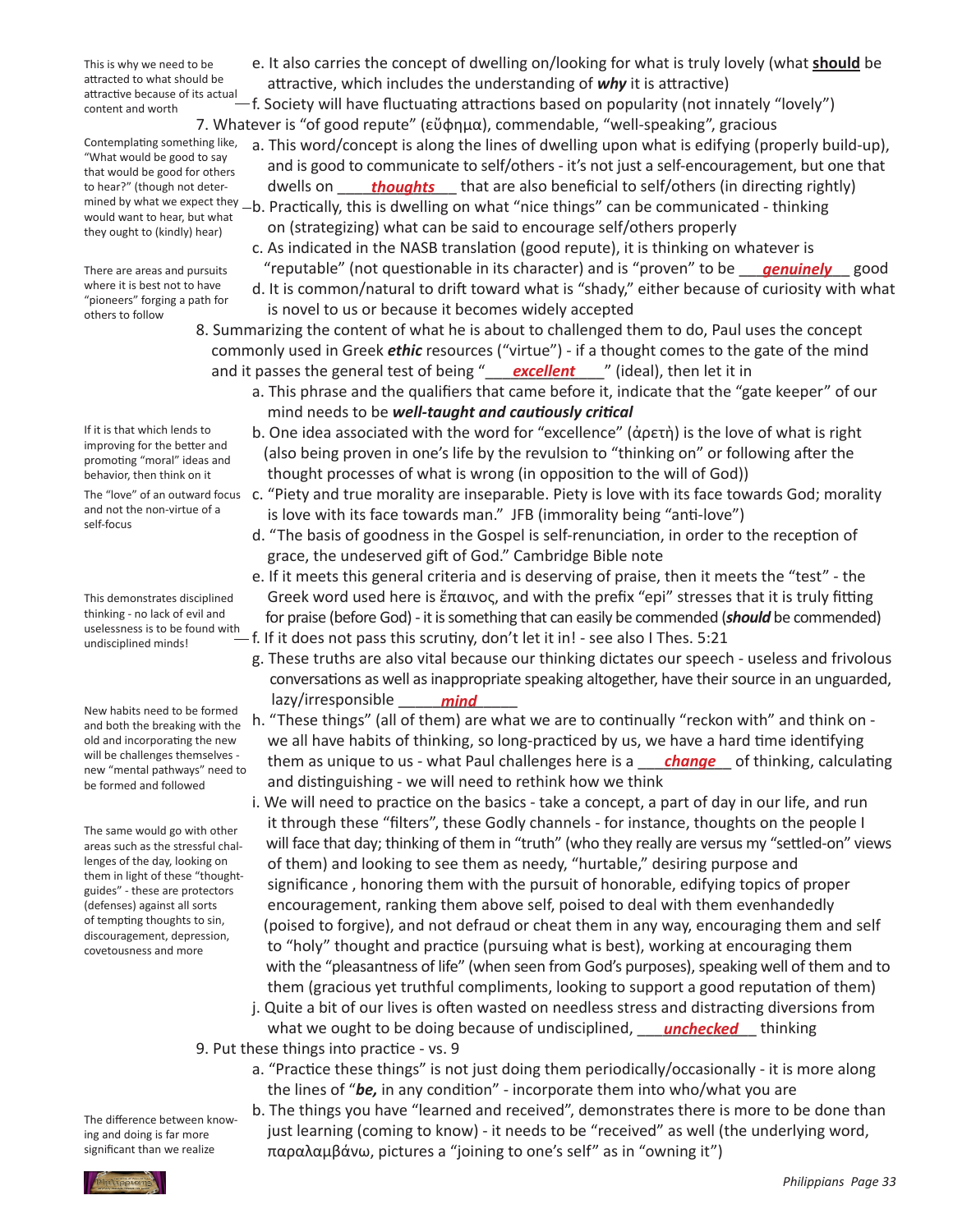life were of a piece. What they saw in him was the same thing with what they heard from him. He could propose himself as well as his doctrine to their imitation. It gives a great force to what we say to others when we can appeal to what they have seen in us." Henry

Right or wrong, the skeptic will disqualify what we say if it is apparent we don't follow it either (we don't seem to believe it ourselves)

- "Observe, Paul's doctrine and  $-c$ . He then points them again to his example "what you have heard (of) and seen in me" - living examples are so important to each generation - there is no shortage of those who with what they heard from  $\overline{ }$  will <u>declare</u> what needs to be done and what we all should be doing, but so few are actually living/doing it!
- d. "...and the God of peace will be with you" This reveals why the "peace of God will guard our hearts" because the God of peace Himself is with us! It might be stated that God is always with us, though to better understand this concept, we need to realize that it is not Right or wrong the skeptic will **God that "leaves" us, but we who leave** Him (and in so doing, **\_\_\_\_\_<u>lose</u> \_\_\_\_** our "peace")
	- e. Not that experience is the highest authority, but it is AN authority if we teach and don't do, we can be used as a point to discredit what we teach - the doing of what we teach/ declare as truth, is a very important part of our passing on these truths - Truth does not pivot on us, but we can discredit it in the eyes of others (becoming a hindrance to it)
	- f. Note that it was also what they "heard" of Paul that was to influence them (his consistency with and before others) - so we ought to long for such a reputation (of consistency) with our friends and even before our "enemies"

## VII. The Grateful and Contented Receiving of a Gift - 4:10-23

- A. Here at the end of his letter, Paul expresses his thrill (rejoicing) at receiving their gift vs. 10-14 1. His response seems odd to those expecting a straightforward "thank you", but his word (rejoiced) demonstrates his inner thoughts (and demonstrates how a gift such as this ought to be received)
- a. As will be seen in verse 17, he was thinking more on the benefit to them and what such a all the dipertic whole would be **gift all interpreties about** them (and their true heart) over-joved when their child
	- $-b$ . Some will give a gift out of guilt, pride or just to get someone "off their back", yet some do so (as was the case here) to participate in the work themselves (being the "fellow laborers" with him (1:5-7))
		- c. He was also encouraged because it demonstrated (again) their ongoing concern for him
- ought to continually direct others d. He also "rejoiced <u>in the Lord</u> **greatly**" (μεγάλως) he acknowledged this as *from the Lord*  before it being *from them* - this is also key as a reminder of our obedience and work being for the Lord before it is for others (God using them)
	- e. When he writes "you have revived your concern for me," it is not an indication that they had stopped caring, but, as clarified in the next phrase, it was more that they were unable to act on it in a practical fashion - sometimes God does not enable us to meet a need or does not open the opportunity
	- f. These may not have had money/supplies to spare at the time and/or someone to bring it to Rome - nonetheless, Paul is encouraged at this expression of their love for him
	- 2. His exuberant expression was not because God did not meet needs he goes on to explain that he had learned to be content in any situation in which God placed him (and such an example (and line of thought) ought to be followed) - vs. 11-14
- He did not desire them to believe him to feel neglected ) abandoned) - neither do we ever want to communicate to others that God has "let us down" -there is the potential of others taking offense at God for our indications that God has forsaken us in some need

And this he had "learned" by what he had been learning of God and by putting into practice his focus on God meeting all needs sufficiently and in perfect timing and amount

- a. He does not write to them this way because he was in great need (ὑστέρησιν used only one other time (Mk. 12:44) and pictures poverty) - God had not brought him to such a ever want to communicate to **condition**, though if so, he had **content and contentment** 
	- b. Contentment is a powerful quality to cultivate for it frees us from the endless lures, temptations, and diversions that come with being discontent (dissatisfied) - even the first sin of man can find a close association to discontentment (and that in "paradise")
	- c. "...αὐτάρκης expresses his independence of external circumstances, but *only because* he was totally dependent on God." O'Brien - this is clarified by O'Brien because the traditional Greek understanding of this word was associated with self-sufficiency
- d. This steady, trusting satisfaction was in *whatever* circumstance he was this is only doable God and by putting into practice with a solid grounding in trusting God's oversight of every <u>edetail</u> of life - thoughts/ perspectives focused on perceived "lacking" distorts the truth of the ever-present and all sufficient grace of God at all times, in all things
	- e. "For I know" ταπεινοῦσθαι (lowliness of both supplies and position) he knew how to be "abased" as the KJV has it - he knew (as a result of his learning) to be brought low - such times are to be "studied for"

Like a parent who would be over-joyed when their child gives something they love (however small and insignificant it may be), because it demonstrates their growth

This is one of many ways we to their being used of God rather than giving the impression it was out of their own goodness

We must not permit ourselves to equate having practical needs met by others with their level of care for us- this would be too easy to fake (some give and don't truly care or just desire the appearance that they do)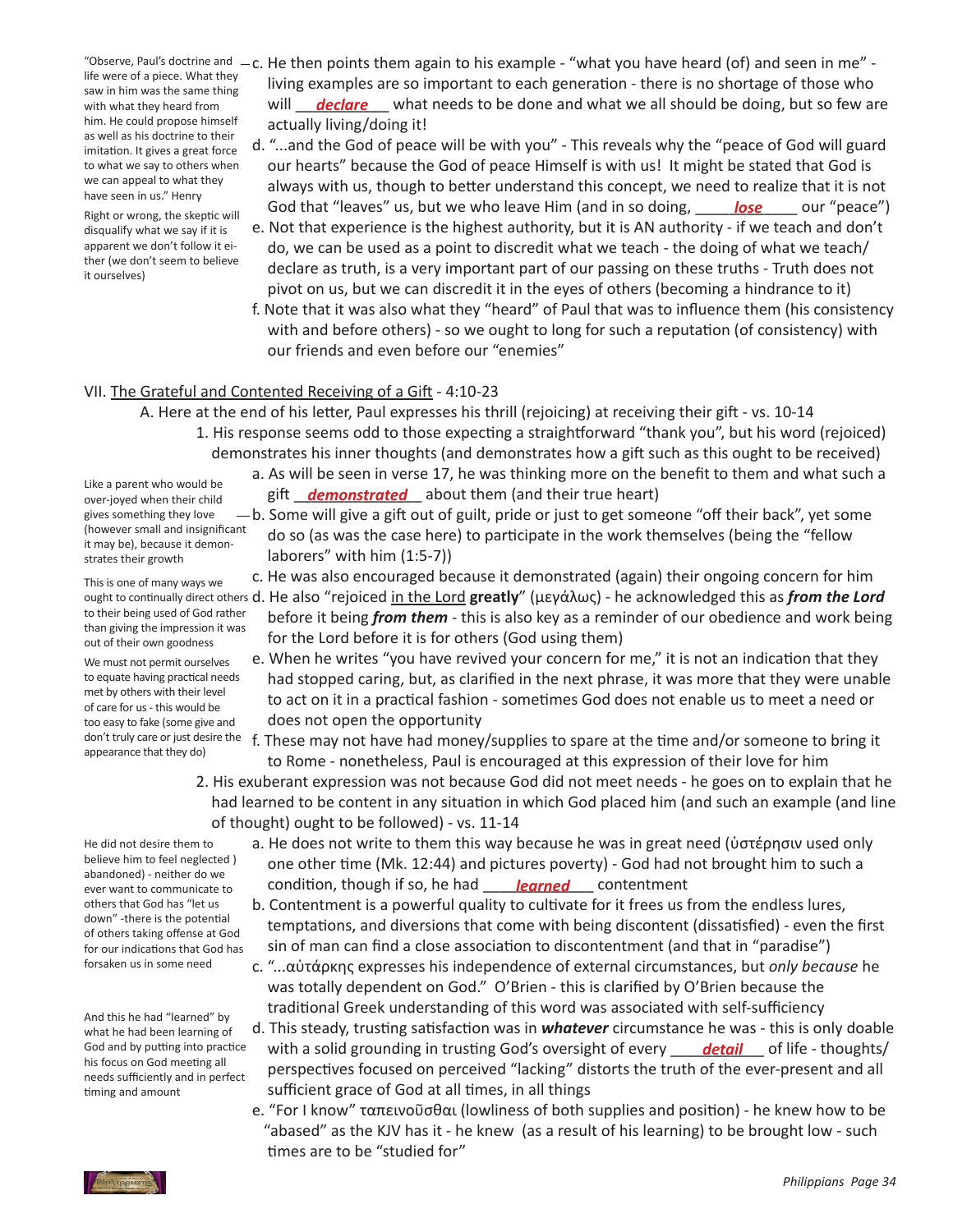If security (faith) is placed in having excess, we come to feel comfortable in calculating how we have enough for the future rather than our confidence remaining with God's perfect supply at all times

Our expectations typically become the opponents of this - we can live with less or can be controlled when we have plenty, but we can relax our "temperance" and our expectations become unrealistic and not founded in faith

"Success" can be in many areas health; even in the frivolous such as success (excelling) at having "fun"

Yeager - RNT

It's not so much "I can do all things" as Christ gives me strength, as it is in all things, *since I am in Christ, I am empowered* to face what must be faced

*dently face all He leads me to"*

We will not pick the "mountains" to be moved; He will bring us to them to be moved

Giving really is "sharing" - not just sharing what we have but sharing in the needs of others - it is a way to join them in the hard times as well as the good

 f. He also knew how to "abound" - in context these clearly deal with his "financial" standing (as far as practical needs/supplies) and all that came with either scenario - it is easy to miss the *need* to "know how" to abound (to have more than enough), yet it is in these times that discontent can be catered to (as we come to place our comfort and security supply at all times **the abundance**) - we need to learn how to **\_\_\_\_\_<u>handle</u>** \_\_\_ prosperity!

 g. Our idea, though, of prosperity becomes distorted - when we fail to see that "more than enough for today" is prosperous, we are apt to leave this perception "unharnessed" and soon come to be in "fits of worry" when we can't foresee the resources to meet a month's need! h. Paul knew how to respond in every situation and circumstance because he had "learned

- the secret of facing *plenty and hunger*" the word used for "learned" is μεμύημαι, used of tations become unrealistic and coveing <u>initiated</u> into something (to then be free to partake of its advantages) - it was commonly used to describe the initiation into a "secret rite" (getting to know what most others will never come to know) - not out of pride, but of *being fortunate* i. Both "spectrums" are covered in his clarifying that he has come to know (and practice)
- being hungry and being full, exceeding/excelling (success) or lacking/falling short (failing) such as in a job, friendships,  $-$  j. "Success" can become an overwhelming failure to us personally because reaching a standard of any type of "more than enough" (money, possessions, recognition/ appreciation, etc.) can become a point of pride where we sense our deserving (or having earned) it k. "Thus the Christian is the only individual who is not enslaved by his earthly environment.
	- Whether he is rich or poor, well fed or hungry, abounding or lacking, it makes no difference." l. For, "I can do all things..." - this verse is often used on its own without consideration to its

 context - it's not so much that *everything* can be done as much as it is that all such situations and positions that he has been describing are "doable," *not just idealistic* and in since *ram in Christ, ram em-*<br>powered to face what must **containty** reality unreachable - it is the <u>connection</u> with Christ that is key (as in John 15) m. Literally translated it is "πάντα ἰσχύω ἐν τῷ ἐνδυναμοῦντί με", "all things

 strengthened by the strengthening/empowering of Him" - He is the "constant" in the waves of change! (and since He does not change, we need not fluctuate with changes) "Because *I* am in Him *I* can confi- n. Better to take this verse as in facing all that must be faced with confidence, because He so leads, rather than picturing His readiness to support our endeavors (as we plan them out)

- o. "The "all things" are, of course, not all things absolutely; he is not the Omnipotent. They are "all things" with which he has to do, as the will of God brings them to him; not the boundless field of possibilities, but a straight line across it, the actual path of duty and suffering, chosen not by himself but by his Lord and Master." Cambridge Bible Notes
- p. "Nevertheless, you have done well..." even though Paul was contented at all times, their gift was greatly appreciated and another demonstrated their "συνκοινωνήσαντές μου τῇ θλίψει" (fellowship/participation with the sufferings) - they were bearing the Giving really is "sharing" - not burdens of the work **\_\_\_\_\_ with** \_\_\_ him (they were a team!)
	- q. So much of the "hard work" of life is made bearable and, at times, enjoyable because of the friendships we form in it and the truly "sweet fellowship" we have in it (with the truest friends that could be had)
- r. There is a "balance" that should be more exemplified today, where there is gratefulness for needs being met, but never ascribing to the "tool" used to meet the need too much credit- God will meet the need without us, so our motive isn't supposed to be out of necessity, but out of \_\_\_\_\_\_\_\_\_\_\_\_\_\_\_\_ *opportunity*

## B. God supplies every need - vs. 15-23

 1. At the start of his ministry in their area and beyond, they alone (as a church) supported him

- a. They "entered into partnership" with him in the "Gospel" ministry the practical support of the Gospel ministry is a true partnership - no part of the work, spiritual or practical is deemed unnecessary or lesser than the other - these were the only ones
- b. It's not so much the number of those supporting as much as it is having actual, consistent support - The key is in properly determining how much is "enough"
- c. The underlying word for "shared" (ἐκοινώνησεν) is often translated "communicate" which is an essential part of any "partnership" - genuine needs and opportunities are missed because of assumptions and presumptions

Clearly these were those not waiting for others to "join-in" before moving ahead - they were supportive because it was right and good, not because it was popular

This church genuinely cared for Paul and were not driven more by their own needs such drive is rare!

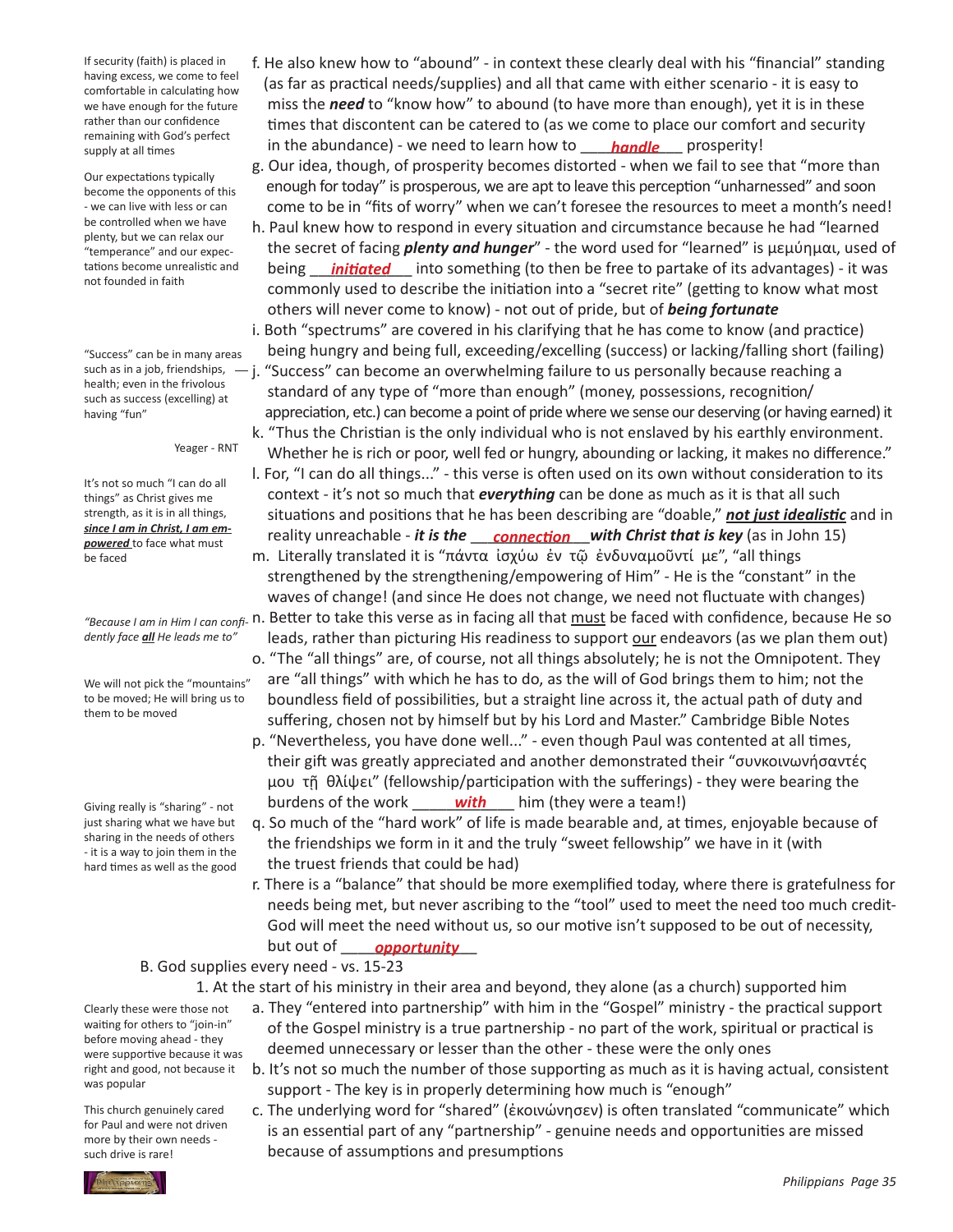- Read II Thes. 2:1-12
- d. When Paul was in Thessalonica (Acts 17:1-9), even there (where he was initially treated
- badly by some who stirred-up the crowds) he was supported it was also there that he worked to support himself as well, and was not receiving support from that church
- e. These Philippian Christians had seen firsthand the suffering Paul and his team suffered in their own city, and rather than be driven by the "avoidance of were both they supported him "more than once"
	- 2. It was for their good and spiritual "profit" he was motivated vs. 17-18
		- a. "Not that I'm after the gift..." Paul wanted it clear that it is not out of any form of greed that he is complimenting them (which is often behind the response when gifts are received)
- b. "I seek the profit that increases to your account" this is likely a financial reference picturing the *results of a wise investment* - though Paul is not looking to motivate a desire in them to give so they can profit financially, but more that such a response on their part demonstrates in their children **demonstrates the fruit of <u>eactual</u>** growth and maturity, which leads to more "fruit" c. Paul was grateful that his needs were met, yet God would have met them anyway - but Paul was even more encouraged that these friends would be benefitted all the more by
	- their own participation in the Lord's work (with Paul) he desired that their focus stay on *eternal worth* over and above temporal worth/values - see also Mt. 10:41-42
- d. Paul expressed his contentment and his need "met in full" by the gift brought to him by Epaphroditus - we, as Paul, should never assess the gift provided by God in how it compares to what *we* assess our need to be - the gift (as received from God) *is* as much as have been given is always enough it ought to be, and seen in light of "grace," is \_\_\_\_ more \_\_\_ than we deserve!
	- e. And, as also compared in Heb. 13:16, such giving is as a sacrifice, a "sweet smell" before God (as in "thank offerings") - our purpose for giving to others is to be more motivated by gratefulness to God and His goodness to us, for what do we have that we do not have as part of His grace to us? We, as these did, are to give to be "well pleasing" to God and not for the praise (or even gratefulness) of others - see II Cor. 8:2
	- 3. "My God" will meet your needs! vs. 19
- a. Paul, not being able to repay them or contribute anything of practical value, places the focus for such "repayment" (reward) back where it belongs; *on God Himself* - He will In glory, but how and always - assuredly supply ALL their needs, for His resources (in "glory") are <u>\_\_\_\_**limitless**</u>
	- b. "But still it is by Christ Jesus; through him we have grace to do that which is good, and through him we must expect the reward of it. Not of debt, but of grace; for the more we do for God the more we are indebted to him, because we receive the more from him." Henry
- His "riches in glory" are reference<sup>C</sup>. We will never be lacking because we were too "giving" to God's service it has been often said that we cannot out-give God, which is true, but not if we give to "get" for ourselves - if motivated properly, *we long to give to get to give more*!
- d. Our "era" has been pushing financial responsibility *so strongly* that giving is based mostly upon "our riches in our *\_\_\_\_<mark>accounts</mark>\_\_\_*" than it is considering His riches "in glory"
	- e. These "needs" are not just financial and practical; they are mental, emotional, relational and spiritual also - His grace will (Paul assures) more than meet ALL needs - this is key in light of our Lord's instruction in Mt. 6:25-33, since it is most important we keep the bulk of our focus on "seeking first His kingdom and His righteousness" and these other things (needs) will be "added to you"
	- 4. To God be the glory! vs. 20
- a. This concept has been done a gross disservice in its becoming a cliche' with so many Christians - the concept is truer and more profoundly correct than anything that can be said - to God belongs all the glory (all the honor, renown and our being unceasingly \_\_\_\_\_\_\_\_\_\_\_\_), and this is not just seen in our outward, corporate expressions of worship, *impressed* but in our innermost thoughts
	- b. And, His servants ought not ever seek to receive such glory/honor that is exclusively His we seek honor in as much as others honor us by their honor/glorifying our Father
	- c. Especially, in context, such credit is due Him in the supply of all our needs (for it is robbery to praise His instruments more than Him) - this would be too akin to the downward slope of those, out of ungratefulness, worship and serve the creation more than the Creator

As a parent might receive gifts that meet needs from their children - yet are most encouraged at what such generosity demonstrates in their children

This is a good example of "blessing upon blessing"

see II Cor. 9:6-15

Contentment is key so we can always determine that what we have been given is always enough

read Eph. 5:1-17

Not that these sacrifices will be met with needs supplied "when in glory", but now and always we are His now!

for there is no end to them (no exhausting them)

This truth is what enables us to avoid the distractions of our age since they would be unable to even begin to compete with the boundless truths of our God!

This is followed by ἀμήν, meaning truly, so be it!